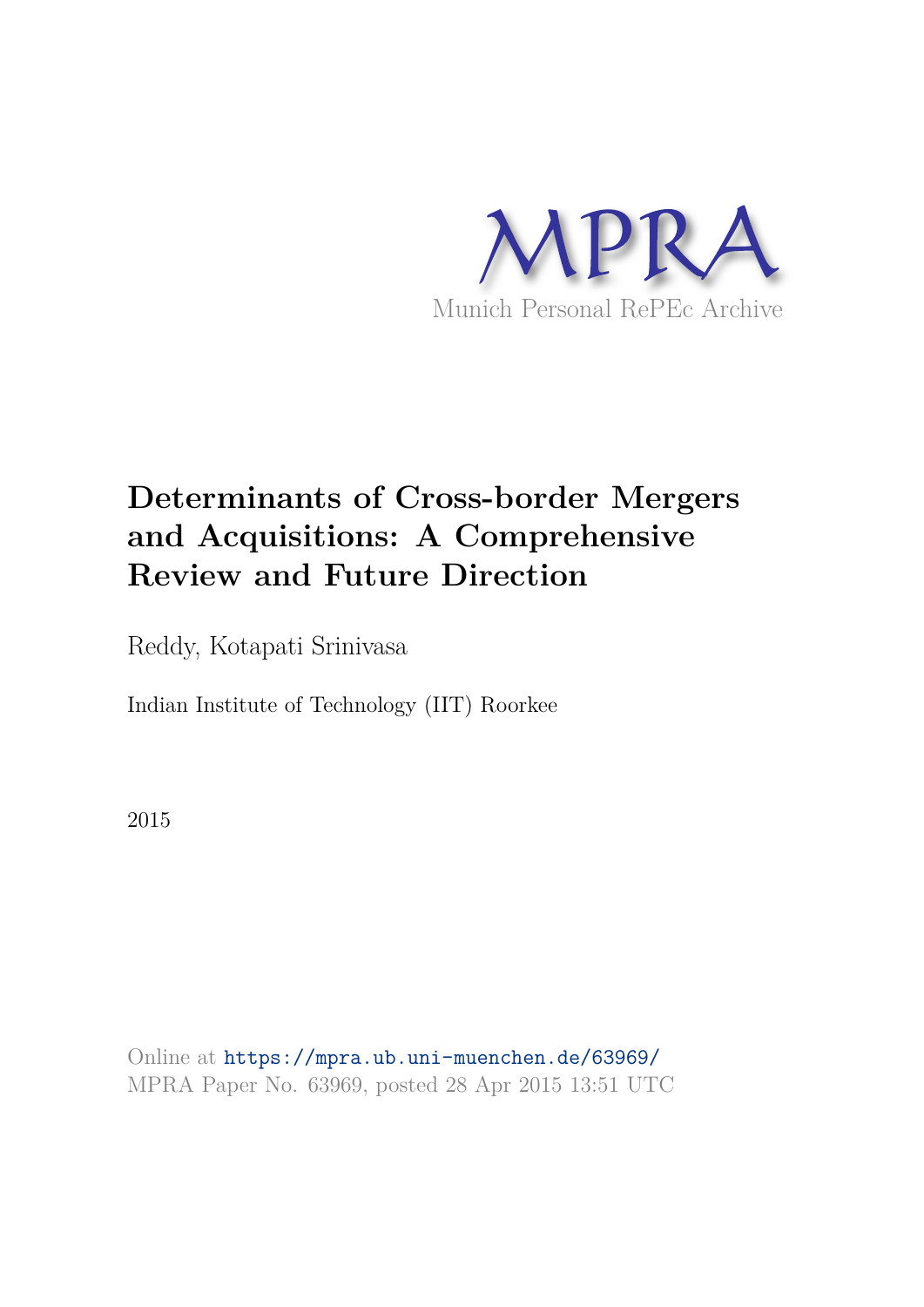## **Determinants of Cross-border Mergers and Acquisitions: A Comprehensive Review and Future Direction**

## **Kotapati Srinivasa Reddy**

Indian Institute of Technology (IIT) Roorkee, Department of Management Studies, Roorkee – 247667, Uttarakhand (India). Mobile: +91-8859143689/8897449711; E-mail: [cssrinivasareddy@gmail.com](mailto:cssrinivasareddy@gmail.com)

**2015** 

*Paper in Progress* 

© Kotapati Srinivasa Reddy, 2015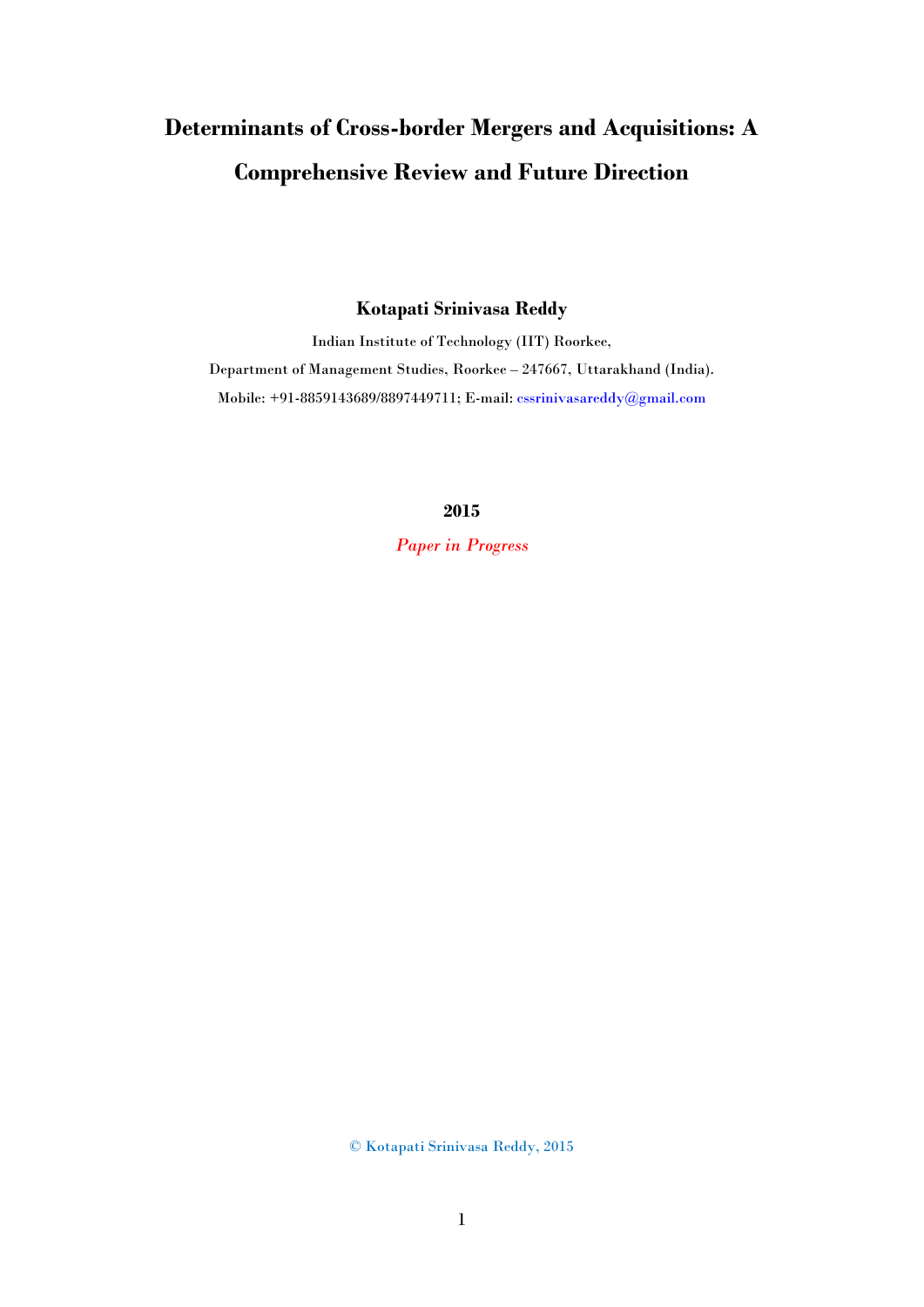## **Determinants of Cross-border Mergers and Acquisitions: A Comprehensive Review and Future Direction**

## **Abstract**

The purpose of this paper is to review and summarize earlier studies analyzing the determinants of cross-border mergers and acquisitions (M&As). We primarily describe the motives of cross-border acquisitions and present the market performance for corporate control transactions over the period 1994-2013. Then, we illustrate the factors affecting cross-border investments and acquisitions in various taxonomies, namely deal-specific factors, firm- and industry-specific attributes, organizational learning and prioracquisition experience, and country-specific factors. We draw special attention to the country-specific taxonomy for various reasons include economic and financial markets environment, institutional and regulatory framework, political situation (including corruption), tax system, accounting and valuation matters, geographical factors and cultural issues. We also provide a synopsis of earlier studies addressing the diversification motive in M&A decision. We thus propose that a host-country's institutional laws and regulatory system, accounting and tax provisions, economic performance, financial markets development, investor protection, geographical, political and cultural factors distinctly affect cross-border acquisition's completion. Lastly, we outline contemporary issues in M&A research, and suggest promising areas for future exploration.

### *JEL Classification:* G34

*Keywords*: Literature review; Cross-border mergers and acquisitions; Internationalization; Foreign market entry strategies; International diversification; Foreign direct investment; International business research.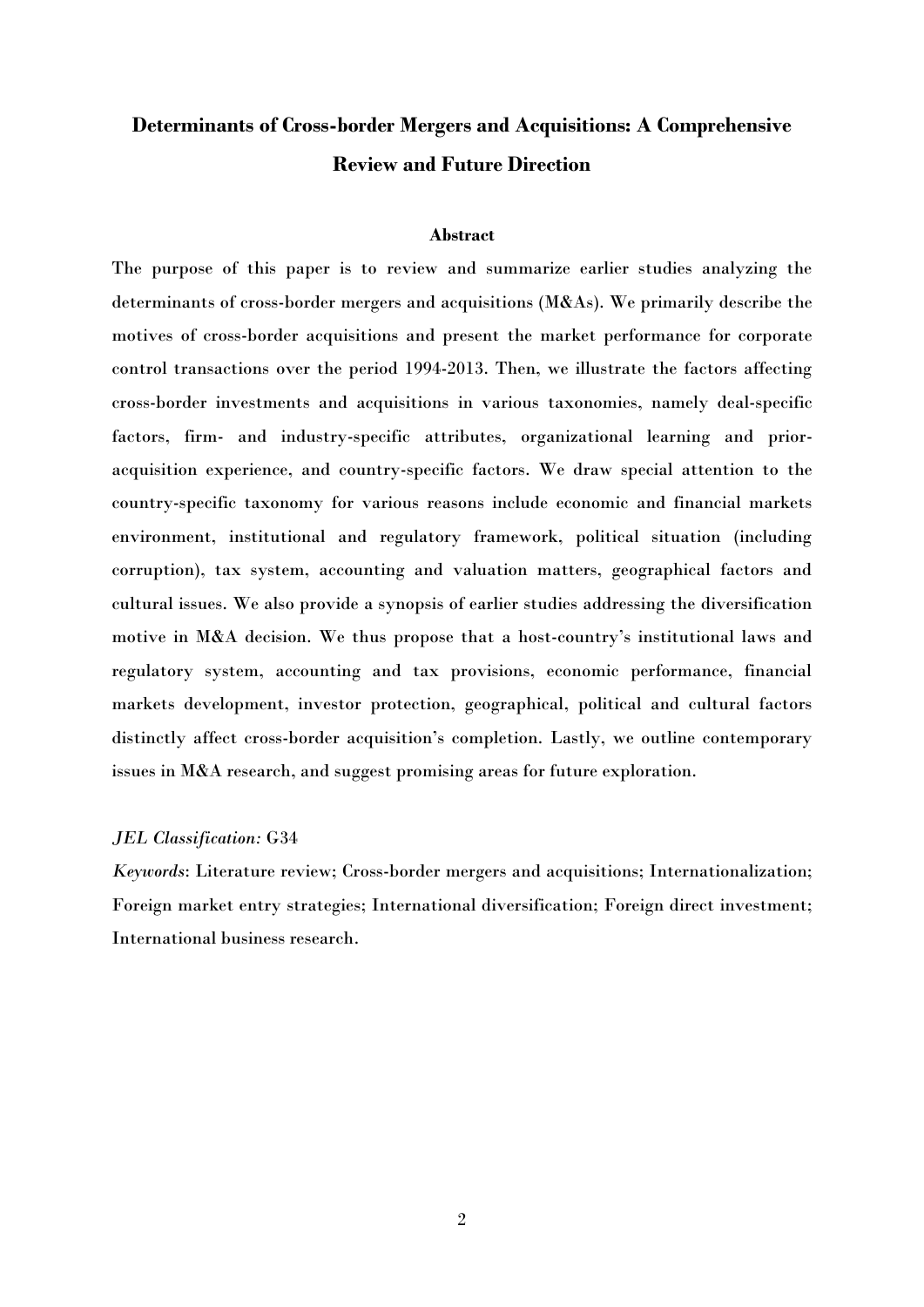## **1. Introduction**

The field of mergers and acquisitions (M&As) has attracted a mass of disciplines that remarkably explored in management literature. In particular, the stream of cross-border M&As is found to be a promising area for prospect research due to international setup across borders in the world economy. While drawing attention to the market for overseas acquisitions not only in developed countries but also in developing countries, this paper aims to review and summarize previous studies addressing the determinants of crossborder M&As in different institutional settings. In this vein, we find very few review papers referring to cross-border acquisitions for various reasons, namely global and regional perspectives (Hopkins, 1999), stylized reviews on theoretical foundations (Chapman, 2003; Shimizu, Hitt, Vaidyanath, & Pisano, 2004), and post-merger integration issues (Öberg & Tarba, 2013). On the other hand, we also come across studies reviewing the M&A stream largely through accounting and finance lens (e.g., Martynova & Renneboog, 2008a; Tuch & O'Sullivan, 2007), and bibliometric papers (e.g., Ferreira, Santos, de Almeida, & Reis, 2014; Reddy, 2015b). Albeit, we propose that a comprehensive review of factors affecting cross-border investments and acquisitions is missing in the literature.

With this in mind, we spotlight on design of this review in various taxonomies, such as, theoretical backdrop, the 21st Century of market for cross-border M&As, and determinants of investment, or acquisition that adhere to deal-, firm- and industryspecific, organizational learning and previous acquisition experience, and country-specific factors. Further, we also provide a summary of studies on diversification motive in M&A strategy. Thereafter, we present contemporary research issues in M&As and other international business (IB) streams that deserve further research. Importantly, the exhaustive review of earlier studies and research directions will certainly help scholars in driving future explorations that accountable for international strategy, comparative management and organizational knowledge.

## **2. Theoretical backdrop: Cross-border M&As**

In the extant IB literature, it is referred as a most aggressive and "one of the fastest ways to enter a foreign market" (Alba, Park, & Wang, 2009). Simply, a merger or acquisition involves at least two companies from two different nations (Buckley & Casson, 1976;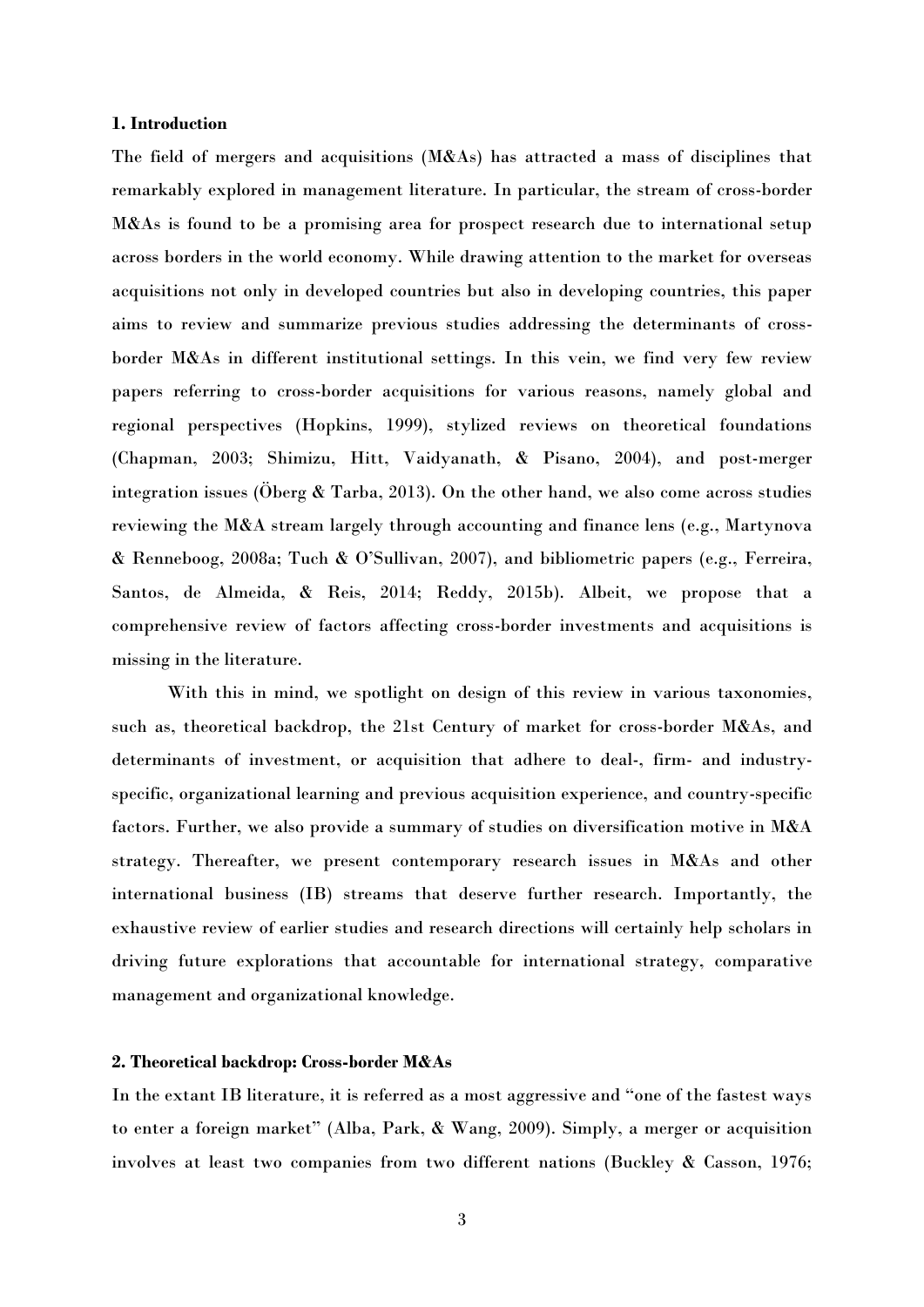Pablo, 2009). In the international management context, cross-border acquisitions are those involving "an acquirer firm and a target firm whose headquarters are located in different home countries" (Shimizu et al., 2004). They characterize higher valuation, acquirers with deep pockets and often involve cash payment and hostile deals, together, create a complex process among acquirer and target firm (Hopkins, 1999; Moeller & Schlingemann, 2005). Further, cross-border deals can be either inward or outward transaction. A host economy receives direct investment when a local firm acquired by foreign MNC is referred as cross-border inward acquisition. Conversely, when a local company acquires a firm located in foreign country result in investment outflow is termed as cross-border outward acquisition. In the economics perspective, inward (outward) deals referred as sales (purchases) (Kang & Johansson, 2000). In the strategy and IB literature, it is found that the most common determinants of cross-border M&As include firm-level factors (e.g., firm size, financial resources, multinational experience, local experience, product diversity, and international strategy), industry-level factors (e.g., technological intensity, advertising intensity, and sales force intensity), and country-level factors (market growth in the host country, cultural distance, exchange rate, GDP change, political uncertainty, institutional laws) (Boateng, Naraidoo, & Uddin, 2011; Collins, Holcomb, Certo, Hitt, & Lester, 2009; Shimizu et al., 2004).

On the other hand, negotiation or transaction cost for cross-border deals is significantly higher than the cost for domestic deals due to international setting and border laws relating to taxation, legal fee and investor protection (Barkema & Schijven, 2008; Boeh, 2011; Bris & Cabolis, 2008; Chen, Huang, & Chen, 2009; Geppert, Dörrenbächer, Gammelgaard, & Taplin, 2013; Reddy, Nangia, & Agrawal, 2014a; Reddy, 2015c, 2015d). In particular, they "trigger additional taxation of the target's income in the form of non-resident dividend withholding taxes and acquirer-country corporate income taxation" (Huizinga, Voget, & Wagner, 2012). In this vein, di Giovanni (2005) found that M&A activity increases due to policy development of capital tax treaties between home and host countries. Similarly, overseas acquisition activities increase with proportion to openness of the host economy subjected to world economy conditions (Moskalev, 2010). Regarding value creation, a survey by KPMG reported that "only 17% of cross-border acquisitions created shareholder value, while 53% destroyed it" (as cited in Shimizu et al., 2004, p. 308). As commenting on layoffs following cross-border deals,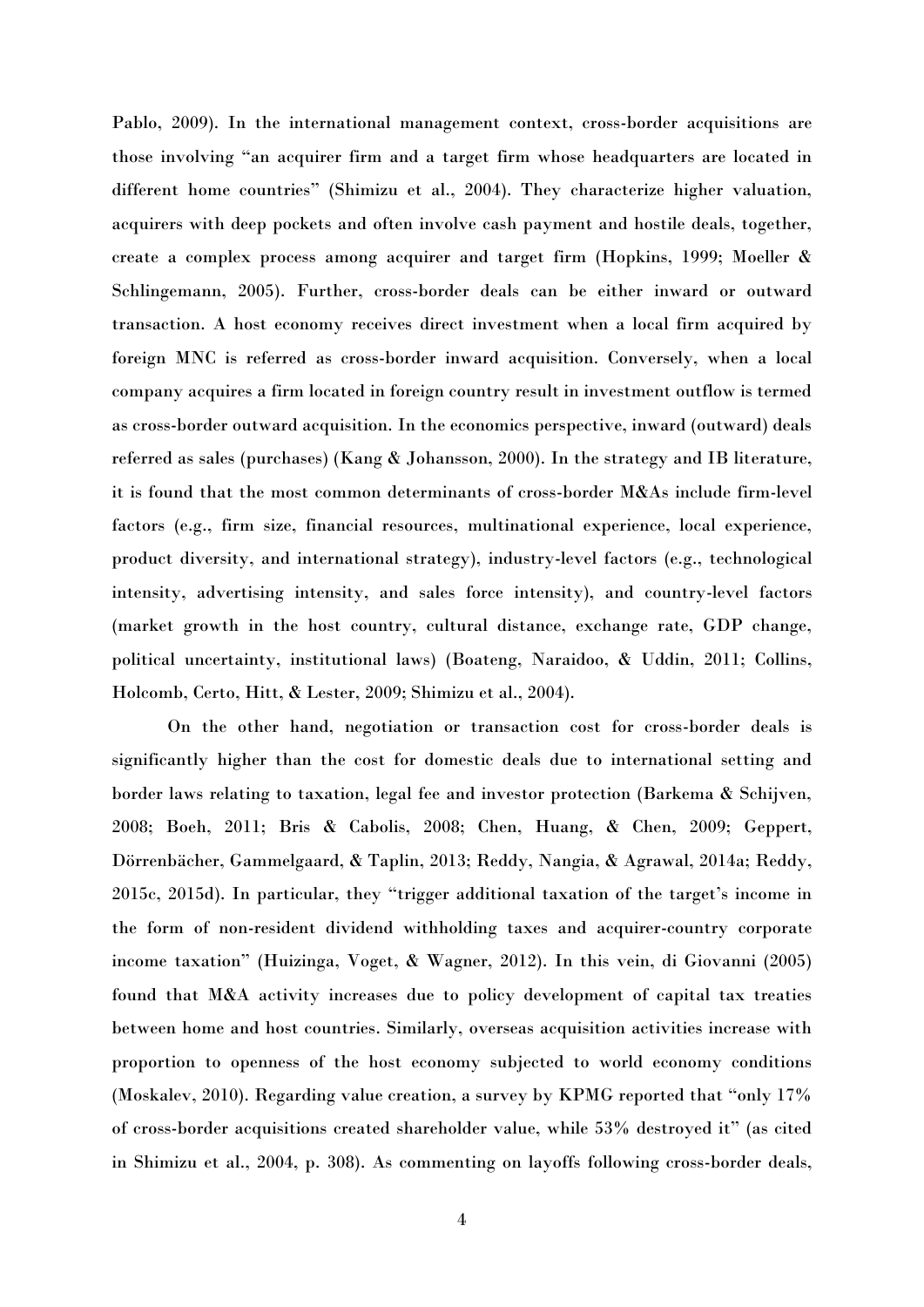Krug and Nigh (2001, p. 85) found that 31% of executives had terminated after acquisition while a great extent of these executives left within two years of the deal and 75% of the top-level officials leave by fifth year of the deal. In fact, termination of executives following cross-border deals about 35%, which is significantly higher than the domestic deals about 24%.

Further, host country's economic system, economic indicators, legal protection, intellectual property rights and political environment influence the selection of entry mode decision (Luo, 2001), besides internal factors (transaction, product, resource). The determinants of FDI or acquisition mode include policy-perspective (e.g., openness, product-market regulation, corporate tax rates and infrastructure) and non-policy perspective (e.g., market size, distance, factor proportions, political stability and economic stability) (Fedderke & Romm, 2006). The risk factors relating to foreign market entry include general stability risk, ownership/control risk, operating risk, transfer risk, and investment and contractual risk (as cited in Rasheed, 2005).

Foreign investment, indeed, leads to a change in the ownership of existing production facilities, instead of a relocation of economic activity. On the other hand, an acquisition involves the transfer of an asset between two owners who are taxed differently, which generates taxable income (Becker & Fuest, 2010). Indeed, choice of acquisitions is one of the prospective market entry modes in the internationalization process (Andersen, 1997). Of course, acquisitions provide a rapid means to get access to the local market, for example, access to distribution outlets in forward integration. Generally, a cross-border transaction takes place with the consent of at least two countries. In a transaction, if one country does not approve any of the terms explained in the given negotiation document, ultimately deal becomes delay or unsuccessful. Therefore, a country's governance system, constitutional framework, legal environment, trust and relationship, and culture play a key role in international negations, deal completion and firm performance (e.g., Barbopoulos, Paudyal, & Pescetto, 2012; Blonigen, 1997; Feito-Ruiz & Menéndez-Requejo, 2011).

## **3. The 21st Century of market for corporate control transactions**

The field of M&A is extremely old and it has originated in the western world, per se, at the end of 19th Century (or, beginning of the 20th Century). The outlook in terms of field,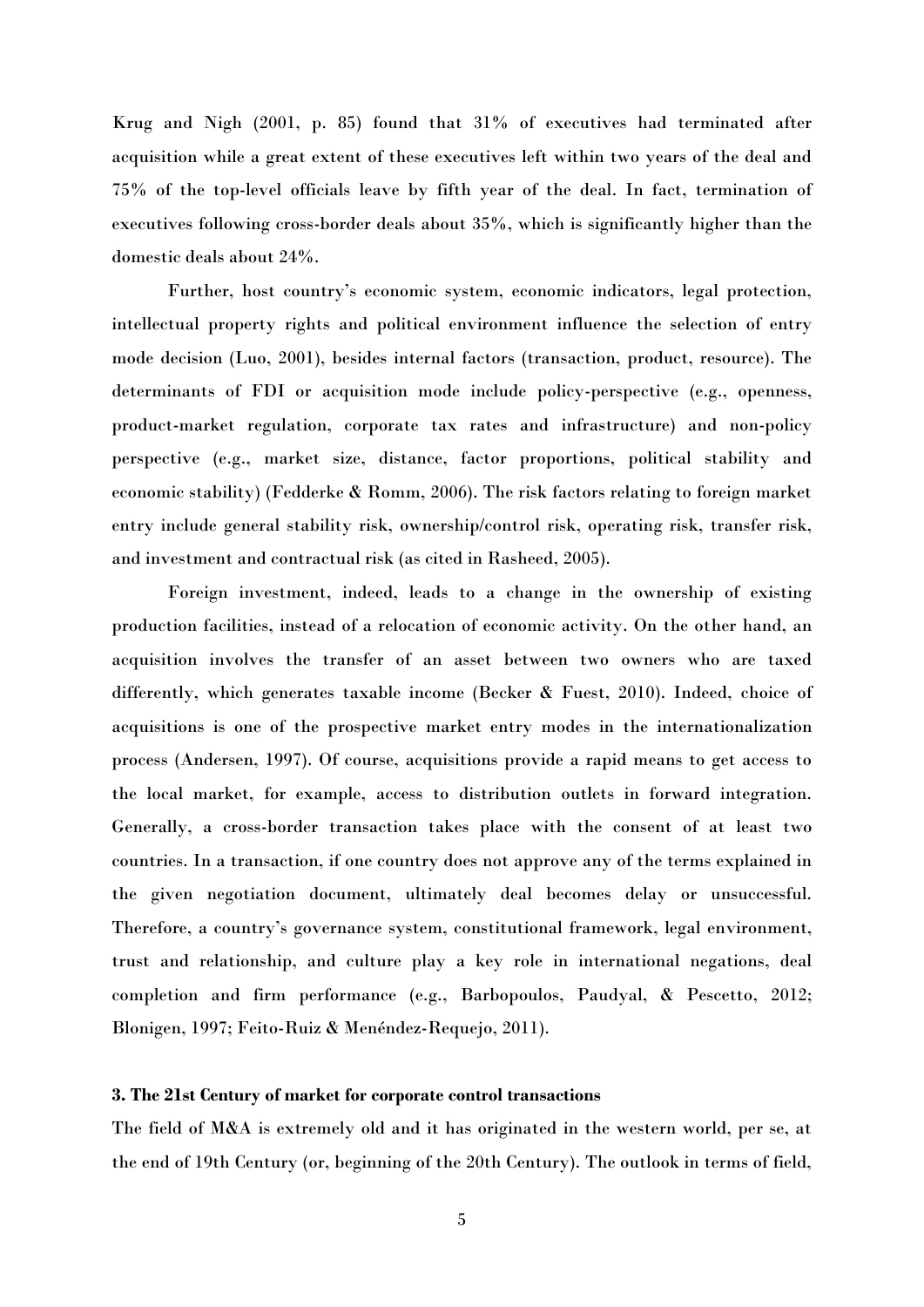experience, and status of the M&A is now reaching 120-years. For example, prior to the World War-I (1914-1918), the German banking system emerged and big banks in Berlin expanded by acquiring smaller provincial banks, and thereafter, German banks have become popular internationally by supporting the external growth through mergers and acquisitions of industrial enterprises (Kling, 2006, p. 668). Based on a sample of 35 German company mergers during 1870-1913, Kling also found that previous mergers have made subsequent acquisitions due to improvement in economies of scale, macroeconomic conditions, success of former mergers and market structure.

Further, it is worth mentioning that M&A research is vast in terms of breadth of disciplines and depth of research rigor, which has been augmented over the Century. Moreover, it is too difficult to review such wide range of literature and to come out with possible explanations, for example, where we stand now. In fact, a social group might be curious to see the trend or performance of M&A in terms of number of deals and size, and motive of a merger. Then, we have started investigating this massive field from two angles, namely economics and management perspectives. While observing the M&A research through the lens of economics, researchers have examined the performance in various "merger waves", but a great extent of studies have focused on developed economies. On the other hand, management researchers have studied the filed through the lens of managerial or value creation. Thus, we understand the lens of degree of two approaches and therefore present a number of realistic observations on the 21st Century of market for corporate control activities whilst acknowledging the previous Century reporting's.

Firstly, we found six varieties of merger waves since the beginning of the 20th Century that led substantial industrial restricting across the world, but largely focused on developed economies (Bertrand & Betschinger, 2012). For example, horizontal mergers aimed at creating monopolies during 1880-1904, dominated the first European merger wave; the second merger wave led to increase vertical mergers or vertical integration during 1919-1929; the third merger wave considered for the period 1950-1960 that aimed at creating large conglomerates while expanding the businesses in the form of diversification; the fourth merger wave (1983-1989) discovered new forms of consolidation, i.e. hostile takeover bids and leveraged buyouts in which the development was due to technological progress in biochemistry and electronics, as well as the creation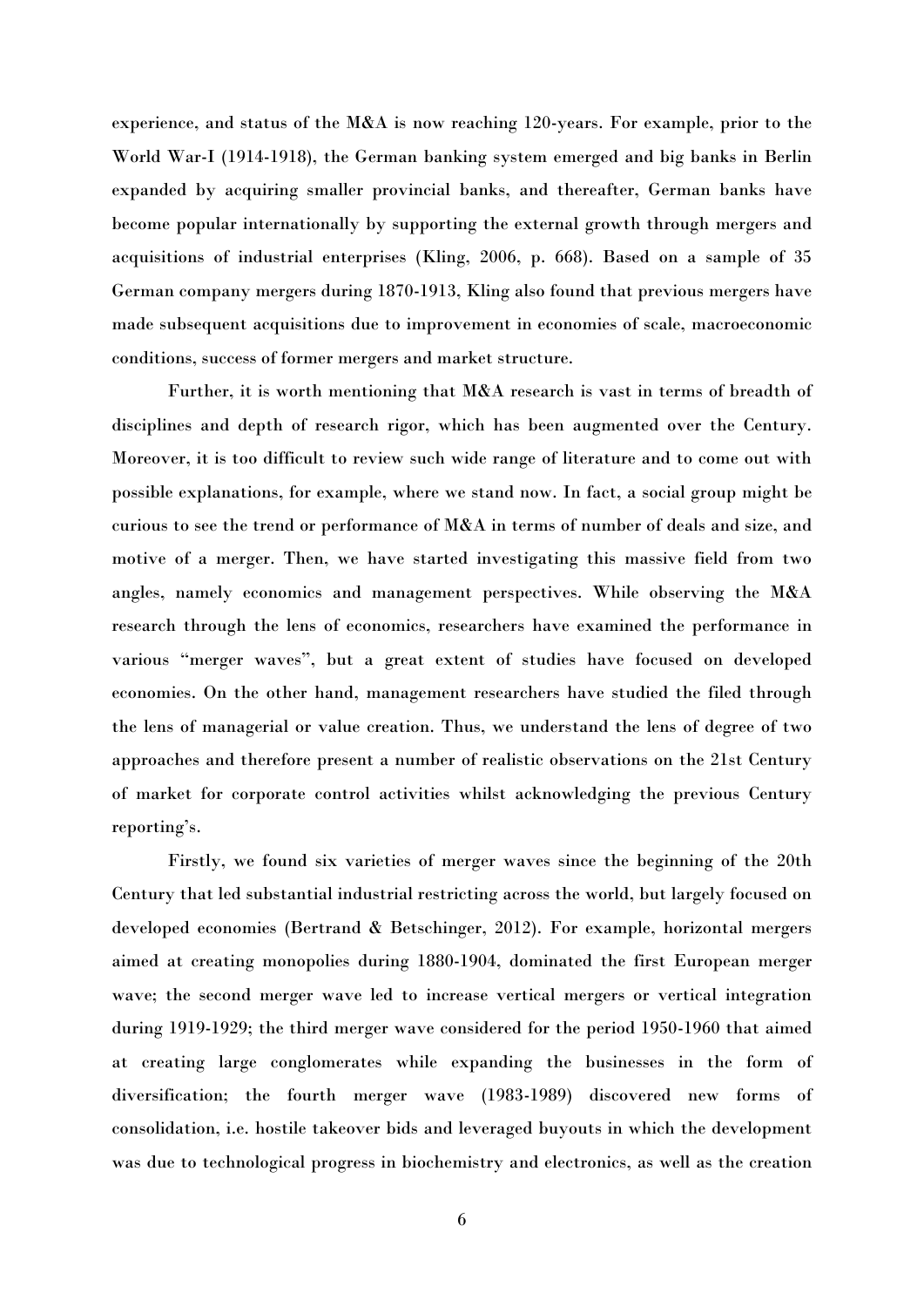of new financial instruments and markets (e.g., the junk bond market); the fifth merger wave (1993-2000) emerged the new term "cross-border mergers and acquisitions" due to globalization, economic boom, stock markets development, foreign direct investment and other initiatives (e.g., financing international deals), and growth in internet and telecommunications sector (Goergen & Renneboog, 2004; Gray & McDermott, 1987; Gugler, Mueller, Yurtoglu, & Zulehner, 2003; Huang, Hu, & Chen, 2008; Kang & Johansson, 2000; Martin & Sayrak, 2003; Nagano, 2013; Reddy, 2015c; Weston, Chung, & Hoag, 1998). Further, the sixth merger wave (2003-present) is largely motivated by lower asset valuations and global financial crisis embarked in the 2007 (Alexandridis, Mavrovitis, & Travlos, 2012). For the period 1980-1990, the world FDI flows have almost tripled in which FDI has become a major form of international capital transfer (Roy & Viaene, 1998). As reported by the UNCTAD, value of cross-border deals accounted for 26% of total acquisitions during 1986-2000, and then it rose from 0.5% to 2% of worldwide GDP for the period 1980-2000. In fact, roughly 80% of foreign direct investment by developed economies took place in the form mergers/acquisitions (Gregory & McCorriston, 2005; UNCTAD, 2000). Based on private data, some researchers reported that value of global M&A activity has increased from US\$3.3 trillion in 1999 to US\$3.5 trillion in 2000, then observed lower trend, but soared again to a record high of \$4.5 trillion in 2007 [47% of deals were reported to be cross-border in nature] (Reus & Lamont, 2009), and further reported lower volume in 2011 about US\$3.5 trillion (Ahammad & Glaister, 2013). In case of cross-border deals, volume has increased from US\$2.1 trillion in 2007 to US\$2.6 trillion in 2012 (Reis, Ferreira, & Santos, 2013).

Secondly, we present some public iconic, large cross-border deals completed in the last century. For example, in 1987 the UK based British Petroleum (BP) offered US\$7.56 billion for its outstanding 55% equity stake in US based Standard Oil (Gray & McDermott, 1987). Likewise, other mega-mergers include AOL/Time Warner (US\$399 billion) in infotainment, Exxon/Mobil (US\$86 billion) in oil, Travelers/Citigroup (US\$73 billion) in financial services; in particular, cross-border deals such as UK based Vodafone acquisition of German's Mannesman for US\$186 billion in telecommunications sector, Daimler/Chrysler (US\$ 40 billion) in automotive industry, Deutsche Bank/Bankers Trust (US\$10.1 billion) in financial services industry (Angwin, 2001). We also noticed some important deals around the 2007-08 global financial crisis, for example, ABN AMRO, a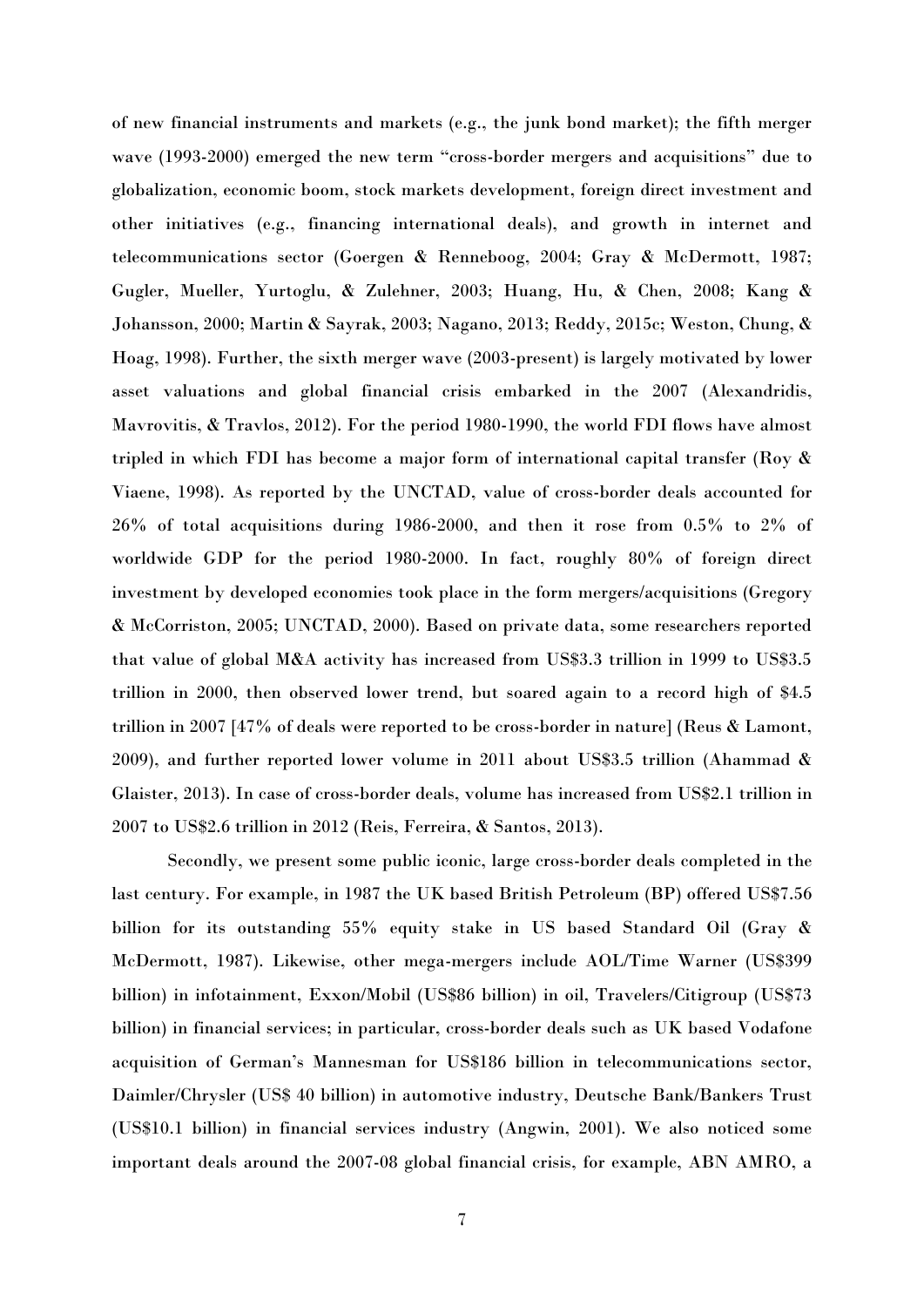Dutch bank acquired by the UK based Royal Bank of Scotland (RBS) against the counter-bid made by Barclays (Ferreira, Massa, & Matos, 2010). In addition, it is stylized fact that due to financial crisis and lower asset prices emerging market multinationals have been diversifying their products and services to developed economies through acquisition route (Reddy, Nangia, & Agrawal, 2014b). For instance, China-based Lenovo acquired the computer division from US based IBM and the same company bought Motorola from the US based Google's portfolio business.

Thirdly and finally, we observed an extent of uncompleted deals in the world M&A market. Based on the Thomson Financial M&A database for the period 1982-2009, Zhang, Zhou, and Ebbers (2011, p. 226) reported that 210,183 deals found to be unsuccessful (460,710 deals completed) out of 670,893 acquisition events. In a recent study, Zhang and He (2014) described that two forces such as nationalistic sentiments grow as a reaction to the instabilities and economic nationalism greatly affects foreign firms' market entry and operations.

More importantly, we describe various reasons that motivated the recent crossborder merger wave in different parts of the world, especially in emerging markets following the 2007-08 global financial crisis. It has been discussed in previous studies that multinational enterprises consider inorganic growth options (mergers, acquisitions, joint ventures) as an inevitable and valuable growth entry strategies (Meschi & Métais, 2006). While economists argued, those mergers occur due to significant industry shocks (Ovtchinnikov, 2013) and stock market booms (Sorensen, 2000). Following this trend, consolidation among industries and regions has also uplifted the worldwide M&A market (Shimizu et al., 2004). Whereas, the 20th Century market for corporate control activities has been largely induced by significant economic initiatives such as globalization, deregulation, financial liberalization policies, government policies, regional agreements, elimination of bureaucrat hurdles, technological development, new markets, new international trade and investment agreements, trade liberalization in developed markets, easy of foreign entry and ownership restrictions, cross-country trade linkages, integration of global financial and product markets, faster communication of ideas, greater integration of capital markets, bullish managerial and investor sentiment, establishment of international accounting standards and shareholding systems, corporate governance and capital market development (e.g., Alexandridis et al., 2012; Coeurdacier, De Santis, &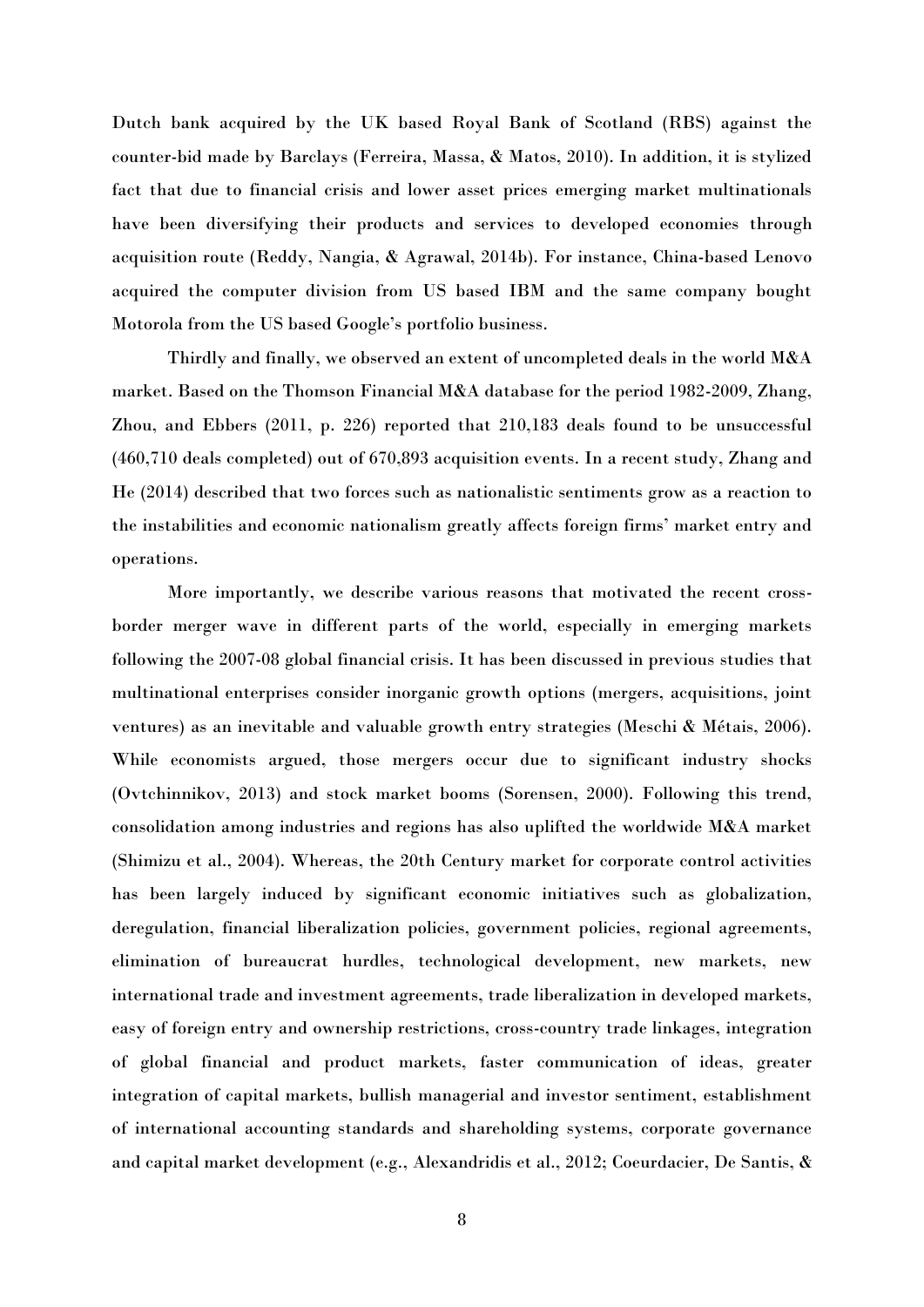Aviat, 2009; Conklin, 2005; Dos Santos, Errunza, & Miller, 2008; Francis et al., 2008; Gilroy & Lukas, 2006; Goergen, Martynova, & Renneboog, 2005; Lévy, 2007; Makaew, 2012; Sinkovics, Zagelmeyer, & Kusstatscher, 2011; Sorensen, 2000; Stiglitz, 2004; Teece, 2010). Interestingly, emerging markets have reported substantial progress in terms of economic growth, inbound and outbound investment/acquisitions deals and faster development in communications sector due to the recent amendments relating to institutional laws that answer foreign investment, corporate control and acquisition patterns, especially in countries like China and India (Chari, Ouimet, & Tesar, 2010). Moreover, the M&A market has become much bigger compared to previous Centuries and supported by the deal-making industry of consultants, corporate lawyers, investment banks and corporate finance specialists (Berggren, 2003).

#### *3.1 Worldwide cross-border M&As market, 1994‒2013*

A great amount of direct international investment characteristically appears in the outward sense of acquisitions (e.g., Becker & Fuest, 2010; Huizinga & Voget, 2009). For example, number of international acquisitions has increased from 23% of total volume in 1998 to 45% in 2007 (Erel, Liao, & Weisbach, 2012). In particular, a study on market for cross-border M&As over 20-year period is one of the objectives in this stylized review. Thus, we show the market performance in world economy, developed economies, developing economies and transition economies during 1994-2013 period for number of deals and deal value (Figure 1.1, Figure 1.2, Appendix 1). Interestingly, we found four cycles in the market trend, namely *growing period* (1994-2000), *declining, but promising period* (2001-2006), *financial crisis period* (2007-2008), and *recovering, but reversing period* (2009-2013). For instance, number of deals (deal value) of word economy cross-border M&As has markedly increased from (US\$94.48 billion) in 1994 to 10,576 (US\$959.34 billion) in 2000, 12,199 (US\$1,045 billion) in 2007, and thereafter expectedly turned down to 9,794 (US\$331.65 billion) in 2012 and to 8,624 (US\$348.75 billion) in 2013 because of global economic crisis and its adverse affect on overseas capital flows (UNCTAD, 2013, 2014). In case of share by economic group for deal value, developed economies have accounted at an average to 83% but declined significantly from 88% in 1994 to 68.7% in 2013, while developing (transition) economies accounted at an average to 15% (2%) but increased appreciably from 11.6% (0.05%) in 1994 to 32.4% in 2013 (5% in 2011).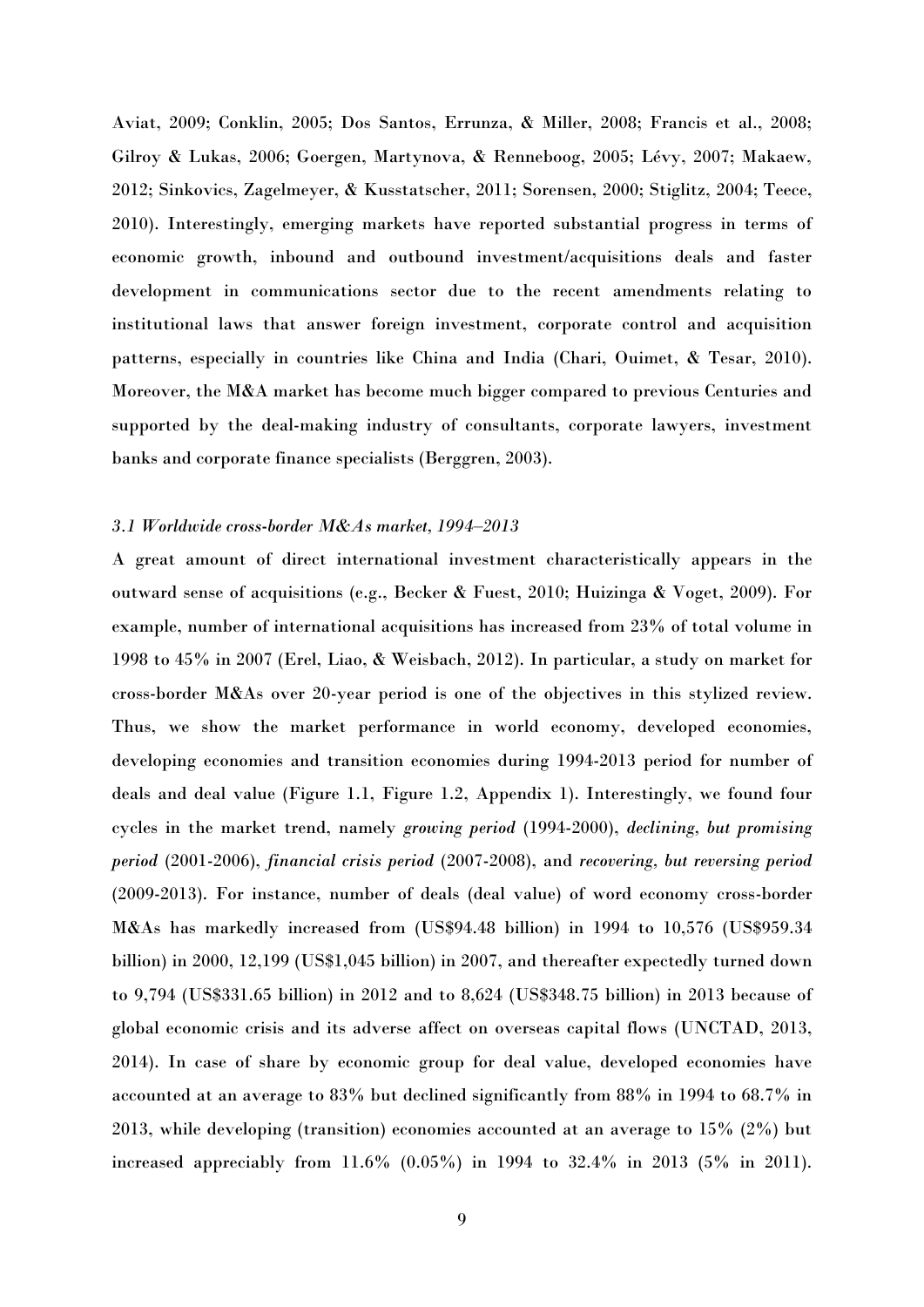Similarly, we found impressive rate of growth to the market for cross-border M&As in both developing and transition economies while it contrasted in developed economies. For example, average rate of growth in deal value for world economy (developed, developing, transition economies) reported to 25% (26%, 33%, 92%). We therefore propose that firms from emerging markets have taken advantage of the lower asset valuations in developed markets due to economic crisis (and, with adequate deep pockets), which really increased their speed in the internationalization process. However, this is indeed a recovering, but not a promising trend in the current economic condition experiencing all over the world. We expect that market will recover when a country adopts systemic economic policies, transparent monetary system and efficient financial markets, offers investment-based incentives, and maintains high-impact coordination with rest of the world.

## **[Insert Figure 1.1, Figure 1.2]**

#### **4. Comprehensive review design: Cross-border M&As**

This comprehensive review is related to different strands of literature: IB and strategic management in general and M&As in particular (Figure 2). On one hand, we have systematically reviewed several studies that examine entry-mode, internationalization, foreign acquisitions whilst included "important and relative" studies that shed light on cross-country determinants and institutional regime in foreign direct investments/ acquisitions. On the other hand, we have ignored some studies that analyze announcement returns, post-merger operating performance, human aspects, post-merger integration, cultural aspects in integration, banking and finance mergers, econometricbased papers and general case studies (e.g., Tuch & O'Sullivan, 2007). It is not surprising drive where researchers have explored a wide variety of temporal topics and methodological approaches. After reviewing more than the century of M&A research, we understood that this stream has markedly dominated by management and finance disciplines, focused on developed markets: US and UK. In fact, few scholars have examined the M&A research from the lens of industrial organization, economics, sociology, accounting and law (e.g., Bengtsson & Larsson, 2012; Bertrand & Zuniga, 2006; Buckley, Forsans, & Munjal, 2012; Cartwright & Schoenberg, 2006; Haleblian, Devers, McNamara, Carpenter, & Davison, 2009; Holmes, Miller, Hitt, & Salmador, 2013;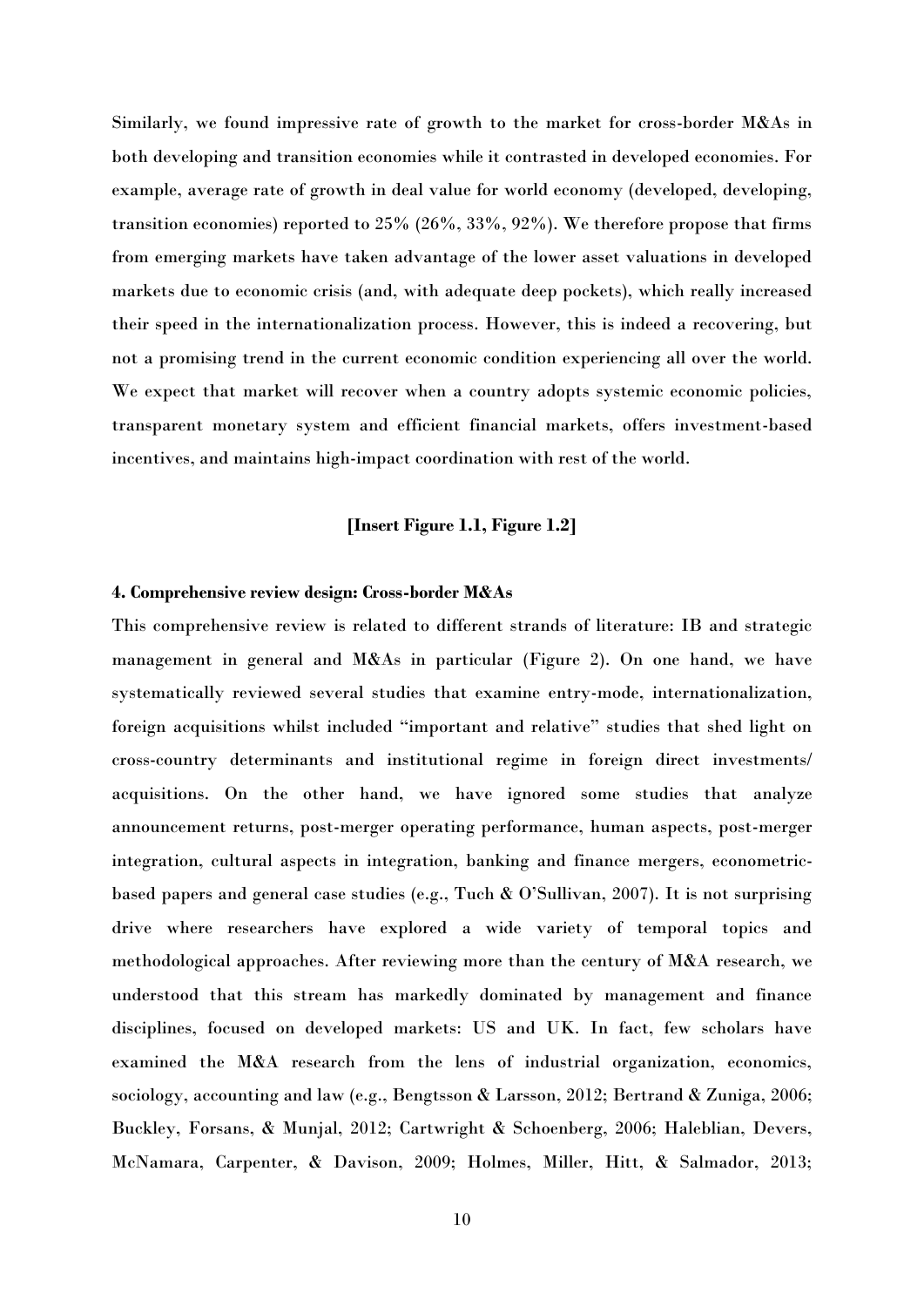Hopkins, 1999; Pablo, 2009; Reddy, 2015d; Tienari, Vaara, & Björkman, 2003). For example, economic scholars have mostly focused on econometric-based work and debated about the interrelation between the expansion of large-scale enterprises, external growth, and mergers (Gugler, Mueller, & Weichselbaumer, 2012; Kling, 2006; Stiebale, 2013). There are two important observations. First, large extant scholars have investigated M&A transactions using quantitative research tools. In other words, there is inadequate literature using qualitative research tools. For instance, Haleblian et al. (2009) found that 3% publication rate for case-based research in M&A. Second, literature on cross-border M&As is relatively tiny or limited when compared to domestic M&As (e.g., Moskalev, 2010; Reis et al., 2013; Shimizu et al., 2004) and greenfield FDI (Neary, 2007). Further, previous literature (e.g. determinants) generally does not distinguish between FDI through M&A or greenfield investment (Hijzen, Görg, & Manchin, 2008) and mode of entry in a foreign market (Canabal & White, 2008; Shimizu et al., 2004). Importantly, very few scholars have investigated M&A research using integrative approach from different disciplines and research methods (Bengtsson & Larsson, 2012). We therefore believe that this stream will lead by multidisciplinary or interdisciplinary approach (Oviatt & McDougall, 2005). More positively, strategy research in emerging economies not only has become an integral part of strategy research in general, but also has led the charge in advancing theories by drawing attention to the context-specific nature of strategic management (Xu & Meyer, 2013). In recent studies, scholars have focused on impact of nationalism and institutional factors on foreign acquisitions success (e.g., Serdar Dinc & Erel, 2013; Zhang et al., 2011; Zhang & He, 2014). Eventually, we capture that cross-border M&As research is relatively young, limited than domestic M&As and other foreign market entry strategies. Motivated by these factors, this paper sets a goat at reviewing and summarizing previous studies that examine the deal-, firm- and countryspecific determinants of cross-border investments and acquisitions, and at suggesting a research direction for future exploration.

## **[Insert Figure 2]**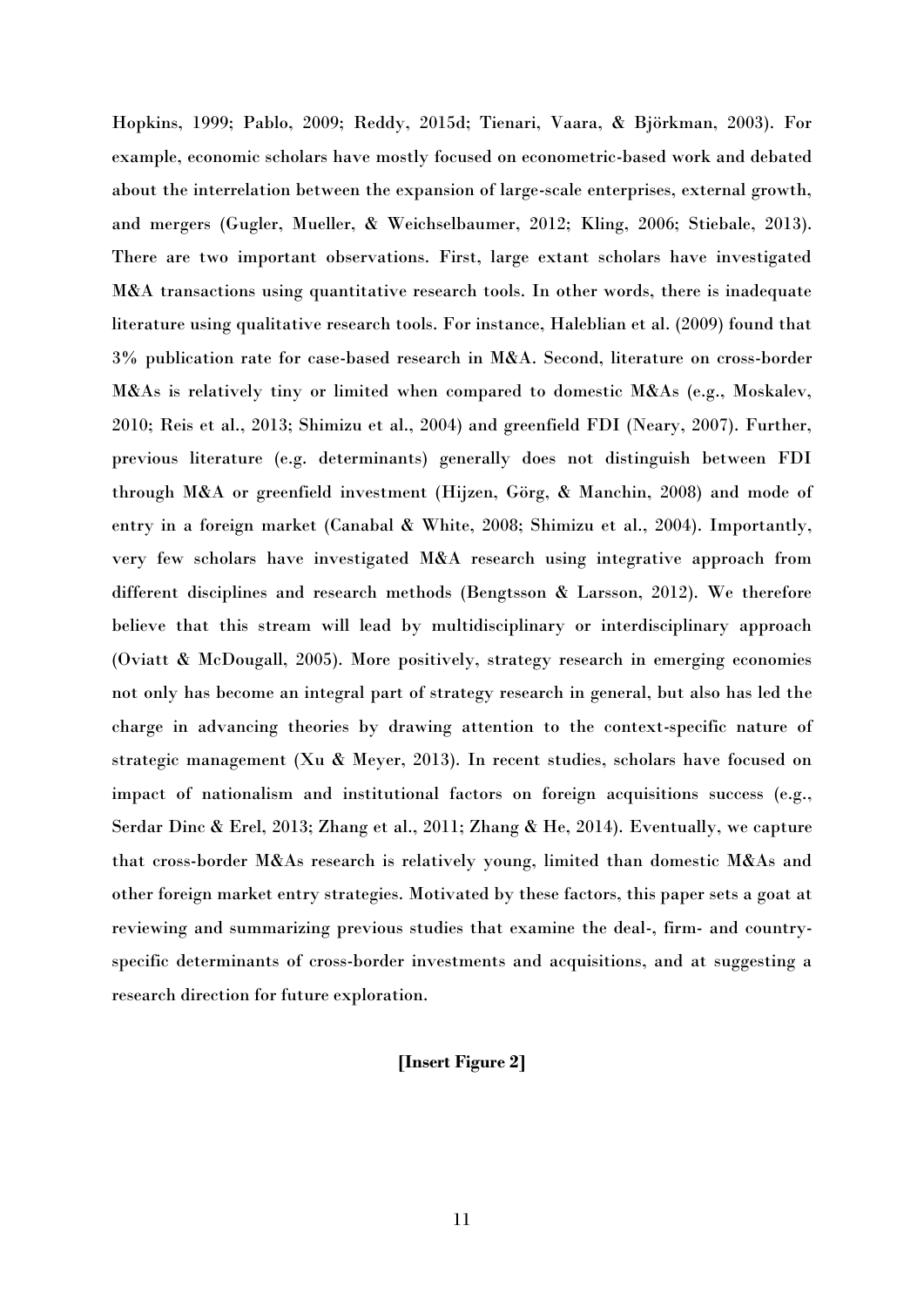#### **5. Determinants of cross-border investments and acquisitions**

Internationalization as a process through which a firm increases its level of involvement in foreign markets over time, and traditionally considered it as a series of events that take place over time (as cited in Casillas & Acedo, 2013). Indeed, we understood that entrymode strategy through acquisition route is the core component of internationalization speed in the IB subject. Most IB researchers have investigated entry-mode choices: strategic alliances, network, joint venture, M&As, through the lens of resource-based view, transaction cost economics, eclectic paradigm, organizational capability framework, agency theory, information asymmetry, efficient market hypothesis, liability of foreignness and resource dependence, just to mention a few. However, very few studies have examined the internationalization strategy through the lens of institutional theory (e.g., Cuervo-Cazurra, Maloney, & Manrakhan, 2007). In fact, the trend that examine international entry mode options (e.g., FDI, M&As) has initiated in the beginning of 21st Century in which scholars have started conducting research in IB through the blend of multidisciplinary theories. For example, studies by La Porta, Lopez-de-Silanes, Shleifer, and Vishny (1998, 2000) were being emerged, remarkable in finance literature that motivated scholars to advance the IB knowledge based on finance and law perspectives. In view of the fact that and thus far, scholars have developed various conceptual frameworks relating to FDIs, cross-border mergers/acquisitions, deal success, post-merger integration management, strategic alliance and cross-country cooperative strategies while using empirical techniques, but very few recent studies have conducted qualitative research. Then, we have collected, reviewed studies that focus on border-crossing M&As ranging from a basic merger process to deal-specific factors and firm-specific attributes to macroeconomic determinants. Specially, we have supported our study by reviewing studies associated to legal environment, corporate governance and international taxation, which are being specific determinants of the foreign market entry strategies. First, we present deal-specific factors, followed by firm-specific factors motivating to participate in overseas investment deals. Third, we describe the role of learning and prior acquisition experience matters in international deals. Fourth and important, we explore the impact of country-specific characteristics on the success of cross-border acquisitions. In addition, we also summarize the earlier studies analyzing diversification decision in M&A strategy.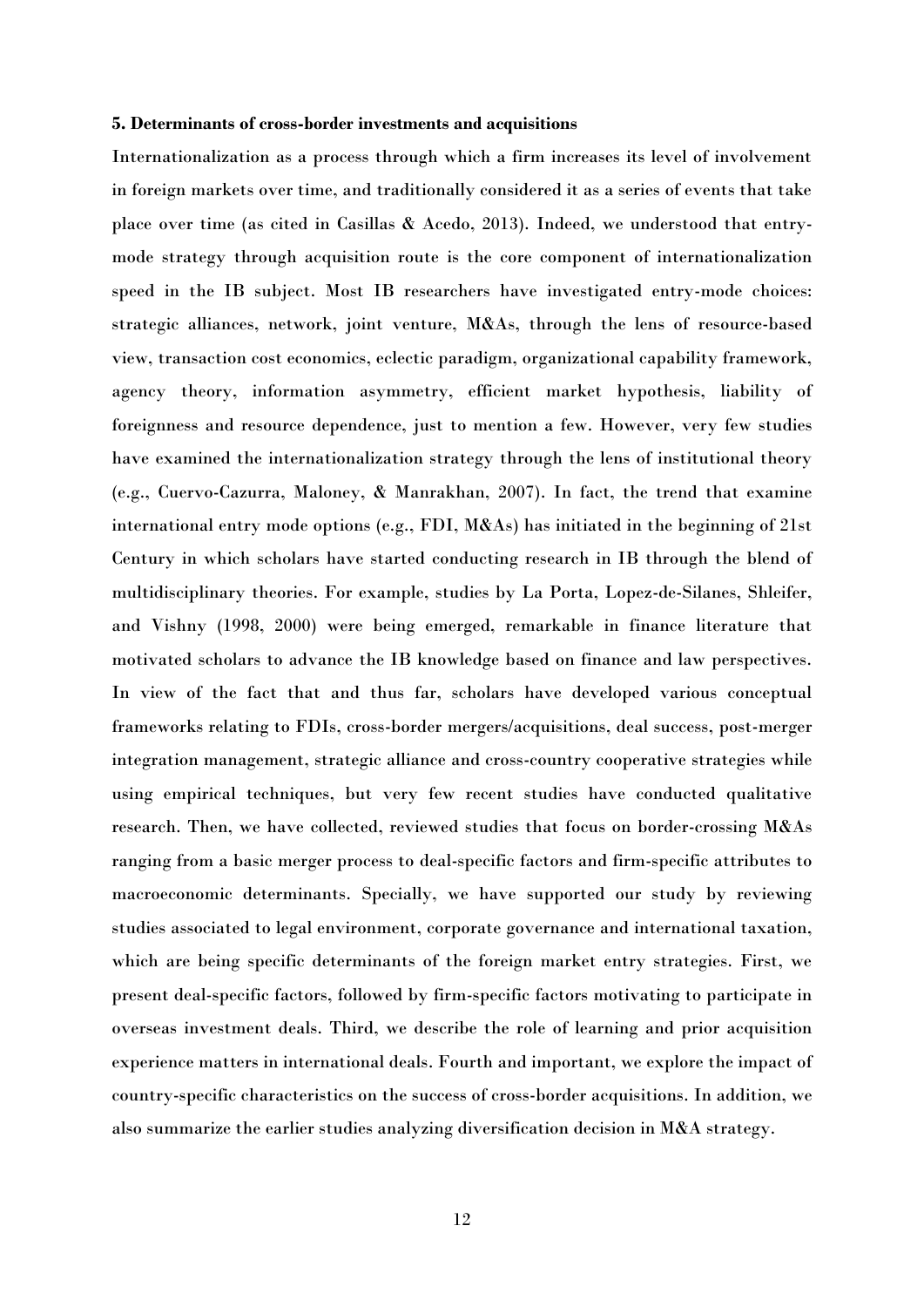### *5.1 Deal-specific factors*

In our literature survey, we found very few studies that examine the impact of deal characteristics on cross-border M&As completion. Albeit, we argue that deal-specific factors such as deal size, payment mode, non-compete fee, break-up fee, M&A advisors and importantly ownership control, together influence both acquirer and target in overseas acquisitions environment. Previous researchers suggested that deal structure not only depends upon firm-specific factors, but also depends upon deal type and payment method (Epstein, 2005; Haleblian et al., 2009). For example, a great extent of overseas acquisitions characterizes cash payment than stock payment (Chen et al., 2009). A bidder choosing cash payment should have higher levels of cash flows or should have expertise in integrating resources from its subsidiary firms [besides, debt], which does not necessarily change the ownership control in combined firm. Conversely, a bidder choosing stockpayment does necessarily dilute the ownership control in combined firm. In particular, deals that characterize higher valuation and cash payment usually attract government attention and political intervention (e.g., Angwin, 2001; Ferreira et al., 2010; Halsall, 2008). We found mixed results for stock returns around acquisition announcement involving cash payment, stock payment and earnout offers (e.g., Barbopoulos et al.,  $2012$ ). More specifically, there is significant need for both  $M\&A$  advisors and local players when firms from developed countries target firms in emerging economies, and vice-aversa. It refers that M&A advisors role is crucial in international acquisitions for various reasons, for example, to gain knowledge on host country institutional framework, to conduct due diligence program, and finally to look after legal procedures (Epstein, 2005).

## *5.2 Firm- and industry-specific factors*

A few studies on cross-border acquisitions in different institutional settings have analyzed the impact of firm-specific characteristics and their affect on success of overseas negotiations (e.g., Forssbæck & Oxelheim, 2008; Raff, Ryan, & Stähler, 2012; Zhu, Jog, & Otchere, 2011). First and foremost, Gonzalez, Vasconcellos, Kish, and Kramer (1997) found that firms acquiring US-based firms have better liquidity ratio, while targets have low price-to-earnings ratio. Whereas, firms that have better financial advantages (e.g., large amount of assets and deep pockets), and low price-to-earnings participate in outbound deals. This supported the motive of market seeking mergers. For a sample of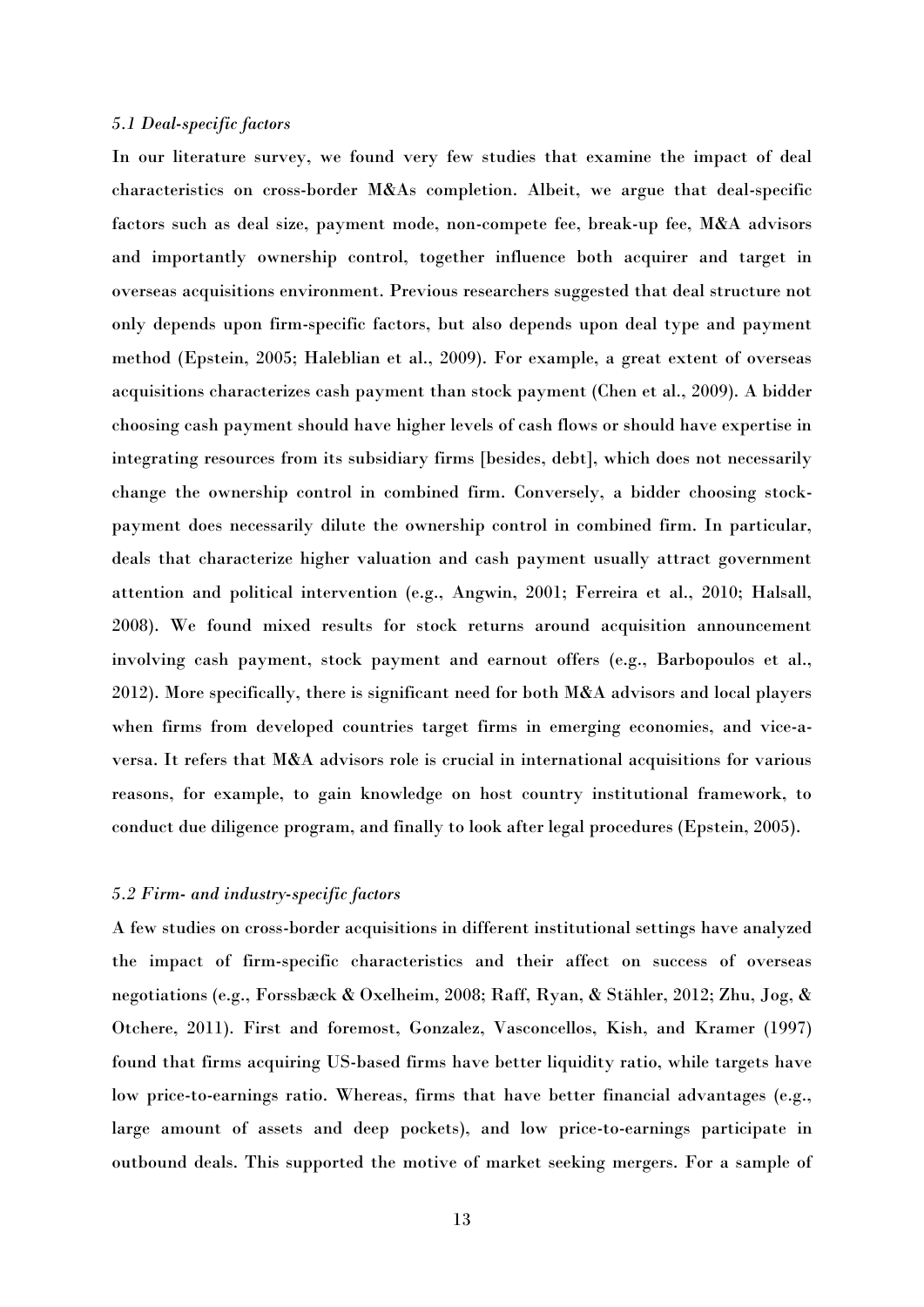1,379 European non-finance deals, Forssbæck and Oxelheim (2008) reported that financial characteristics such as firm size, financial performance and cash flows explain the motive of cross-border investments. Similarly, firms holding good valuation of equity and firms that cross-listed on big stock exchanges were more likely to partake in overseas acquisitions (Forssbæck & Oxelheim, 2011). Likewise, Pablo (2009) found that firms making deals in Latin American region have significant cash and equivalents, as a proportion of total assets. In fact, acquiring firms involving in cross-border deals have higher market-to-book ratio and lower levels of cash than those involving in local deals. In particular, Raff et al. (2012) analyzed the direct international investments in 21 developed countries made by Japanese firms between 1985 and 2000. They indicated that firms with greater levels of productivity likely to chose FDI (greenfield) than export strategy (acquisition). They concluded that firm specific attributes play important role in explaining the overseas investments. By contrast, acquiring firms from East Asian region have found to be less participates in cross-border deals than domestic deals due to financing constraints (Chen et al., 2009).

Indeed, scholars showed interest toward analyzing the investments in transition economies. For instance, Paul and Wooster (2008) examined a sample of 173 US-based firms from 15 industries that invested in transition countries during 1990-1999 period. They suggested that firms that characterize sales growth and greater advertising intensity participate in overseas deals to capture market share and first-mover advantages. Firms in concentrated industry invest with high-equity commitment besides seeking market advantages. While, firms featuring better intangible assets (e.g., technology advantage) likely to delay entry due to weakness of intellectual property laws in the given host country. Zhu et al. (2011) investigated motives of acquiring firms making partial acquisitions in emerging markets on a sample of 1,171 domestic and 537 cross-border deals for the period 1990-2007. They found that foreign firms acquire target firms featuring big size and financial performance that associated to less competitive industries in host emerging markets. They reported no significant difference for long run abnormal returns between domestic and cross-border partial deals.

In addition, we also presented findings of few studies that examine whether industry-specific factors drive international investments/acquisitions (e.g., Ovtchinnikov, 2013; Zou & Simpson, 2008). In the industrial organization and economics literature,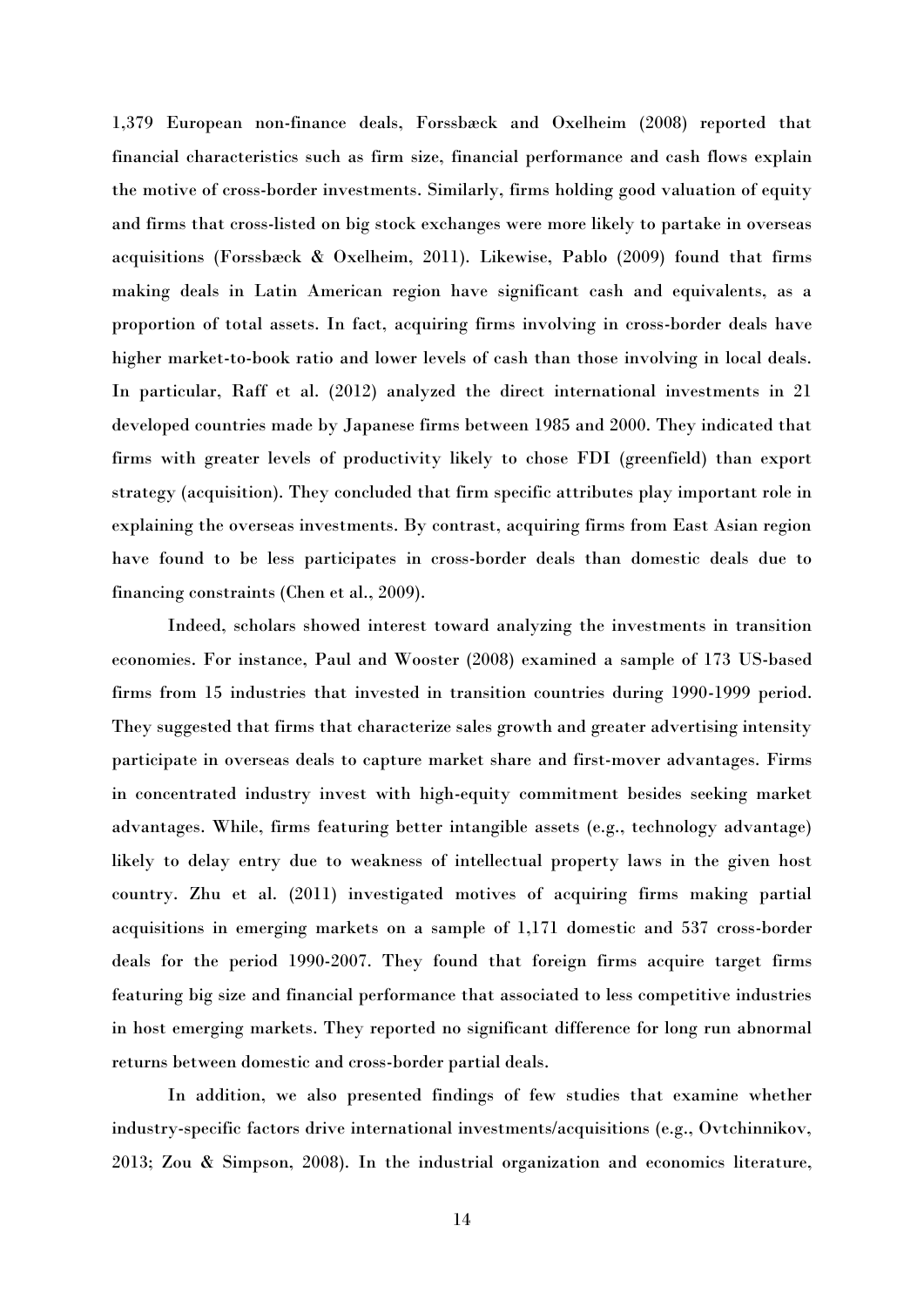scholars found that global mergers and acquisitions in terms of volume and value not only influenced by acquiring firms' deep pockets and management expertise, but also influenced by industry booms/shocks and technology changes that varies from one industry (region) to another (Kang & Johansson, 2000; Ovtchinnikov, 2013). For example, telecommunications sector has been one of the emergent industries that provided a great deal of business opportunities in emerging markets due to economic and institutional reforms. At the same time, the sector has seen many technological innovations because of rapid transformation and expansion of markets. Further, when industries characterize high technology intensity, then firms usually expand their business into other growth markets for both hedging risk and improving market share (Hitt, Franklin, & Zhu, 2006). In particular, Kang and Johansson (2000) suggested that market growth, market structure and market competition significantly influence the overseas acquisitions. Further, technological changes in terms of speed and transformation affect such international deals because of reduced transaction costs and improved communication across the markets.

In the Chinese context, Zou and Simpson (2008) analyzed cross-border M&As using industry-level data during 1991-2005 period and found that industry characteristics such as industry size, profitability, technology intensity and economic policy reforms persuade the level of acquisition activity. Industries with low cost of raw materials, labor and facilities were being attracted by foreign multinationals in seeking resource advantages. In one of the large empirical studies examining cross-border M&As activity, Ovtchinnikov (2013) tested 41,853 observations of 3,345 firms for the period 1960-2008. The findings include (i) regulated industries have low solvency, low profitability, negative liquidity, high leverage and high capital costs prior to deregulation; (ii) "incidence of cash bankruptcy and bottom quintile mergers was higher in deregulated industries than in other industries"; (iii) bid premium paid in mergers after deregulation was found to be lower than the bid premium in other mergers; and (iv) mergers happened after deregulation found to be exit mergers.

In sum, we capture that firm-specific factors such as firm size, financial indicators (e.g., cash flows) and resources, and industry-specific factors such as economic recession, technology intensity and deregulation of economic policies significantly affect the level of global acquisition activity and post-acquisition performance.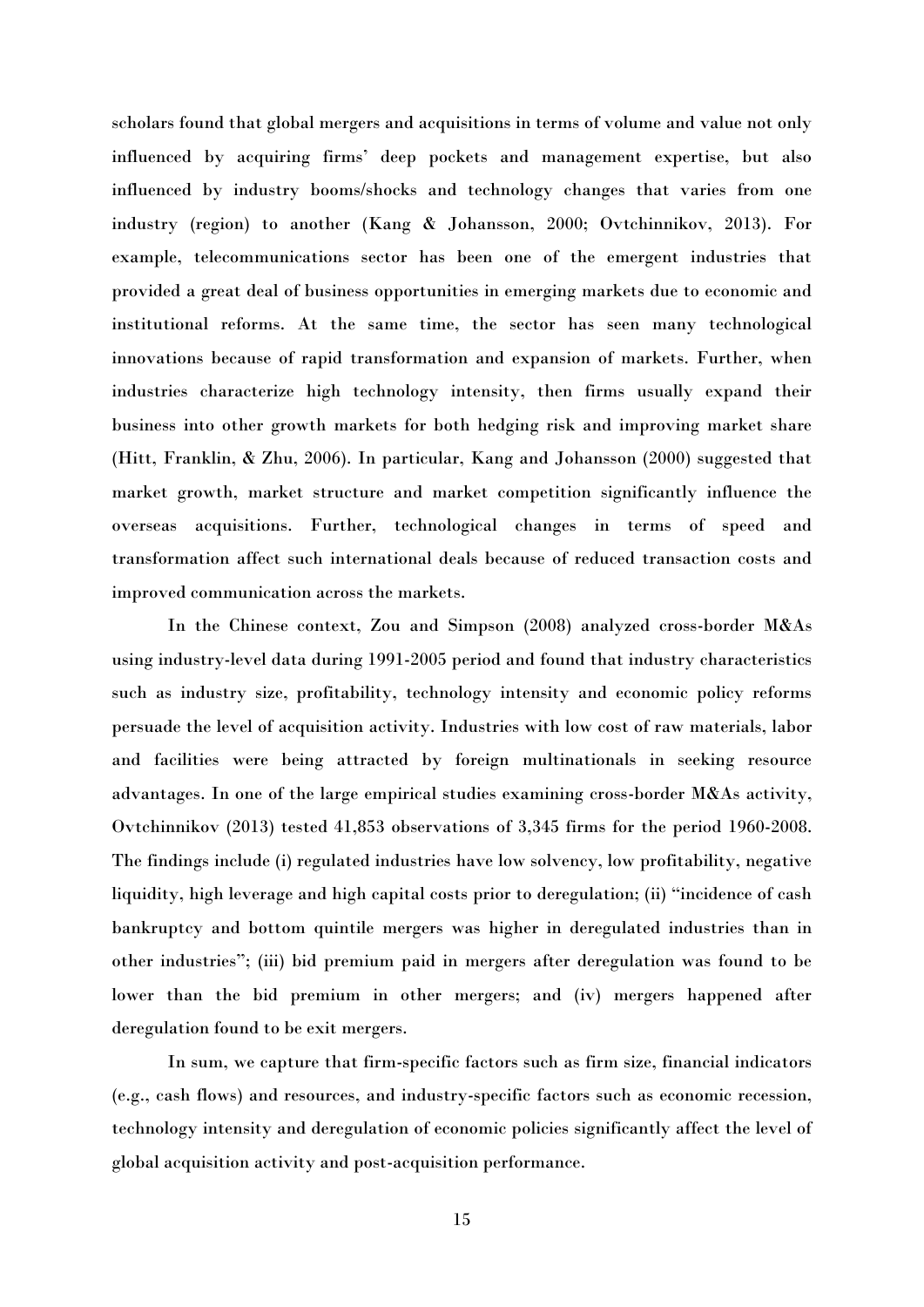#### *5.3 Organizational learning and prior-acquisition experience*

It is worth highlighting that learning is a continuous process both in human life and in business context. In the extant literature, scholars defined the organizational learning as "just positive experience transfer, or the appropriate generalization of prior experience to a subsequent event" (as cited in Barkema & Schijven, 2008, p. 630). We argue that learning is a process of gaining knowledge about particular business event prior to perform a series of actions for accomplishing that business event. Indeed, an organization controlling by sole entrepreneur or a group of entrepreneurs learn knowledge on different business strategies through three channels: learning-by-doing, learning from prior experience and learning from others/observations. It is vital that organizational learning play an important role in firm's internationalization strategies (e.g., Barkema & Vermeulen, 1998; Theodorakopoulos & Figueira, 2012). In fact, few studies postulated that prior knowledge or experience in overseas business positively affect subsequent foreign market entry strategies in the same host country or different countries (Very & Schweiger, 2001). Largely, learning concept discussed in strategy and IB subjects, and thereby matured in terms of theory and empirical evidence (Barkema & Schijven, 2008). At the outset, we agree that the research on learning-by-observing, learning-by-doing, or learning from repetitive acquisitions has recently discussed in the M&A and IB literature (e.g., Aktas, Bodt, & Roll, 2013; Collins et al., 2009; Francis, Hasan, Sun, & Waisman, 2014; Lin, Peng, Yang, & Sun, 2009; Nadolska & Barkema, 2007).

In a survey-based study, Very and Schweiger (2001) identified 55 influential problems in acquisition process of domestic and cross-border deals based on 26 middlemarket firms in France, Germany, Italy and the U.S. They found that acquirers prior experience with host country positively result in making further successful deals in the same country. In other words, lack of experience with specific country creates significant problems in overseas deals ranging from negotiations breakup to post-merger integration difficulties. Further, few firms entering in unknown country face newness liabilities (e.g., legal, tax, constitutional, and local political systems) and they usually appoint local M&A advisors to hedge both localness and foreignness problems. In particular, Nadolska and Barkema (2007) examined a sample of 1,038 foreign acquisitions of 25 firms representing the Netherland over three decades. They found that each firm has made three overseas deals per year, which had notable experience with 25 international deals, 17 local deals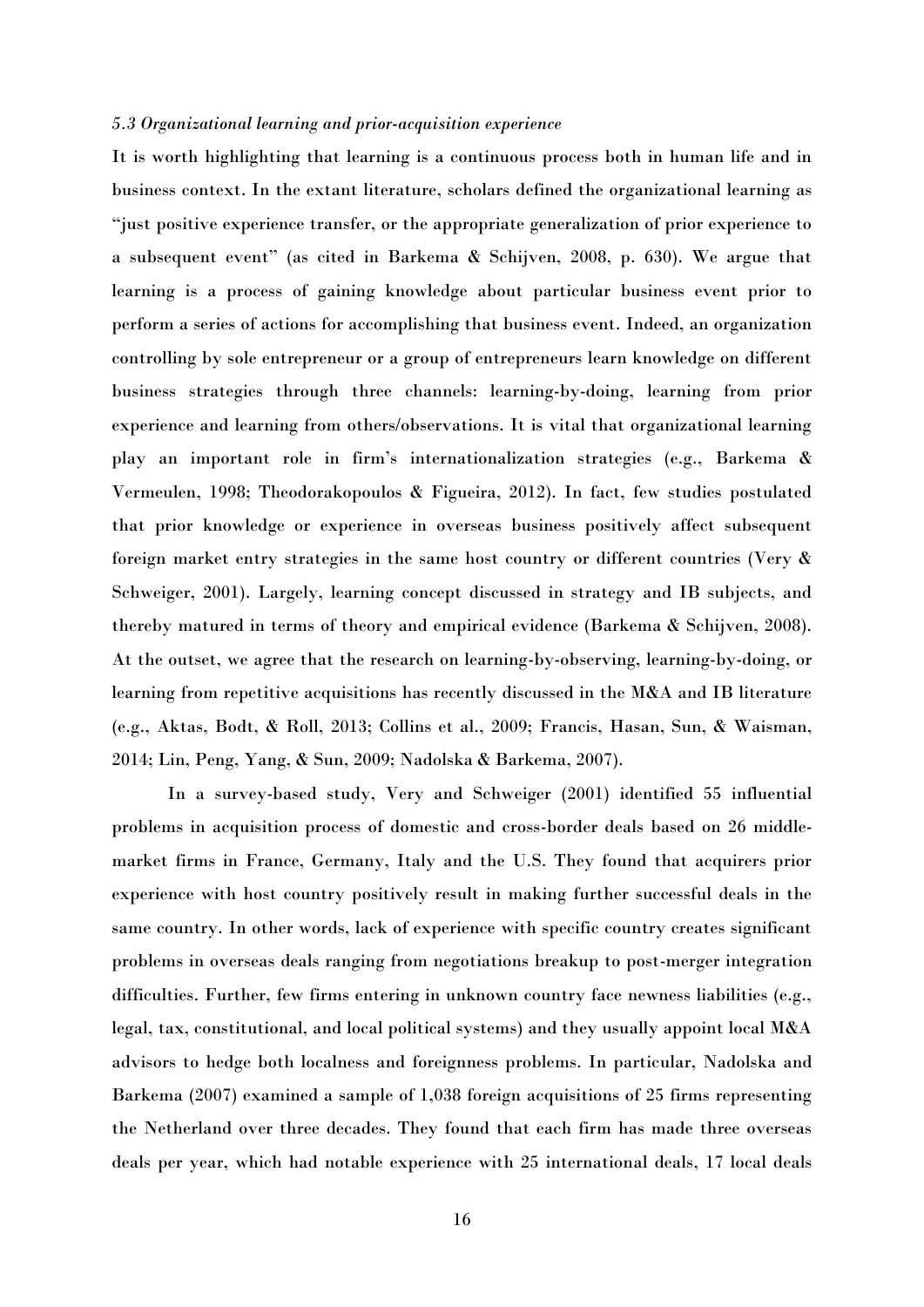and six overseas joint ventures. They suggested that frequency of firm acquisition board increases with proportion to increase in firm's participation in local and international deals. While focusing on resource dependence theory, Lin et al. (2009) analyzed 126 alliances and 74 M&As during 2001-2005 period, representing US and Chinese firms. They found that firms gaining knowledge on networks, learning, and institutions enhance the tempo of acquisition process and thereby positively result in deal completion. Hence, relational, behavioral and institutional factors determine the success of negotiations. By contrast, for a sample of 291 deals during 1988-2004 (Meschi & Métais, 2006) and for a sample of 731 deals during 1988-2006 (Meschi & Métais, 2013) representing French acquisitions in the U.S. economy found that acquisition experience of acquiring firm has no impact on acquisition performance in terms of abnormal returns. It infers that acquisitions undertaken by prior experience firms do not influence the stock returns around sequel acquisition announcement.

In the view of learning-by-doing, Collins et al. (2009) examined foreign acquisitions involving US firms as acquirers. The observations include (i) firm size, product diversification, exchange rate and degree of internationalization were found to be positive with international acquisition activity, while country-specific factors such as political uncertainty and cultural differences were found to be negative; (ii) prior acquisition experience in local and international settings influences the subsequent acquisitions; albeit, experience in overseas deals influences more than the experience in local deals; (iii) previous overseas acquisition experience within a host country reported to be significant impact on subsequent deals in that country. In the context of learning-byobserving (from industry peers), Francis et al. (2014) examined a sample of 317 crossborder acquisitions conducted by US firms in developing nations during 1993-2010 period. They reported few interesting findings (i) positive relationship between learning from past acquisition experience of industry peers and acquisition completion; (ii) acquiring firms usually learn from peers due to information spillovers through media coverage (print and electronic) and that learning appreciably influences the success of their negotiations; (iii) no significant relationship between learning-by-observing attributes and cumulative abnormal returns of acquiring firms around acquisition announcement, except high-tech industry targets.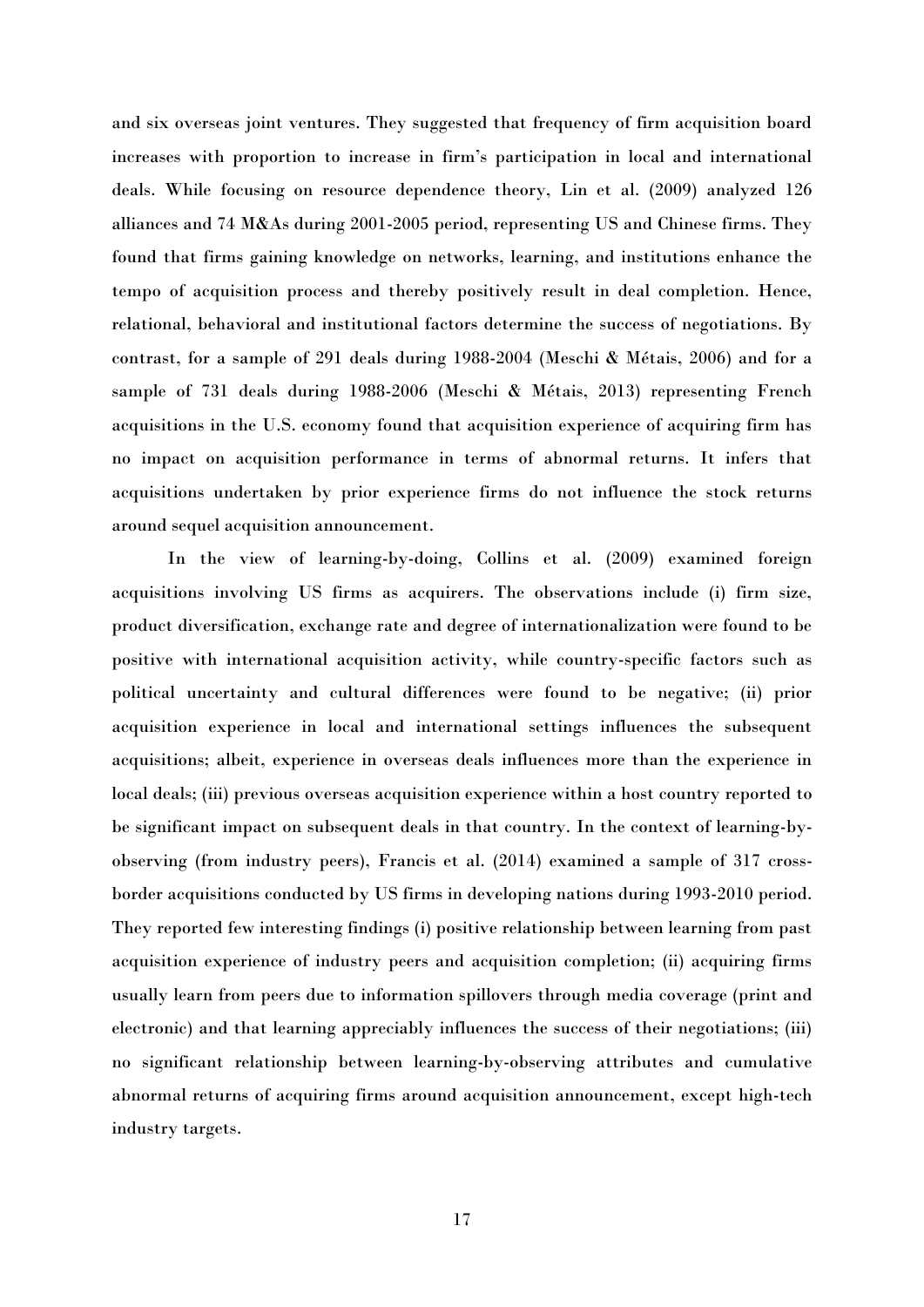While studying sequential cross-border acquisitions (frequent acquirers), Zhu (2011) investigated stock performance of acquirers for 2,712 transactions involving 70 acquiring nations and 145 target countries between 1978 and 2008. They found that 54% of sample acquisitions created positive stock earnings around the announcement. On average, acquiring firms experienced similar returns (positive/negative) in both previous and subsequent deals. Few acquiring firms experienced constant returns when the time elapsed between subsequent deals is shorter that induced by investor sentiment and choice of cash payments. Likewise, Al Rahahleh and Wei (2012) analyzed stock returns for a sample of 2,340 merger deals representing 1,122 frequent acquiring firms over 17 emerging markets for the period 1985-2008. Unless reporting strong relation, acquiring firms participating in subsequent deals have experienced a declining pattern in stock returns around that announcement, and that level of decline in stock returns was more for firms with developed markets. In case of successful first acquisitions, bidder stock returns were decline, strong for 10 markets.

More specifically, Ahammad and Glaister (2013) analyzed a survey of 65 responses involving 591 international acquirers in UK during 2000-2004 period and reported that in-depth evaluation of target firm business, products and financial performance improves the success of cross-border acquisition. For example, target size found to be positive influence on acquisition performance. They also suggested that acquiring firms employing greater resources and putting more efforts result in acquisition success if the given target size is greater.

In sum, we understood that path-dependent learning, sophisticated experience in international deal making and prior experience within a host country have strong influence on future cross-border deal activity accountable for deal negotiations, integration and firm performance.

## *5.4 Country-specific factors*

An international merger/acquisition completion influences by both home and host country characteristics, institutional laws, economic indicators and political environment. A great degree of empirical studies responsible for different samples in different countries suggested that cross-border determinants such as economic performance, institutional and regulatory framework, political environment, cultural differences and physical distance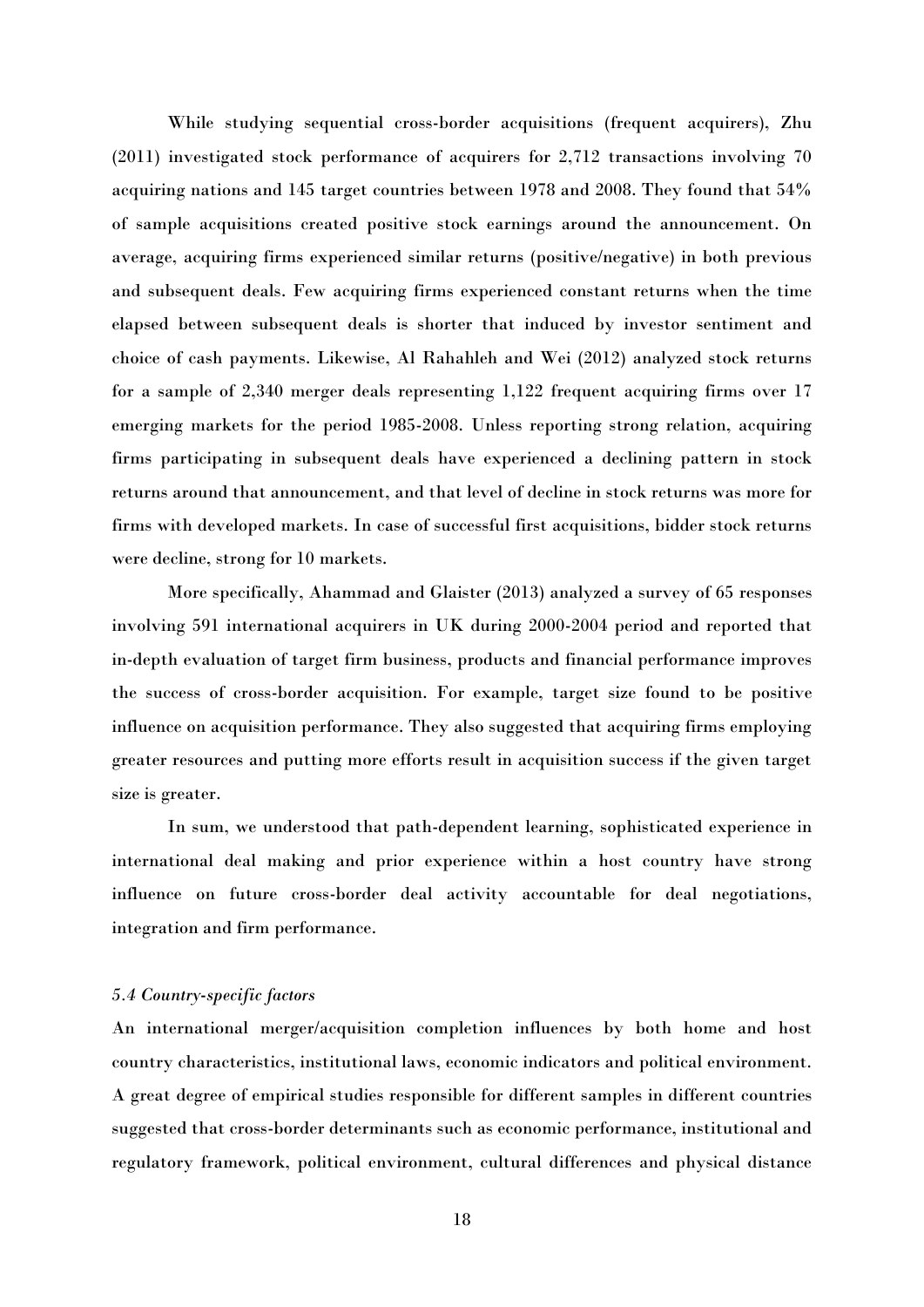between home and host countries significantly affect foreign market entry strategies: greenfield investments and acquisitions (Hitt et al., 2006). On the other hand, host country government usually restricts or puts numerous conditions on inbound acquisitions compared to greenfield investments, because acquisitions provide ownership and controlling benefits to foreign enterprises. [besides, host country's concern on local trade and market competition.] With this supportive note, we have presented summaries of previous studies in different strands such as economic and financial factors, institutional and regulatory factors, political environment (including corruption), tax and taxation issues, accounting and valuation issues, geographical factors, and cultural differences (Figure 3). We also provide findings relating to stock returns around acquisition announcements in the above categories.

## **[Insert Figure 3]**

## (a) Economic and financial factors:

In a general exemplar, financial system and financial development causes economic growth and vice-a-versa of any country in the given period (Yang & Yi, 2008). The design of the financial system plays a key role in macroeconomic policies, especially capital market and its regulatory framework. For example, "the type of financial institutions that should be established, the design of the regulatory system, and the role of government policies related to stabilizing and controlling the financial system" are the most determinants of a financial system (Hermes & Lensink, 2000, p. 509). In fact, business and trade performance and international equity rises when there is a significant economic liberty; in unison, cost of external financing also decline if there is a substantial development in capital markets (Francis et al., 2008).

In the earlier studies, Chandler (1980) described that most merger/acquisition transactions noticed in US and UK is to control competition while "they become instruments to improve industrial productivity through rationalization and centralization". Thereafter, scholars suggested that mergers influenced by specific industry shocks and technological advancements (Harford, 2005). In particular, economic growth or recession determines the country's inward and outward investments. For example, Japanese outward M&A purchases have declined in 1990s and outward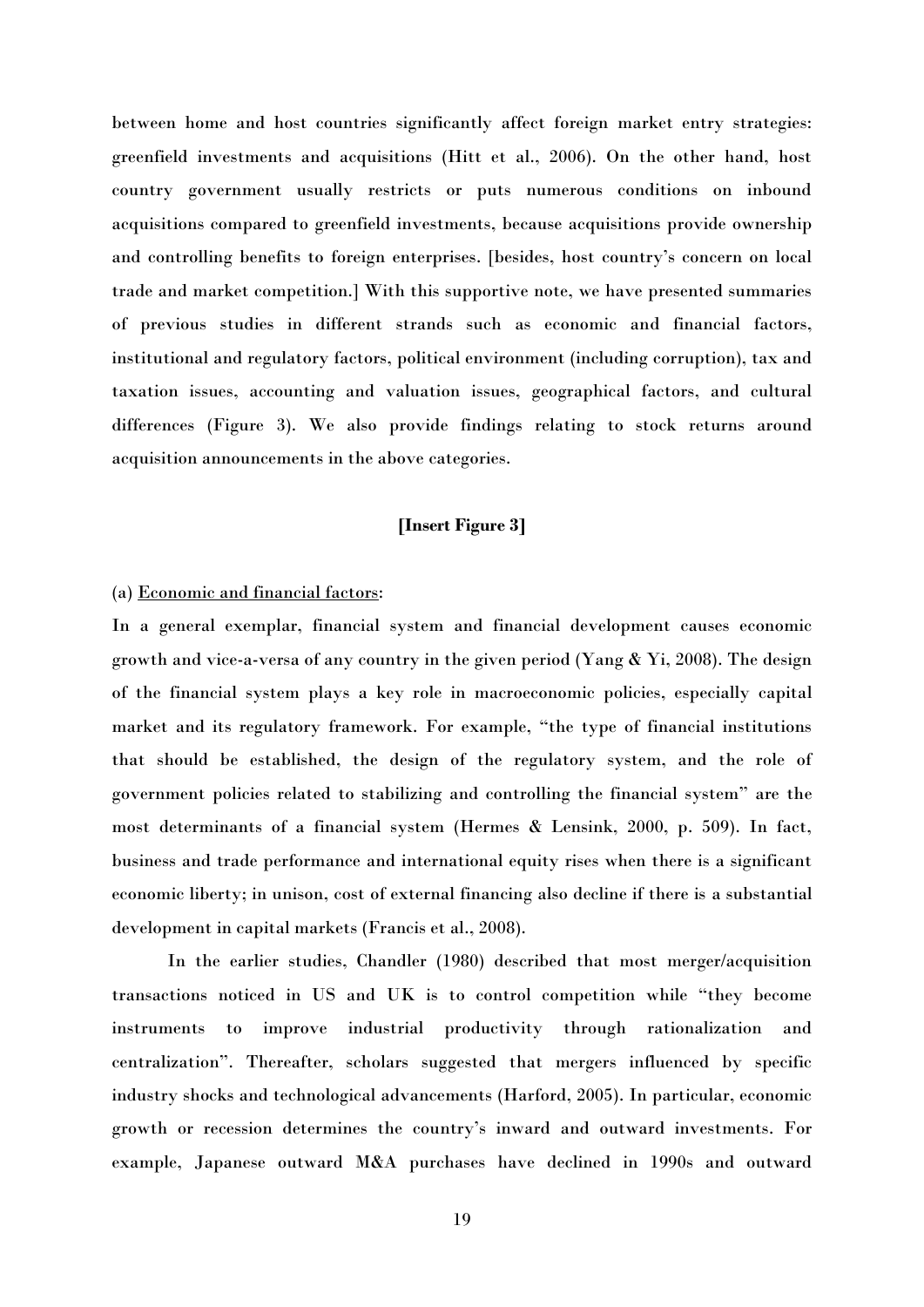investments by Asian countries reported declining trend due to 1997 currency crisis (Kang & Johansson, 2000). While supporting this line, Chen et al. (2009) suggested that firm investment decisions not only influenced by internal funds (e.g., deep pockets, arranging funds from subsidiaries), but also affected by outside investors who participate in capital markets. Hence, these external markets become imperfect and then not accessible (or, accessible at high transaction costs) for firm managers due to major uncertainties in macroeconomic policies such as legal codes, contract enforcement and information disclosure systems, which in turn affect the financial development and economic growth of the given country (Beck, Demirgüç-Kunt, & Levine, 2001; Forssbæck & Oxelheim, 2011). For instance, Harford (2005) empirically proved that high stock market valuations influence merger waves. The lower inflation rate in home country attracts more inward M&A investments (sales), while higher inflation rate stimulate local firms to purse more outward M&A deals (purchases) in other countries where inflation rate is low (Uddin & Boateng, 2011).

It is one of the stylized facts that most empirical studies have examined US and UK markets for different samples due to their economic status and availability of data (Vasconcellos, Madura, & Kish, 1990; Vasconcellos & Kish, 1996; 1998; Akhigbe, Martin, & Newman, 2003; Hijzen et al., 2008; Coeurdacier et al., 2009). We also noticed growing research interest on CB-M&As in other emerging and Asian markets (Ang, 2008; Chen et al. 2009; Fedderke & Romm, 2006; Pablo, 2009; Wang, 2013). In the early study, Vasconcellos et al. (1990) investigated the determinants of CB-M&As involving US firms. They reported that economic performance, exchange rates, technology and product diversification positively impact on acquisition activity, while information effects, monopolistic power, inefficiencies and institutional laws restrain the acquisition activity. Indeed, US bidders acquired firms located in foreign countries when economic projections of host country become buoyant, strong association with dollar and low transaction cost for external borrowing. Vasconcellos and Kish (1996) examined both US and Canadian deals during 1982-1990 period and suggested that high (low) debt yields in (Canada) US motivate Canadian firms to acquire US firms, while the other observation was reverse. The short-term effect between Canadian dollar and US dollar de-motivate Canadian acquisitions of US firms, and higher price-to-earnings ratio in US market encourages US acquisitions of Canadian firms and the other result was reverse, but not true for price-to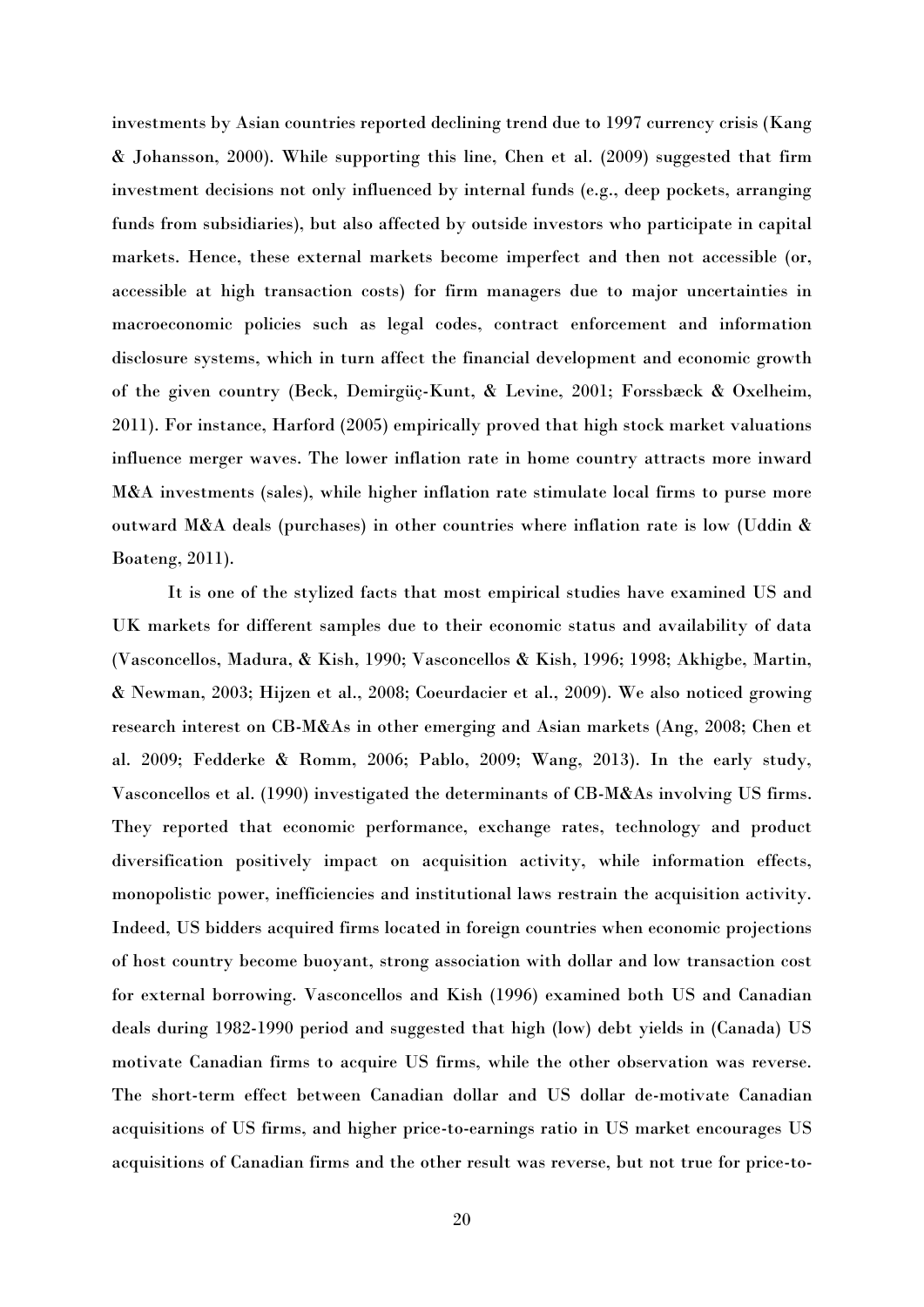earnings ratio in Canadian market. After that, same researchers have examined US and European deals (France, Germany, Italy and the UK) during 1982-1994 period (Vasconcellos & Kish, 1998). They suggested that factors such as exchange rates, diversification, economic conditions in the home country, acquisition of technological and human resources favor international acquisitions, while factors such as information asymmetry, monopolistic power and government restrictions and regulations un-favor such deals (similar to Vasconcellos et al., 1990). In addition, foreign acquisitions occurred when bond yields in the home country were higher than the host country, albeit, exchange rate found to be better explanation of acquisition activity among bond yields, level of equity markets and exchange rates at both home and host markets. By contrast, Akhigbe et al. (2003) reported a significant decline in exchange rate exposure after acquisition announcements based on the sample of 156 overseas transactions involving US firms for the period 1990-1996. Thus, exchange rate risk plays key role in assessing the stock performance of acquiring firm shareholders.

Based on gravity model, di Giovanni (2005) examined CB-M&As dataset during 1990-1999, and found that financial markets environment and institutional factors significantly affect both inbound and outbound capital flows. For example, size of financial markets (stock market capitalization) was one of the determinants when a local firm acquires a firm abroad. Further, factors such as telephonic traffic, common language, bilateral service agreements and bilateral capital tax agreements attracted more inbound M&A investments, while factors such as bilateral distance and high tax rates discouraged such investments. The author estimations indicated that a one per cent rise of the stock market (credit) to GDP ratio had associated with a 0.955% (0.133%) increase in CB-M&As activity. Likewise, Hijzen et al. (2008) analyzed the role of trade costs in explaining the cross-border acquisitions in 23 OECD countries for the period 1990-2001. Based on the tariff-jumping argument (cost of overseas transaction increases with increase in trade barriers), they found that trade barriers have negative impact on crossborder investments, but less negative for horizontal mergers. Hence, the size of financial markets in home and host countries positively determined the number of foreign acquisitions.

In the European market, Coeurdacier et al. (2009) examined the determinants of mergers during 1985-2004 period. They reported that profitability has been a key motive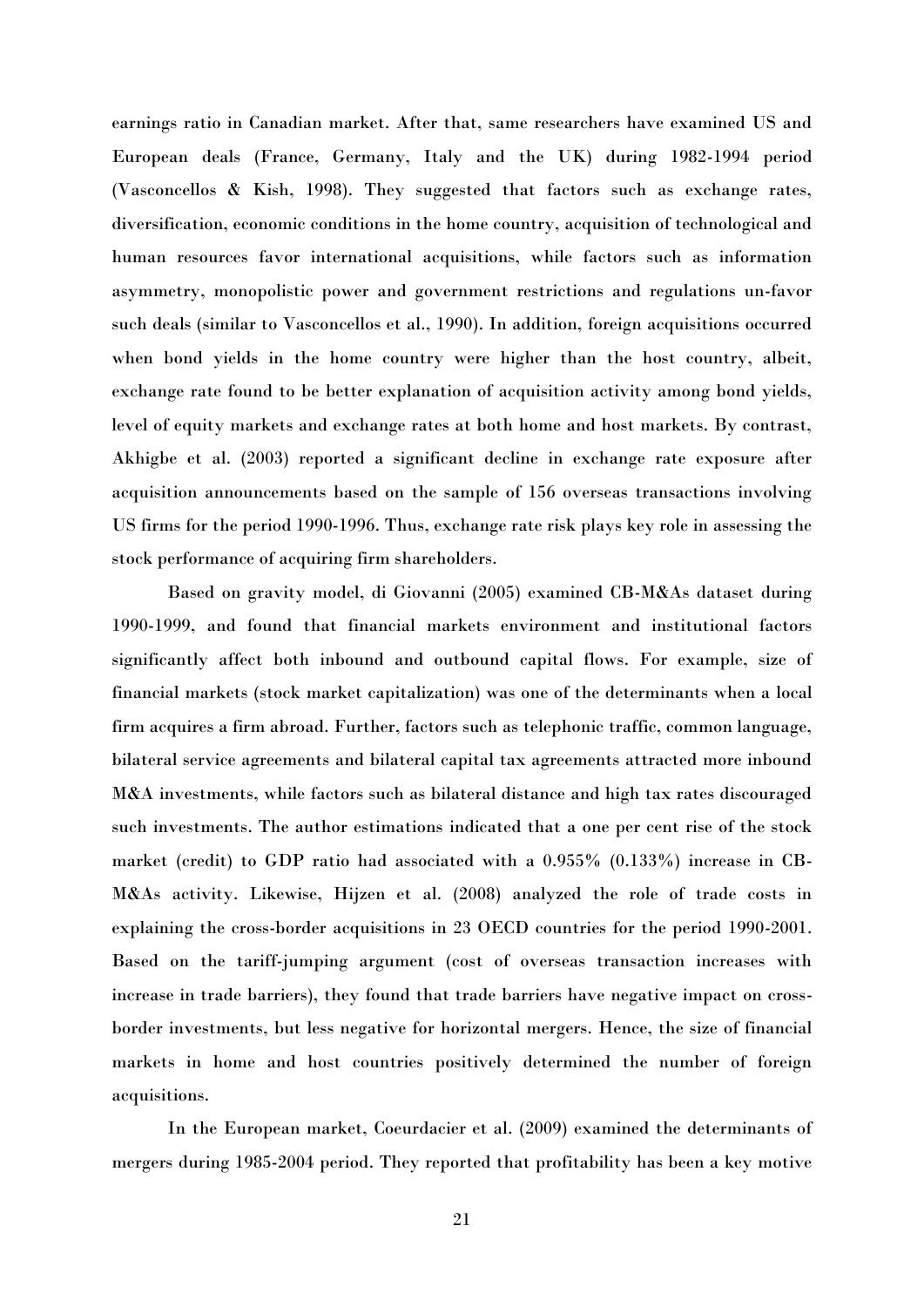of mergers in both manufacturing and service sectors, and 10% decrease in corporate income taxes between target and bidder country would increase the outflows associated to manufacturing sector by 68%. They also evidenced that degree of protection and trade barriers negatively affect acquisitions in services sector across countries, and countries joining European Union favoured both kinds of mergers: horizontal and vertical. While studying the impact of country risk ratings on acquiring firms in cross-border deals, Kiymaz (2009) examined a sample of 210 US large-deals for the period 1989-2003. They reported that US-based bidding firms experienced significant stock returns on the announcement day. They suggested that country risk factors such as political, economic, and financial risk ratings have considerably explained the announcement wealth gains. Indeed, bidders have received higher wealth gains when a firm targeted in developed countries and such gains are related to GNP growth rate. The stylized fact was that better financial markets and stable political environment positively affect the announcement returns.

Specifically, Forssbæck and Oxelheim (2011) investigated the financial characteristics of FDI for a sample of 1400 European bidders representing international acquisitions in 44 target countries during 1996-2000 period. They found strong motives of bidding firms include market-seeking advantages in more matured markets (economically and politically) and reengineering the plant operations and financial motives were found to be significant for knowledge-intensive firms. Uddin and Boateng (2011) investigated the macroeconomic determinants of cross-border acquisitions in UK for the period 1987- 2006. They reported that real GDP, exchange rate, stock market and interest rate have significant impact on outward M&A transactions, while real GDP, money supply and stock market have impact on inward M&A transactions. For instance, increase in stock valuation and increase in interest rate lead to outward M&A investments.

In case of emerging markets, for Latin America region, Pablo (2009) examined the determinants of cross-border acquisitions for a sample of 868 transactions between 1998 and 2004. The author highlighted that number of acquisitions are positively affected by the economic freedom and business conditions in a target country. Bidding firms participate in overseas acquisitions with overall better economic environment than buyer participate in local deals. When target firm faces higher cost of funding than the acquirer, which in turn enhances the chances of acquisition occurrence. Importantly, target firms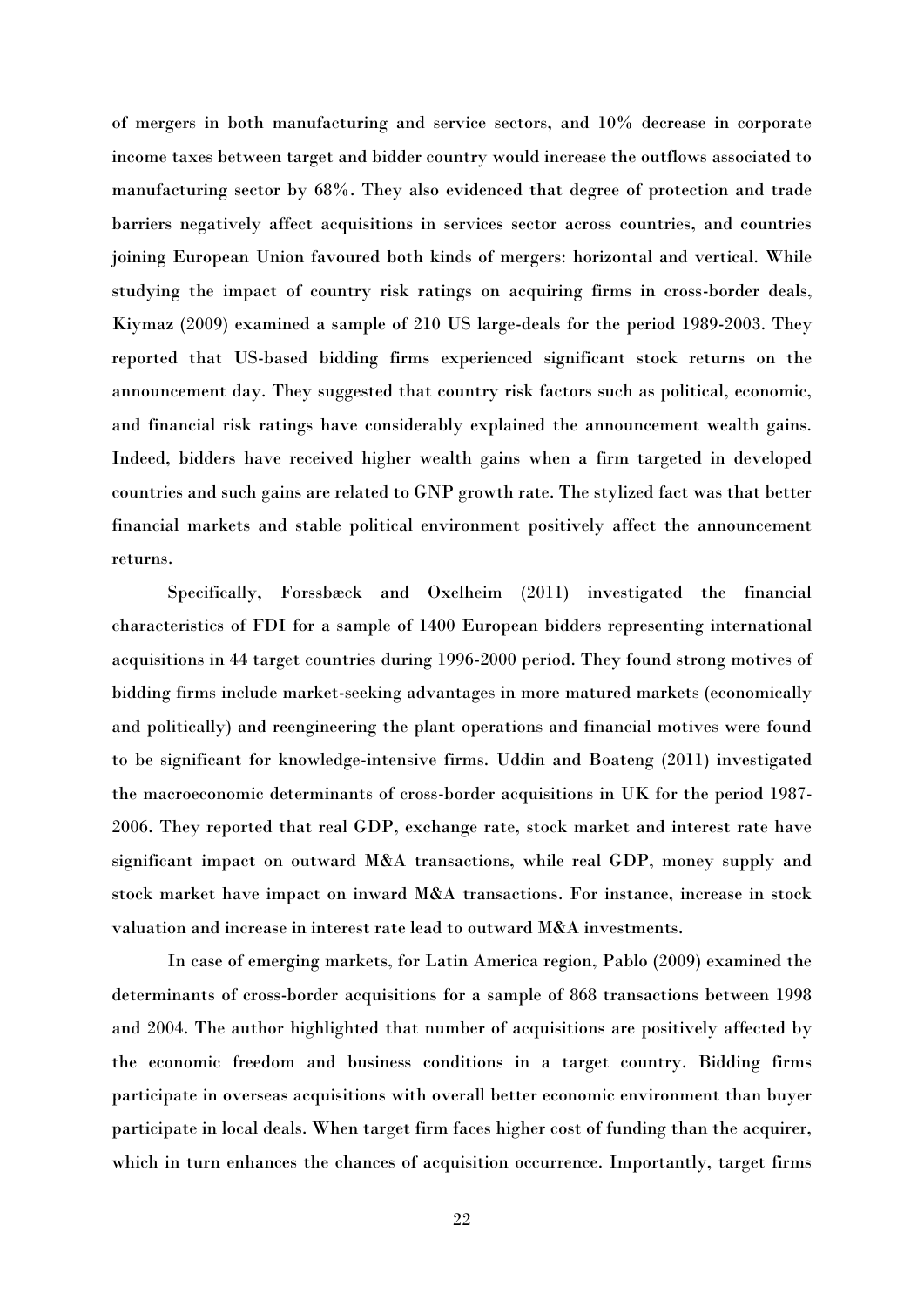in countries with better economic performance, deregulation of overseas investment policies, less government intervention were keen to participate in overseas deals.

In the Malaysian market, Ang (2008) analyzed the determinants of direct international investment inflows and found that real GDP of host country has positive impact on FID inflows. For instance, one per cent increase in GDP would lead to 0.95% increase in FDI inflows. Indeed, improved financial markets, infrastructure development and trade openness attract more FDI inflows, while higher corporate tax and increase in exchange rate dampen overseas inward investments. Chen et al. (2009) explained the impact of financial constraint factors on local and cross-border acquisitions in nine East Asian countries during 1998-2005 period. They suggested that degree of financial sector development and corporate governance improvement supports more cross-border deals. Both local and international deals largely characterize cash payments. Firms in countries with better institutional environment and well-developed stock markets were prone to engage in international acquisitions, while firms in countries with greater economic growth and local productivity were less likely to participate. Family- and state-owned firms likely to involve in local deals than overseas deals, and a significant number of overseas deals were responsible for firms in high-tech industries.

In the African market, Fedderke and Romm (2006) analyzed the international capital flows in South Africa for the period 1960-2002. They found that investment inflows are horizontal rather than vertical, which in turn imply a positive technology spillover from foreign to local capital. The major positive determinants of the FDI include economic openness, real GDP growth rate and increase in exports, while negative factors include increased imports, political uncertainty, and strict regulations related to foreign capital. In a recent study focusing the same region, Agbloyor, Abor, Adjasi, and Yawson (2013) explained the relation between financial market and FDI flows for two groupsbanking sector in 42 economies (1970-2007) and stock markets in 16 economies (1990- 2007). They suggested that countries featuring advanced banking system (credit facility and sound financial policies), developed stock markets, better infrastructure facilities, and more open capital accounts, leads to attract more FDI inflows, while higher levels of inflation discourages capital inflows.

In a relevant study on China and India, Wang (2013) analyzed the fiscal decentralization explaining FDI flows. They concluded that the net benefits of FDI for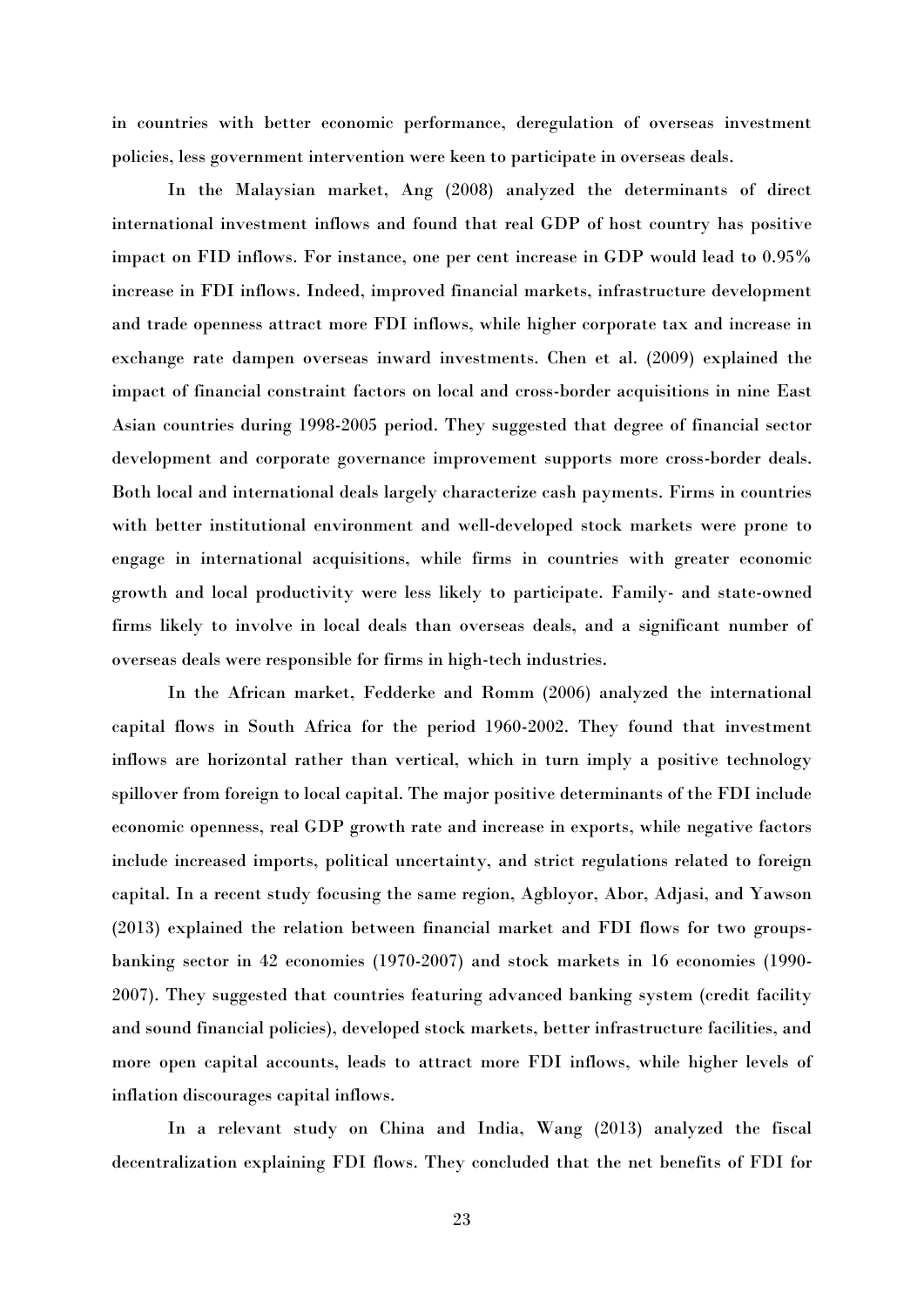host country first decreases, and then increases with FDI. They also suggested that too much fiscal decentralization negatively influence the sovereign incentives in terms of source-based tax income.

Conversely, Blonigen (1997) explored a link between exchange rates and FDIs whilst proposed a model where the assets acquired in an acquisition are easily transferable within the organization, which tend to generate returns in any currency. The author found that FDI flows significantly occur due to the asset-seeking motive (to acquire a complementary asset (e.g., technology)). In fact, currency movements also affect foreign deals (Erel et al., 2012). Similarly, Lee (2013) examined five of the top investing countries [Australia, Canada, Japan, the UK and the US] for CB-M&As during 1989-2007 period. The author showed that exchange rate is determining the inbound-FDI to the US economy but not for inbound-FDI to other developed markets.

In sum, we represent an important learning that merger or acquisition is a complex process that depends on many factors within the economic system and capital markets.

## (b) Institutional and regulatory factors:

Since the beginning of 21st Century, the dynamic view of finance and law has received significant attention in IB and strategy research (Beck et al., 2001; Holmes et al., 2013; Kaufmann, Kraay, & Mastruzzi, 2009; La Porta et al., 2000). In this vein, finance scholars postulated that quality of financial and capital markets laws enhance the given country's stock markets that rapidly improve economic growth and prosperity. Thus, the most important determinant of cross-border investments and acquisitions in economics, strategy, finance and IB literature is referred as "a country's institutional and regulatory framework". By and large, institutional rules, regulations, procedures and guidelines related to trade in one country obviously not same with other countries. Indeed, every country has created its own legal system (e.g., India–common law) for both economic and social security. For instance, host country government often imposes high degree of restrictions (e.g., ownership structure) and levy higher taxes not to collect more revenue but largely to protect local companies (Shimizu et al., 2004). In our research, we set economic security as a tone for institutional laws. Therefore, a country's policy framework related to foreign trade (exports and imports) and investments determine the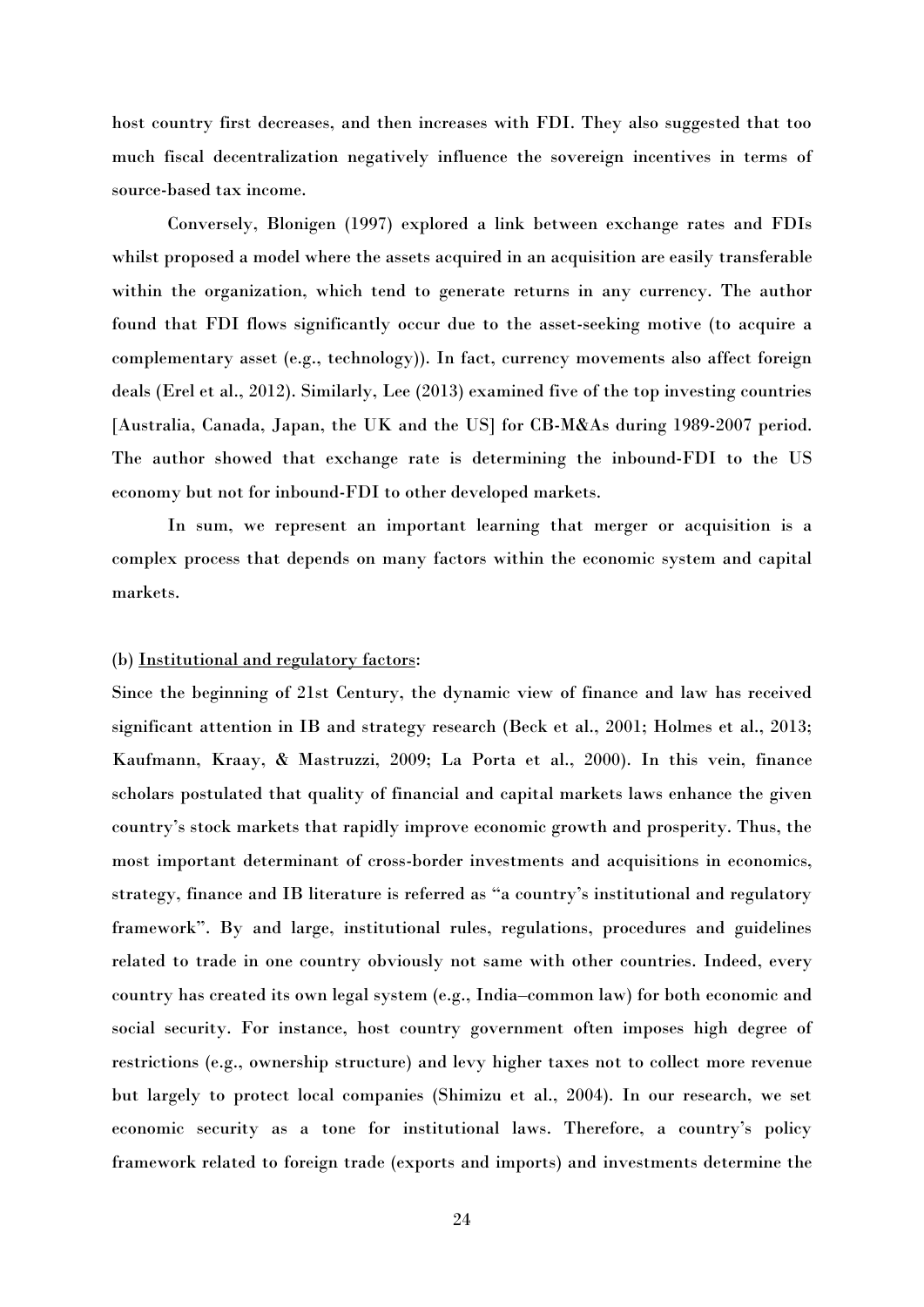success of foreign market entry strategies such as FDI, joint ventures, exporting, licensing, and importantly, acquisitions. La Porta et al. (2000) mentioned that commonlaw countries have strong investor protection laws, French-civil law countries have weak laws for shareholder protection, and German and Scandinavian countries have middlerange protection laws. They also suggested that "strong investor protection is associated with effective corporate governance ... and efficient allocation of capital across firms". In particular, the regulatory system is induced by three reasons: owning private benefits by protecting local companies (for private benefit), bureaucratic self-interest, and political extraction (Bittlingmayer & Hazlett, 2000).

On the other hand, international direct investments affect host country's institutional quality and economic progress (Alfaro, Kalemli-Ozcan, & Volosovych, 2008; Lucas, 1990). For instance, degree of investor protection between home and host country significantly affects capital market transactions, in turn, result in firm value, ownership structure and financing choices (Bris, Brisley, & Cabolis, 2008). In fact, countries that have better quality of laws and implementation procedures protect intellectual property, respect copyright laws, and preserve property rights (Jory & Ngo, 2011). After reviewing prolific studies in M&A research, we understood that better the host country's laws accountable for financial markets, accounting, taxation and new company registration, then higher the cross-border inward acquisitions. Importantly, we found a growing research interest among scholars in developed and developing countries in analyzing the impact of institutional quality aspects, institutional distance, political intervention and economic nationalism [preference for natives over foreigners in economic activities] on cross-border M&As completion (Dikova, Rao Sahib & Witteloostuijn, 2010; Reis et al., 2013; Serdar Dinc & Erel, 2013; Zhang et al., 2011; Zhang & He, 2014). The stream of preacquisition phase of cross-border acquisitions is limited and grants further research, particularly when investment comes from developed country to developing country.

Based on economic estimations, Lucas (1990) postulated that weak institutional laws, less economic performance and foreignness were being the causes behind poor investments in developing countries when involving developed countries as home-based sources. While extending the Lucas paradox, Alfaro et al. (2008) also found that institutional quality has been most legitimate attribute explaining the paradox why capital does not flow from rich to poor countries. In other words, human capital,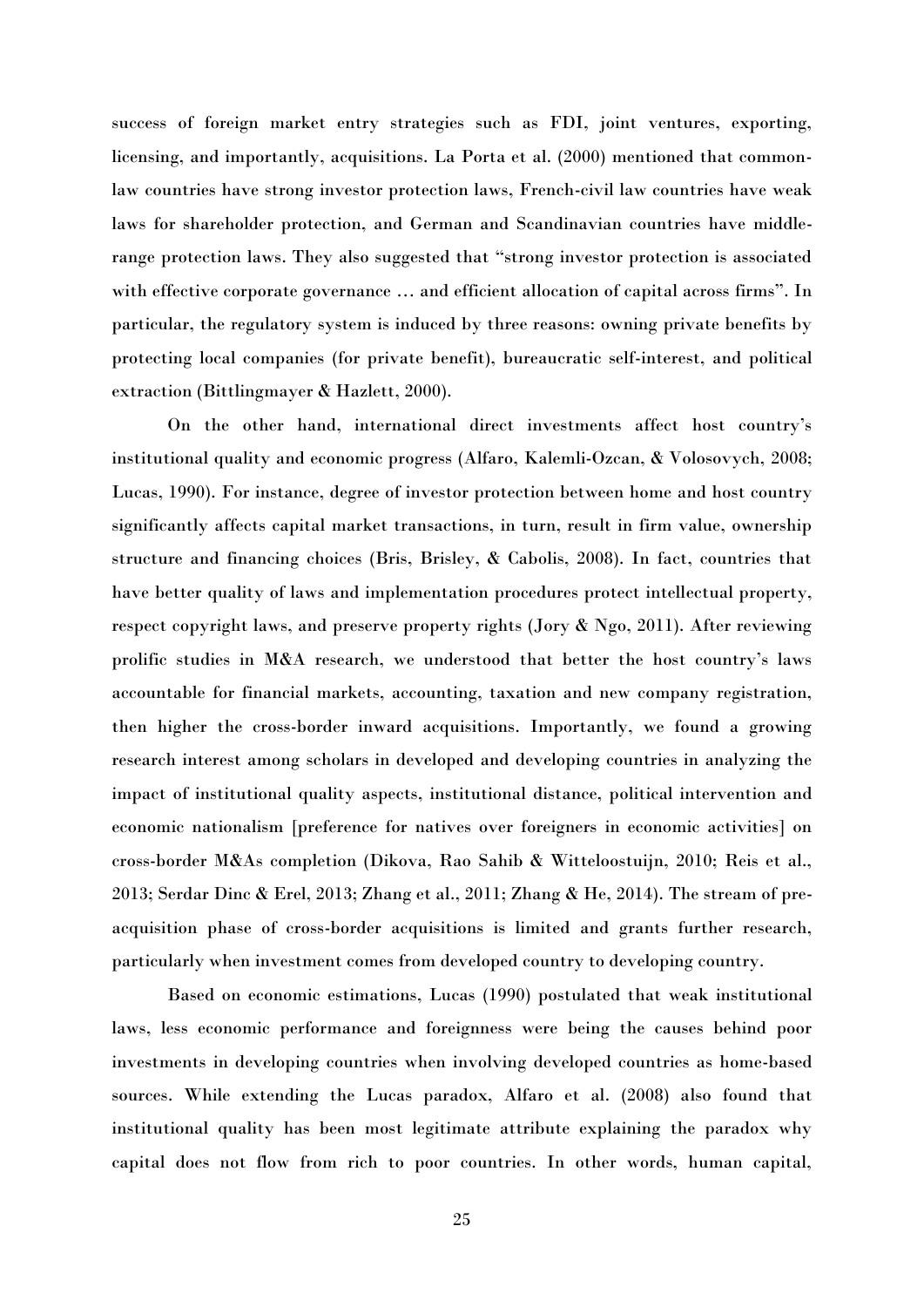government policies and asymmetric information affect the amount of capital flows, while government instability, corruption, weak law and order, and inefficient bureaucratic administration found to be exemplar observations referring lack of capital flows to poor nations.

While examining the determinants of cross-border M&A deals, Rossi and Volpin (2004) suggested that countries characterize stronger investor protection and better accounting standards have reported significant growth in M&A activity. In particular, they found a great deal of target firms in countries with poor shareholders protection, and hostile deals, stock payment and premium were high in countries with higher investor protection. Following this, Bris and Cabolis (2008) analyzed role of investor protection in cross-border acquisitions for a sample of 506 deals involving 39 target and 25 acquiring countries for the period 1989-2002. They suggested that stronger the accounting standards, then better the investor protection in acquiring country and higher the premium in overseas deals compared to local deals. Likewise, Martynova and Renneboog (2008b) reported that national corporate governance system and its quality has significant impact on cross-border acquisitions. Target shareholders received higher takeover premium in countries with strict regulations and government control than bidding shareholders in countries with similar attributes. In a recent paper, Kim and Lu (2013) examined a sample of 527 cross-border acquisitions in 33 countries and found substantial growth in cherry picking (acquire better performing firms) following corporate governance reforms by strong investor protection bidder countries, while this was negative in target countries. They suggested that countries characterize weak shareholders protection prevent poorly performing firms from gaining access to international capital.

Relating to FDI, Luo, Chung, and Sobczak (2009) examined inward direct international investments in Taiwan made by US and Japanese firms during 1988-1998 period. They found that corporate governance practices in local firms significantly affect their possibility of hosting direct foreign investments. Hence, firms from developed economies found to be motivated by their home-country corporate governance practices to select partners in host emerging countries and such firms have created maximum returns for their shareholders. While explaining the link between host country institutional laws and cross-border joint ventures/acquisitions, Moskalev (2010) found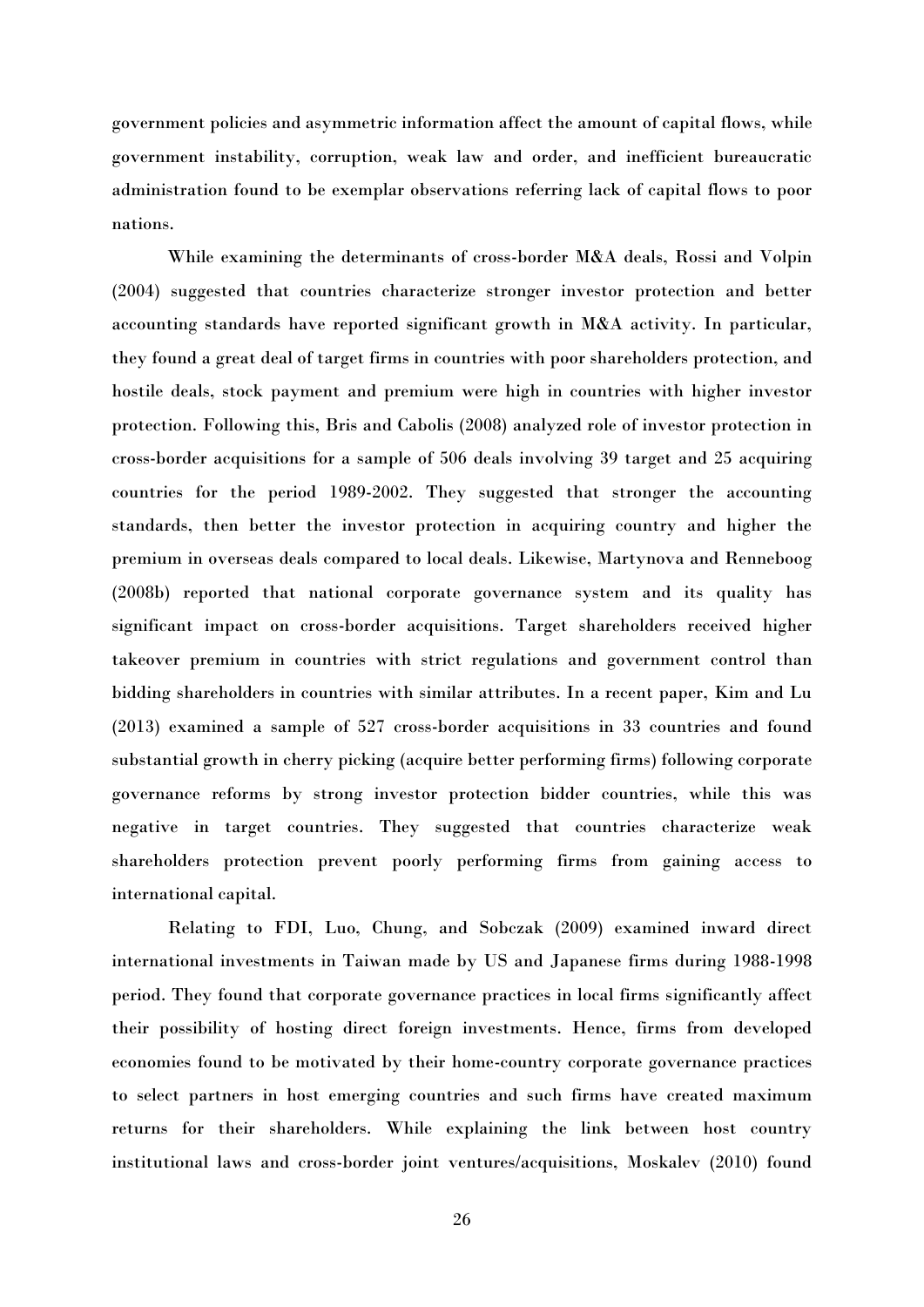that better the relaxation (favor) of host country government-laws, then more the crossborder acquisitions to cross-border joint ventures. The author also described that the likelihood of foreign acquisitions success directly explain the deregulation of government laws relating to international investments. To proven this statement, we acknowledge, where Alguacil, Cuadros, and Orts (2011) examined a sample of 26 developing countries during 1976-2005. They found that countries favoring foreign investment and relaxing ownership rules have received significant direct international investments, especially from developed countries. Indeed, the improvement in government laws not only attracted inward investments, but also positively enhanced the political and economic systems of that host countries. Whilst making conclusions from comparative investigation, Hur, Parinduri, and Riyanto (2011) examined a sample of 165 countries (developed and developing) for the period 1997-2006. They also reported that quality of institutional laws and regulations relating to financial markets, taxation and foreign ownership have captured the difference in cross-border M&A flows between developed and developing countries. Hence, the increase in overseas M&A flows explain the less improvement in institutional laws for developing countries, while it is direct proportionate for developed countries. In particular, Zhang et al. (2011) examined the impact of institutional laws on cross-border acquisitions completion for a sample of 1,324 announced deals accounting Chinese acquirers during 1982-2009. They found that success rate of overseas acquisitions announced by a Chinese firm is lower if - target country characterizes weak institutional framework, target industry is sympathetic to national security, and acquirer is a government firm. The success rate significantly differs for various reasons, for example, success rate for deals involving government firm (41%) is lower than deals involving private targets (58%) and deals involving listed company targets (53%). Likewise, in a recent study, Zhang and He (2014) analyzed the influence of economic nationalism (e.g., national security, foreign relations, industrial policy, technology policy, and FDI policy) on cross-border inward acquisitions in China for a sample of 7275 announced deals during 1985-2010. They found that economic nationalism has significant impact on cross-border acquisitions completion through three ways: national security, national growth strategy and foreign relations. For example, a given announced deal explains the national growth strategy has positive impact on deal completion. The speed of announced deal completion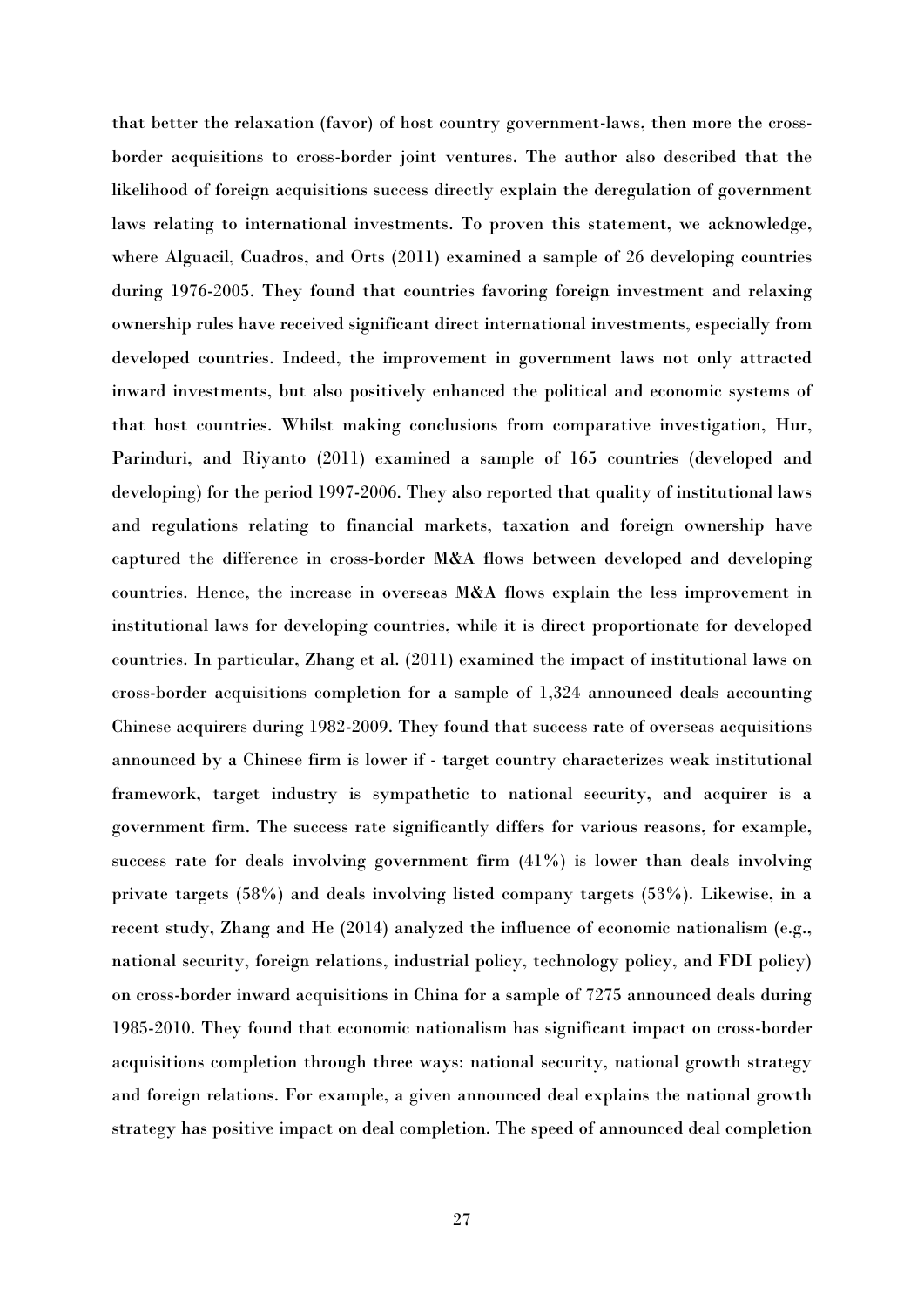found to be high when the deal considered as safe and helpful for economic development that accountable for a country with good foreign relations.

Using hand-collected data, Serdar Dinc and Erel (2013) examined the government reaction to big takeover attempts for a sample of 197 local and 218 foreign bids in 15 European Union nations over the period 1997-2006. They found that the respective government has restricted 75.7% of bids, while it has supported only 17.1% of bids. They suggested that trust has been major influential factor in government reactions to big takeover attempts. For example, government likely supports when foreign firms acquire a local firm represent a country with higher level of trust. Importantly, they observed that government favors domestic deals over foreign bids due to differences in institutional quality aspects and social-economic-political environment. Based on secondary sources of case studies, Geppert et al. (2013) examined 12 large acquisitions made by four MNCs in the global brewery industry. They observed that stock market volatility led to higher risky acquisition deals by MNCs from open economies in which institutional differences between countries significantly affect managerial risk taking in such international acquisitions. In a conceptual paper explanting the link between institutional distance and CB-M&As completion, Reis et al. (2013) proposed three view of institutional environment- economic, political and social institutions, and thereby suggested that countries with higher institutional quality of environment attract significant number of cross-border acquisitions. The opportunity cost of acquisition increases with proportion to delay in cross-border deal completion. Lastly, they propounded that more the institutional distance between acquiring and target countries, then higher the chances of abandon the announced deal.

In different legal settings, Feito-Ruiz and Menéndez-Requejo (2011) examined the impact of legal environment on acquirer stock returns around the announcement for a sample of 469 European deals (221 foreign and 248 local) over the period 2002-2006. They found that acquiring shareholders have experienced significant excess returns for crossborder deals (1.38%) over domestic transactions (0.64%). In fact, stronger (weaker) legal environment of the bidder country explains the positive (negative) bidder stock returns. Higher transaction cost of cross-border acquisitions explains the stronger institutional laws in host country, and lower level of stock market capitalization with target country has positive impact on acquirer returns. Similarly, Barbopoulos et al. (2012) analyzed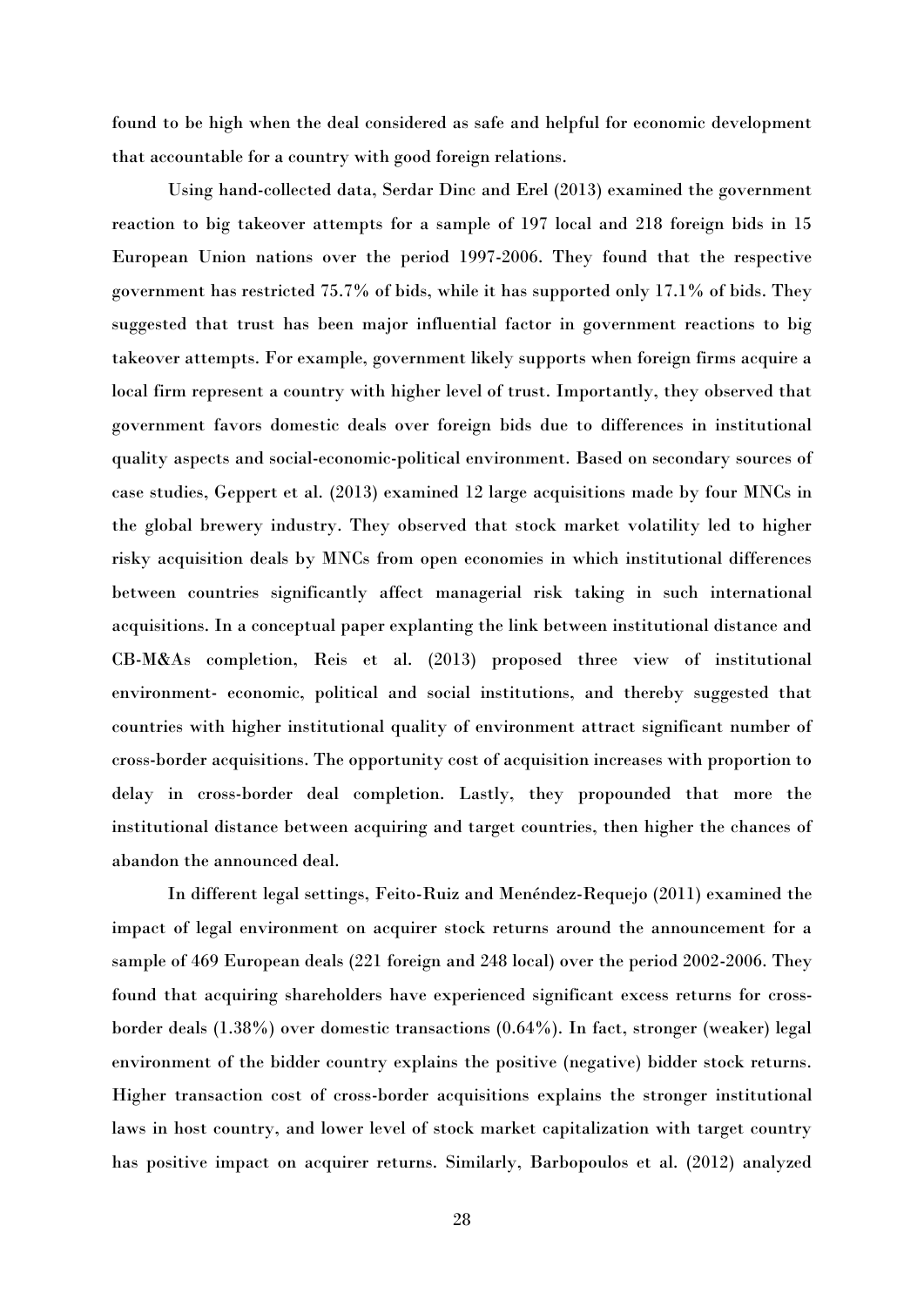local (overseas) deals for a sample of 6,634 (2,372) announced transactions in UK between 1986 and 2005. They reported significant positive excess returns about 1.23% for bidders during the announcement period. Further, announcement returns were by far higher when target firm representing civil-law country compared to the target firm with common-law country. In case of cash deals, announcement returns were notably higher for domestic targets than targets with common-law country. Lastly, it has been proved that differences in legal tradition between target nations explain the acquirer returns around cross-border acquisition announcements. For European deals, Feito-Ruiz and Menéndez-Requejo (2012) examined the impact of legal environment on cross-border acquisition decisions for 447 deals during 2002-2007 period. They noticed that acquiring firms pursue foreign acquisitions due to higher benefits of the internal capital markets in countries with weak institutional laws. The valuation of diversified acquisition was positive when the firm has high levels of ownership, but it resulted in negative when that firm located in a country with strong legal environment.

In sum, we suggest that quality of laws, investor protection, regulatory procedures and corporate governance systems between home and host countries eloquently affect cross-border deals.

## (c) Political environment (including corruption):

After reviewing few earlier studies that performed in various economic settings, we understood that a country's economic progress, financial development and institutionalization not only influenced by quality of laws and their implementation, but also affected by the local political environment (Beck et al., 2001; Rajan & Zingales, 1998). In particular, based on politics and finance view, ruling political party persuades the government to create and rule certain policies (not) favoring foreign investment, both inward and outward flows. Crittenden and Crittenden (2012) mentioned that most emerging markets characterize political and legal instability. Specifically, we argue that political influence or intervention will be high in cross-border inward acquisitions with developing countries like China and India. In previous studies, Root (1968) stated that "market opportunity and political risk are the most influential factors in investment decisions". Regarding the impact of political environment on FDIs in Germany and Japan, Schöllhammer and Nigh (1984, 1986) suggested that German firms invest in less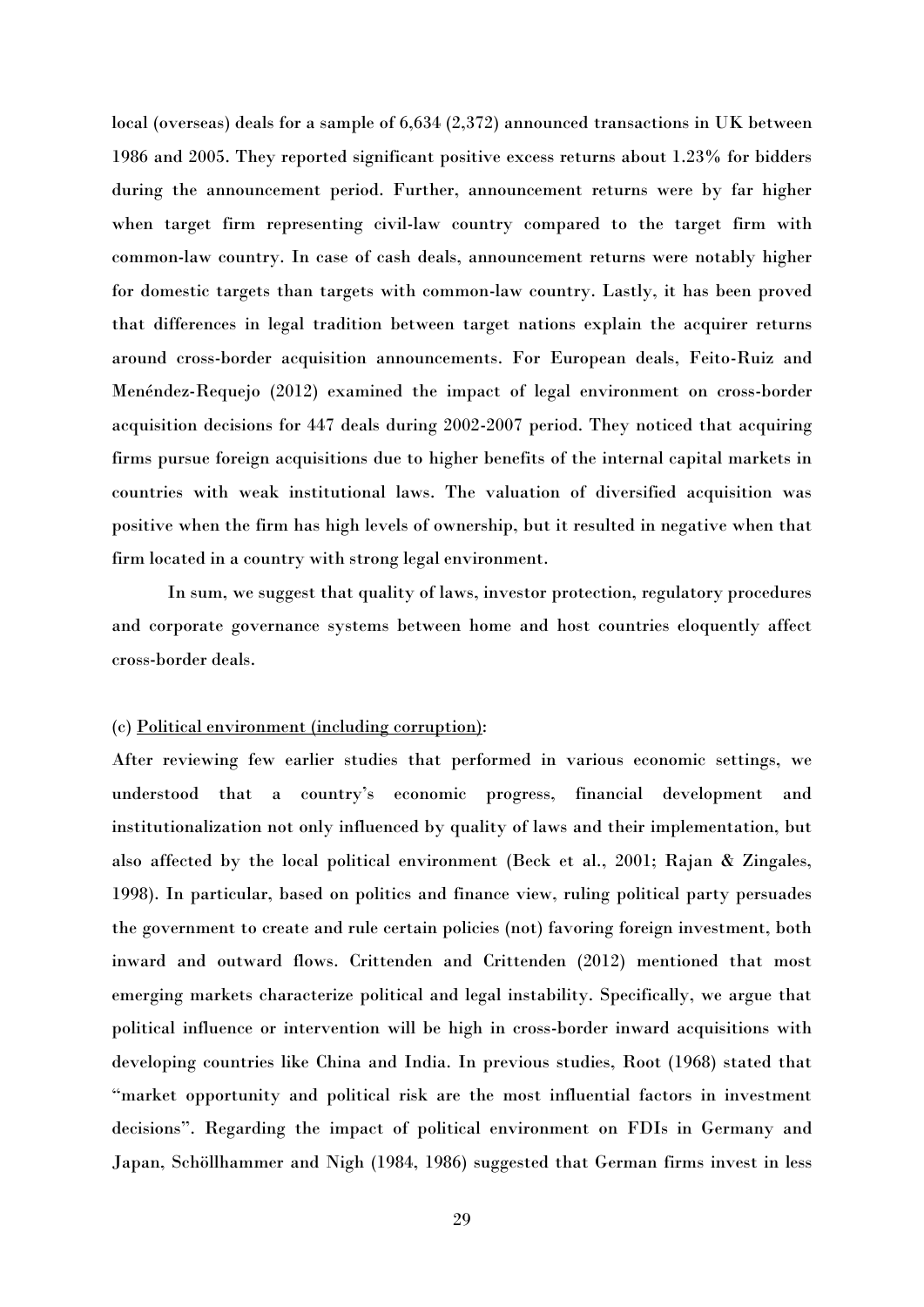advanced-economies, internal political conflicts in less-advanced host countries adversely affect border-crossing investments. While, intergovernmental relationships and relative weight of economic environment issues play key role when the investment made by Japanese firms. In a recent empirical case study, Wan and Wong (2009) argued that the cross-border oil deal between CNOOC in China and Unocal in US has become unsuccessful due to higher level of political barriers, which further resulted in significant decline in market value of non-merging oil companies in US. More specifically, Cao and Liu (Poli w/p) examined the performance of cross-border acquisitions around national or countrylevel election for a sample of 58,507 transactions, which responsible for 47 countries during 2001-2009 period. They found that number of international acquisitions has significantly increased during the year just prior to the national election year, and that incremental growth reported in the period seven to twelve months prior to the election month, together to escape from political uncertainty. In fact, acquiring firms have chosen targets in countries with less or better institutional development than home country in that period. Hence, they did not report any significant impact in the election year, the year two years prior to the election year and the year one/two years after the election year.

Corruption has been cited as one of the most national characteristics in attracting direct international investments and cross-border acquisitions. It has been referred as "the abuse of public power for private benefit" (Rodriguez, Uhlenbruck, & Eden, 2005, p. 383). Few authors also cited that the definition of corruption captures unethical behaviors like "bribery, campaign finance abuse, cronyism, fraud, embezzlement, kickbacks and side payments" (as cited in Malhotra, Zhu, & Locander, 2010). It largely occurs in three ways such as bribery, extortion and embezzlement (as cited in Crittenden & Crittenden, 2012). It has defined in the *International Country Risk Guide* as "a measure of corruption within the political system that is a threat to foreign investment by distorting the economic and financial environment … into the political process" (as cited in Bris & Cabolis, 2008). It has been estimated across the world about US\$1 trillion annually … (Kaufmann, 2005 in Weitzel & Berns, 2006). While making our argument stronger and reachable, we wish to reproduce some important observations appeared in the recent empirical study.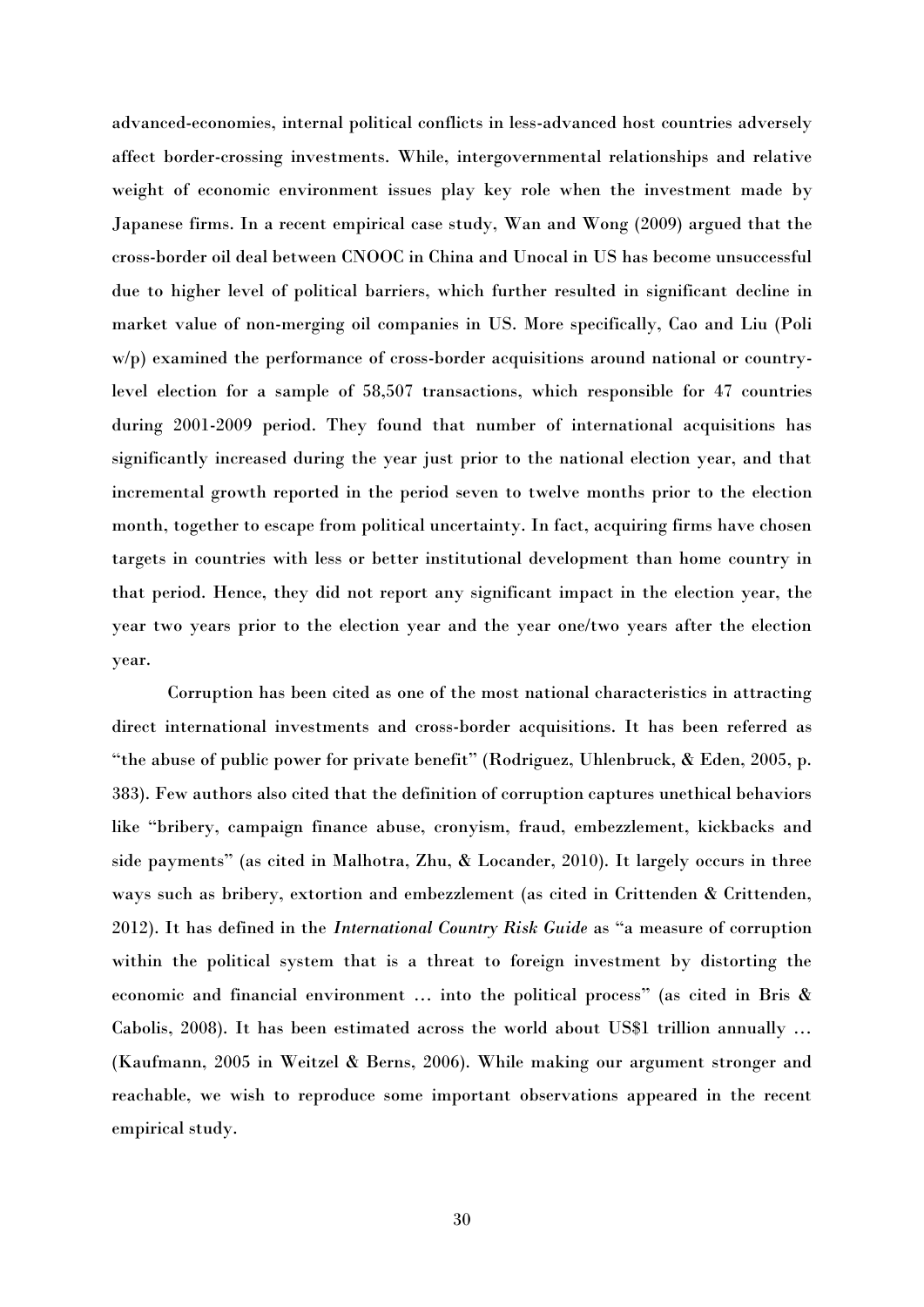"a survey by the *World Bank* of 3,600 firms in 69 countries found that 40% of the responding companies had engaged in some kind of unethical behaviour: paying bribes to facilitate their international operations… a survey by *Control Risks and the Simmons & Simmons* involving 350 MNCs in seven countries … reported that 43% of the respondents felt they had lost a new business because a competitor paid a bribe" (Malhotra et al., 2010, p. 492).

Nevertheless, corruption has been a major economic problem in developing countries in which higher corruption result in attracting less overseas inward investment flows (Barbopoulos, Marshall, MacInnes, & McColgan, 2014; Kaufmann, 2005; Weitzel & Berns, 2006). Further, emerging countries, for instance, BRIC economies have higher corruption ratings than advanced countries (Transparency International). We found very few studies examining the impact of host country corruption on inward foreign direct investments, but noticed a growing interest in this filed. For example, Weitzel and Berns (2006) analyzed a sample of 4,979 international and local takeovers to reveal premiums paid for targets, and found that higher levels of corruption in host country result in lower premiums that paid for local acquired firms. They also inferred that target shareholders have received significantly lower returns around acquisition announcement due to higher corruption. Malhotra et al. (2010) examined a sample of 10,236 cross-border acquisitions involving bidding firms from the US and China for the period 1990-2006. They reported that (i) both US and Chinese firms make higher number of acquisitions in countries with less corruption, (ii) US bidding firms make more number of deals, larger size of transactions in less corrupt economies, and (iii) Chinese bidders often easy doing in international acquisitions with corrupt countries and found a positive relationship between transaction value and corrupted target-country.

In addition, behavior of government officials and bureaucratic administration influence the international investments (Kaufmann, 2005). Indeed, terrorism found to be one of the facets of international politics that has considerable impact on capital markets (Crittenden & Crittenden, 2012), and thereby affect cross-border investments, and economic and social security.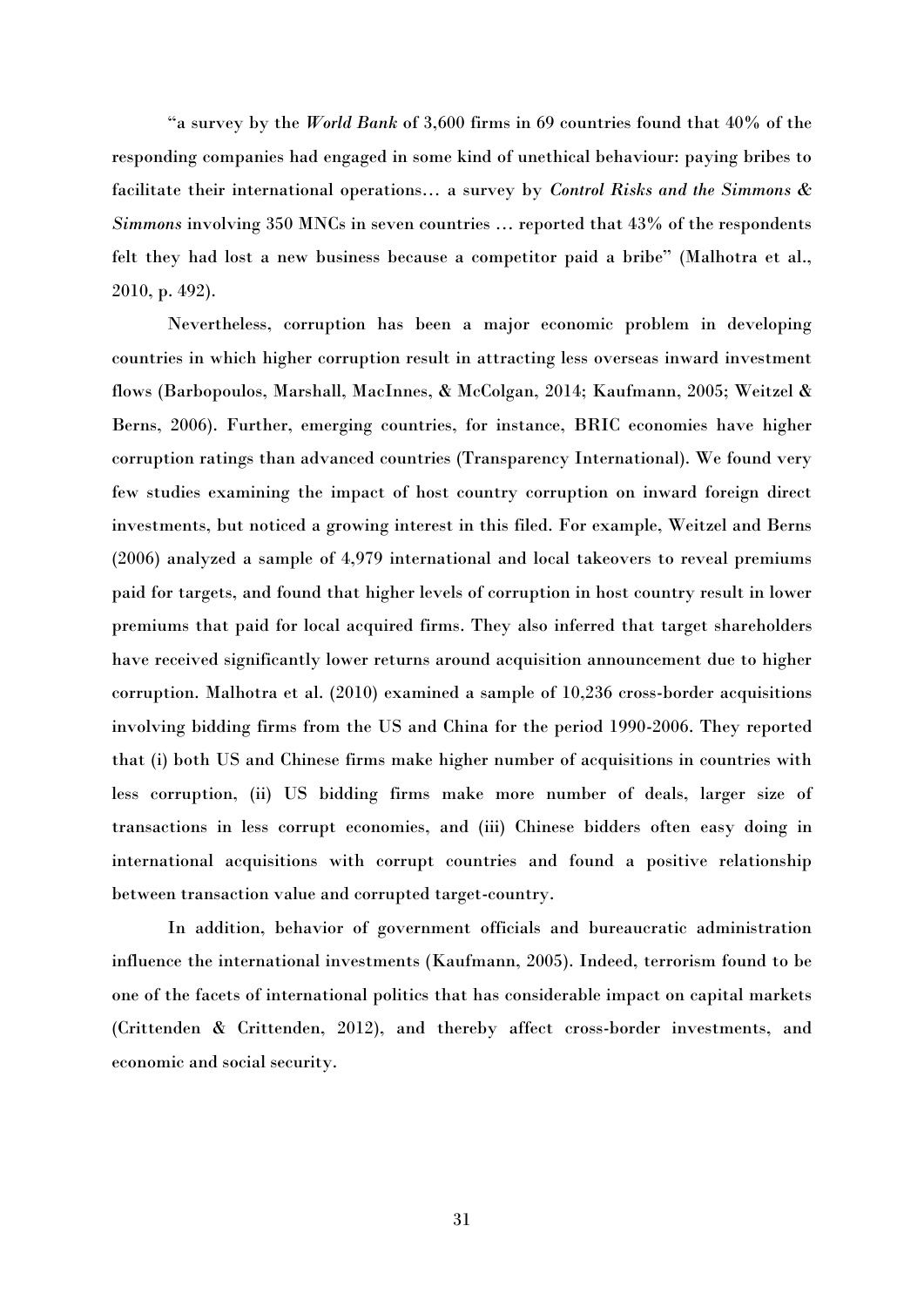#### (d) Tax and taxation issues:

We would wish to recap that both home and host country governments levy taxes to hedge the sovereign costs such as public administration, social welfare and development and security. A given country has three kinds of tax instruments such as source-based corporate income tax, and residence-based taxes like tax on dividends and tax on interest income (Becker & Fuest, 2011a). In a normal course of action, governments usually change tax tariff to improve sovereign income, which in turn enhances the economic infrastructure of the country. At the same time, changes in tax laws and tariff also influence the cross-border investments, inflows and outflows. For instance, an increase in local corporate tax motivates domestic firms to invest in other countries that in turn increase the production and tax revenue of the country (Becker  $\&$  Fuest, 2011b). Further, such tax laws also affect organization structures (e.g., multinational ownership) following the overseas merger or acquisition (Huizinga & Voget, 2009). In Huizinga et al. (2012), the authors described that international acquisitions "trigger additional taxation of the target's income in the form of non-resident dividend withholding taxes and acquirercountry corporate income taxation".

In Petruzzi (1988), the author stated that taxation is prone to be a reason for merger waves in which proposed a model of shareholder behavior under the principles of double taxation. The author advocated that a tax should impose on mergers while taxing dividend income (p. 109). In addition, political stability and systemic tax system make a nation investment friendly or hostile (Ezeoha & Ogamba, 2010, p. 8). Indeed, most economics, finance and accounting scholars suggested that tax environment (tax, tax structure and taxation) is the most important determinant of cross-country deals like alliances, joint ventures, mergers, acquisitions and takeovers. Of course, few accounting and economic researchers suggested that 'tax advantage' is one of the major reasons behind the progress in international deals. By contrast, the aforesaid researchers showed that a country's financial markets legal infrastructure, banking guidelines, taxation issues and political events would adversely affect deals, especially border-crossing investments and acquisitions (e.g. Bris et al., 2008; Erel et al., 2012; Pablo, 2009; Rossi & Volpin, 2004; Schöllhammer & Nigh, 1984, 1986).

We therefore pose a basic research question in line with Collins, Kemsley, and Shackelford (1995), Kaplan (1989a), and Scholes and Wolfson (1990) - does taxation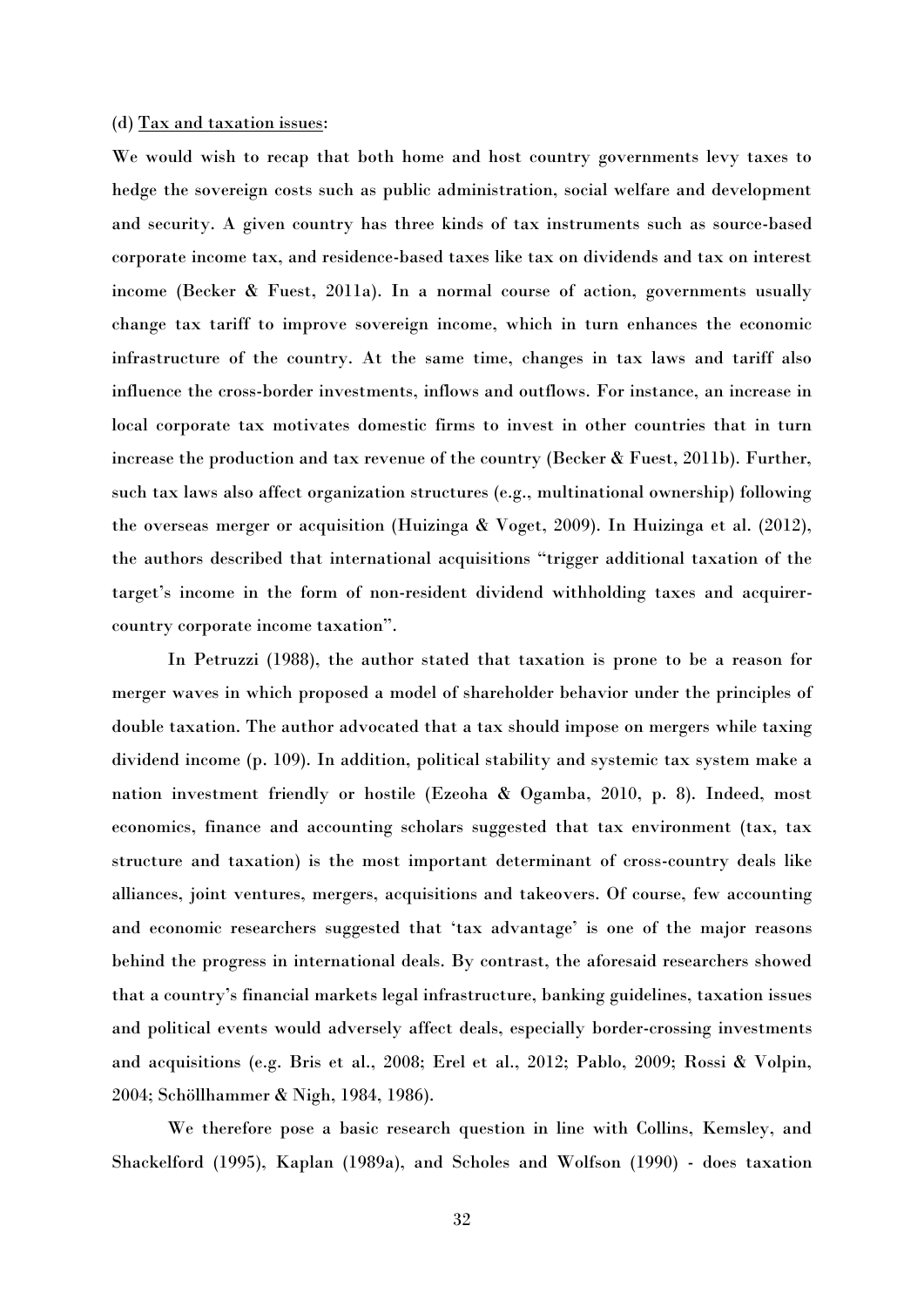affect merger or acquisition transactions? The authors suggested "because of structured tax reform there is a great deal of rise in tax burden while taking over a firm where the other one has foreign tax credit in its local environment". Becker and Fuest (2010) described that the optimal repatriation tax framework in an event where capital involves a change of ownership. They suggested that tax subsidies or exemption schemes are constructive if ownership advantage is a public good within the foreign MNC. As of Nigeria case, Ezeoha and Ogamba (2010) ascertained that multiple tax schemes reduce incentives to pay tax or for voluntary compliance, while the existing Nigerian system does not stimulate taxpayers but induces voluntary fulfillment.

Generally speaking, two types of tax systems exist in any national setting, namely single taxation and double taxation where a given country usually levies on foreign transactions. If a country has free trade agreement (FTA) or any other special agreement with other country, the then single tax applies, or else double taxation, which depends on the country's existing tax structure and guidelines. For instance, double taxation typically results in the form of nonresident dividend withholding taxes, and parent country corporate income' taxation of repatriated dividends (Huizinga & Voget, 2009). They suggested that cross-border tax schemes really influence the outcome of acquisitions. They also stated that the likelihood of parent firm location in a country following a foreign takeover is abridged by high double taxation of border-crossing source income. Similarly, Hebous, Ruf, and Weichenrieder (2011) examined the impact of differences in cross-border tax rates with respect to the location for a subsidiary of MNC. They showed that location decisions of merger or acquisition investment has less affected to differences in tax rates compare to location decisions of greenfield investment. Erel et al. (2012, p. 1059) found that larger differences in corporate income tax rates attract foreign investment.

Ang (2008) suggested that direct international investment inflows have reacted negatively due to host country's decision on 'increased corporate taxes'. Huizinga and Voget (2009) analyzed the direction and volume of cross-border M&As following international taxation involving European countries, Japan and the US during 1985-2004 period. They found that countries that levy higher overseas double taxation leads to less attract the parent firms of newly established MNCs. They also pointed that due to elimination of worldwide taxation by US government has reacted positively in which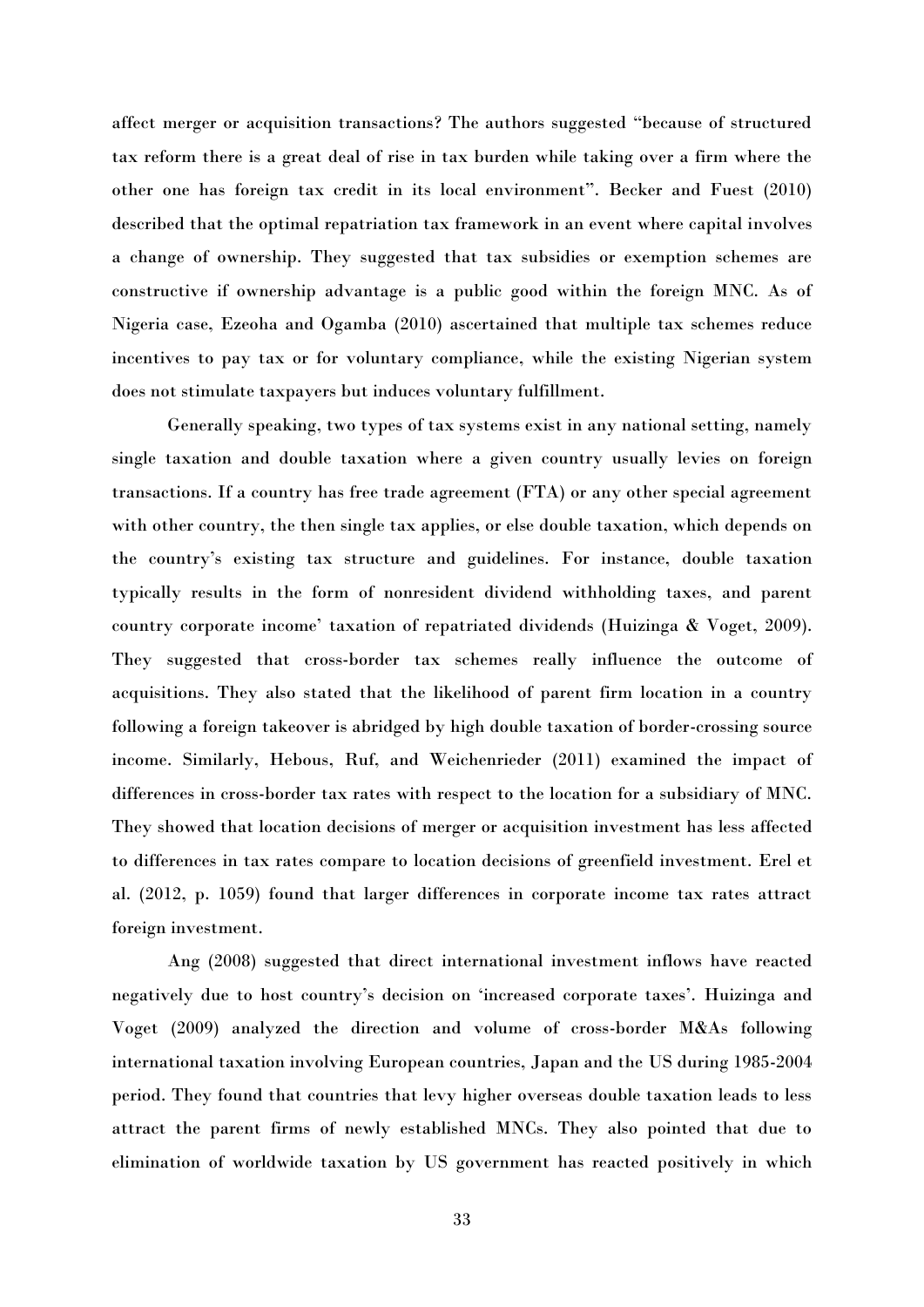number of parent organizations after overseas acquisition have improved from 53% to 58%. Recently, the authors have improved their previous work, where Huizinga et al. (2012) examined a sample of 948 cross-border deals between 1985 and 2004. They suggested that additional international taxes have capitalized in reduced takeover bid premiums in which 4% of the target's income net of the domestic corporate tax is referred to the amount of additional international taxes following the cross-border mergers. Hence, such taxes are beard by target firm shareholders (not acquirer shareholders) due to creation of new foreign ownership and all gains out of acquisitions usually credit to the target shareholders. They also noticed mean acquirer excess return (bid premium) was  $1.6\%$  (50%).

More specifically, accounting researchers found that foreign acquisitions and alliances do an act of 'tax evasion' (e.g., Kourdoumpalou & Karagiorgos, 2012), and tax evasions adversely affect fiscal revenue that obstructs the timely implementation of economic policies and programs. The authors investigated the affect of corporate tax evasion on the investor protection and the capital market functioning during 1992–2006 period. They found the mean rate of tax evasion is about 16%, which infers that the incentives for tax evasion do not reduce when firms are publicly listed.

In sum, we capture various motives behind taxation, types of taxation in foreign acquisitions, and the impact of double taxation on international investments'. Importantly, we draw a fact that 'a country's tax policies, tax structure, and tax incentives and schemes' play a major role in border-crossing acquisition deals. We strongly argue that tax evasion would be more when there is a book law of double taxation or higher international tax rates.

## (e) Accounting and valuation issues:

It is one of the most stylized facts that accounting practices followed by a company depends upon two factors such as accounting guidelines of the respective country and degree of internationalization of the company in terms of ownership and offering business services. While, valuation of a target firm is the systematic procedure of determining the value of tangible and intangible assets that represented in balance sheet at specified time. In fact, valuation refers to purpose of valuation, which in turn influenced by many internal and external factors. At the outset, we argue that valuation is an internal process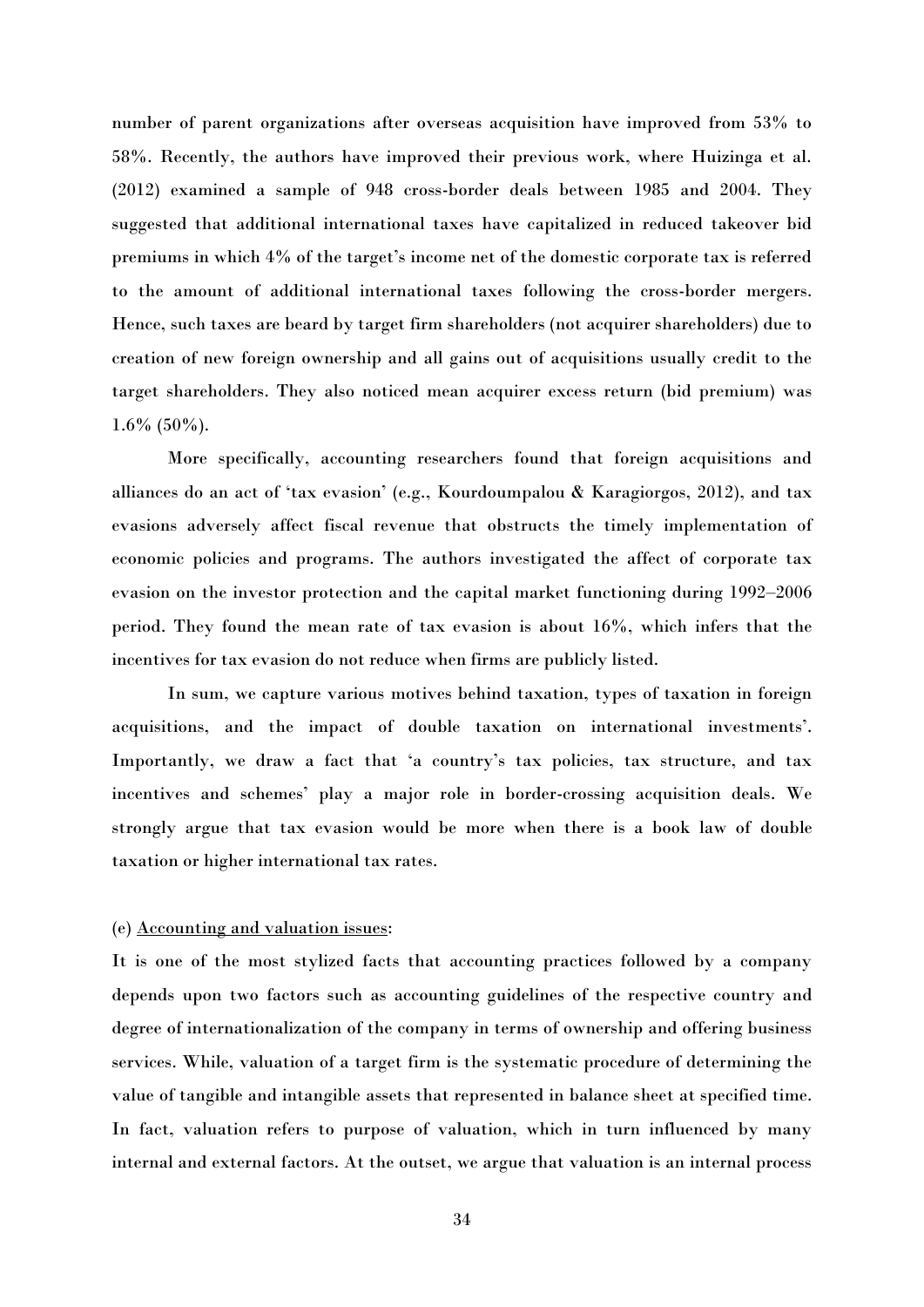involving both target and acquirer, and thereby it defines particular value of the asset following valuation methods. Hence, we have come across the literature [besides, own observations] that acquirer and target do not reveal the method of valuation, but they announce the economic value that goes to target shareholders. For instance, cross-border acquisitions largely follow asset valuation models to define the value of target firm undertaking both anticipated future cash flows and individual tax burden (Hohler, 2013; Madura, Vasconcellos, & Kish, 1991).

In the scientific literature, value is treated as the best valuation indicator of an enterprise performance, integrating the drivers and reflecting the enterprise internal situation as well as external environment (Kazlauskienė & Christauskas, 2008; Hohler, 2013). Further, deals complete when both parties arrive at a win-win value (Allen & Rigby, 2003) and value always depends on expectations (Fernandez, 2007). In particular, Fernandez summarized ten methods of firm valuation, free cash flow, equity cash flow, capital cash flow, adjusted present value, business risk adjusted free cash flow and equity cash flow, risk-free rate-adjusted free cash flow and equity cash flow, economic profit, and economic value added, and found that these methods always give the same value. The authors also described that there is no superior or better method in firm valuation. Allen and Rigby (2003) argued that value conclusions for software firms largely depend on qualitative, not quantitative analysis of the company. Few scholars argued that there is a hasty plunge down in acquirer's cash flows after buying a company against higher valuation of target, because of competitive buyers and other macroeconomic factors (e.g., Baker, Pan, & Wurgler, 2009).

Previous scholars have extensively cited that M&As create synergy to the acquiring firm; for the reason that, acquirers pay a premium for target shareholders (Hopkins, 1999). Premium may be low or high, which determined on the basis of both internal and external factors. For example, an acquirer knowing more about target firm may pay less premium compared to an acquirer unknowing or knowing less about target firm due to information asymmetry. In unison, lesser the information asymmetry, then more the active bargaining process that will determine the better value. This would happen if bidding firm puts more emphasis on valuation process of a target firm through a planned approach, which is important in international deals (Mukherji, Mukherji, Dibrell, & Francis, 2013). In addition, premium paid to target shareholders also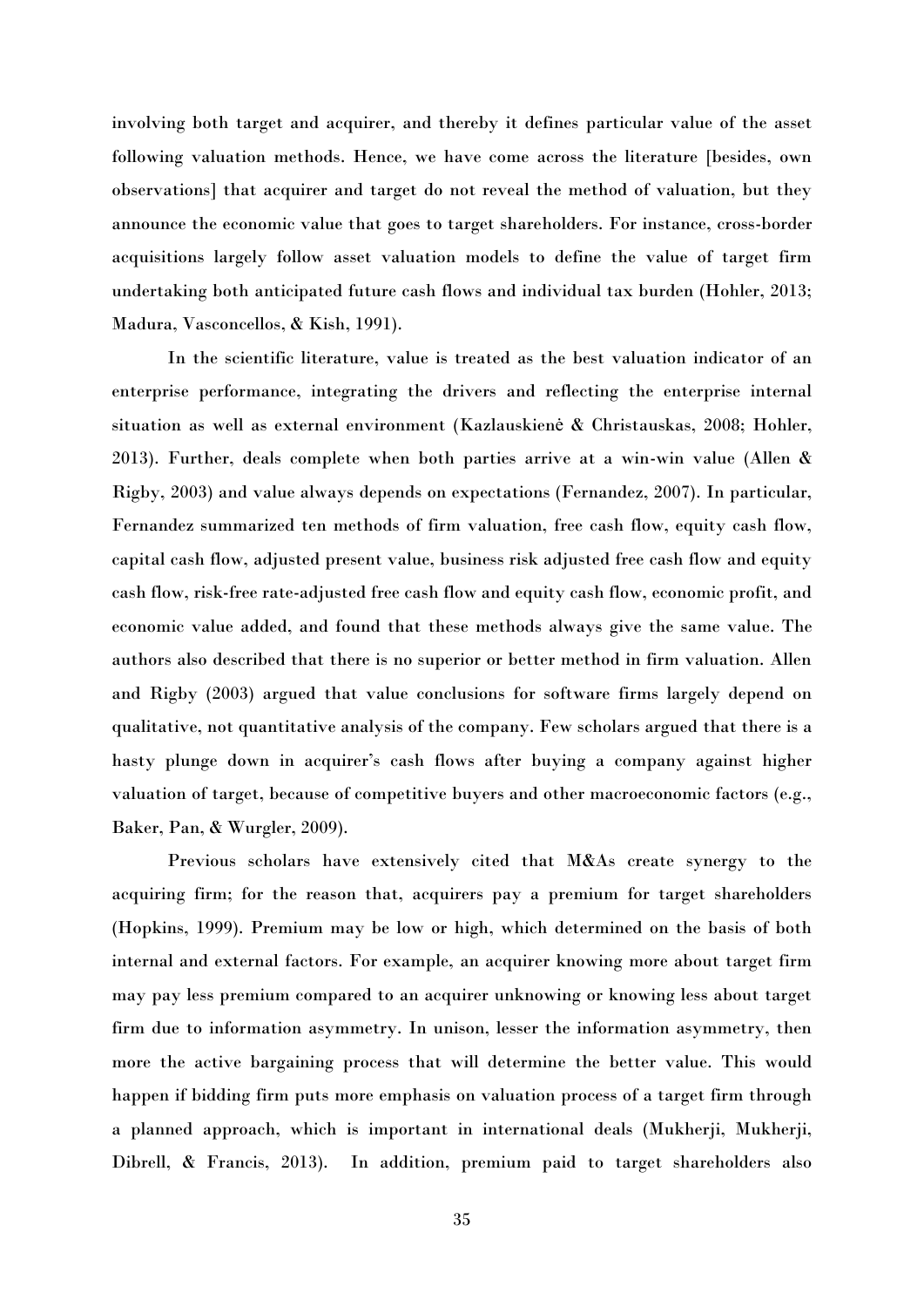influenced by external factors such as number of competitive bids, nature of the business, controlling power of the industry, stock market conditions, and institutional rules of the host country (Akerlof, 1970; Bris & Cabolis, 2008; Chari & Chang, 2009; Maksimovic, Phillips, & Yang, 2013), and social and behavioral factors (Malhotra & Zhu, 2013). While supporting aforementioned streaks, we would wish to comment that fixing high premium or less premium also depend on acquirer skills, expertise and prior acquisition experience and M&A advisors involving in the bargaining process. In some cases, it evidenced that managers of acquiring firm value the target firm at higher price for their personal benefits (Jensen & Meckling, 1976) and/or due to managerial hubris (Roll, 1986). It was also argued that acquires access lower cost capital to overpay for international deals (Bugeja, 2011). In fact, premium will be higher in countries with strong investor protection (Rossi & Volpin, 2004). Hence, most acquisition deals have failed to create synergy for acquiring firm shareholders due to overpayment or high premium paid for a target firm that influenced by higher anticipated cash flows (Epstein, 2005). As to support this streak, Malhotra and Zhu (2013) examined the premiums paid by bidding firms in international acquisitions for a sample of 2,350 deals during 1995-2008 period. They concluded that "the premium paid by bidders in foreign acquisitions relates positively to prior premiums paid by foreign acquirers in that host country", but it also depends upon time between focal and immediately prior overseas deal.

Few authors argued that firms from developed countries acquire foreign firms due to undervaluation of assets. In this vein, Gonzalez, Vasconcellos, and Kish (1998) examined a sample of 76 deals in US market and found that overseas firms characterizing higher return-on-equity have targeted undervalued US companies both to reduce acquisition costs and to improve the efficiency of target. They also reported that exchange rate has no significant impact on valuation of target firm. Based on business cycle approach, Coakley, Fu, and Thomas (2010) analyzed a sample of 302 bidding and target firms in UK between 1986 and 2002. They found no sector long-run misvaluation either for bidder or for target, while bidding (target) firms were overvalued (undervalued) in short-run. Specifically, Louis and Urcan (2012) investigated the impact of IFRS (international financial reporting standards) on the level of cross-border acquisitions involving IFRS adopting countries. They found countries that adopted 2005 IFRS guidelines have received significant cross-border investment compared previous years,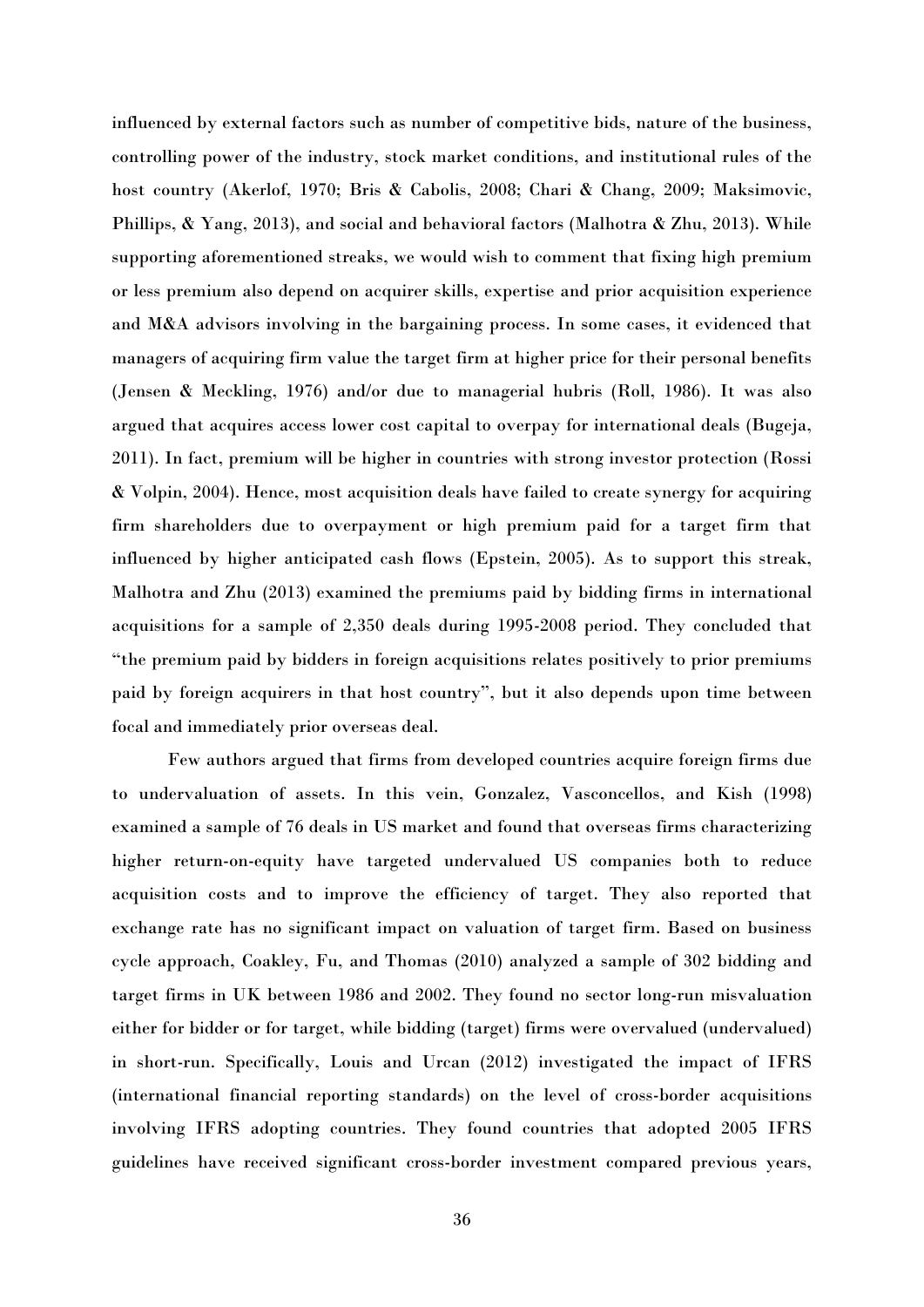and such investments have made by non-IFRS adopting countries and other IFRS adopting countries. Further, inflows of such investment is found be higher in countries where that government implement high quality regulations.

## (f) Geographical factors:

In the industrial organization and economics literature, we found that "geographical and disease endowments affect the economic and institutional development of the country", which is referred as "endowment view" (Beck et al., 2001). While, in the IB literature, scholars evidenced that physical distance between two countries affect the cross-border acquisition performance. It infers that the distance between home country (acquirer) and host country (target) play significant role in international deal negotiations (Chapman, 2003). Mostly, empirical studies have captured the geographic distance as the distance (in kilometers) between the capital cities of the target nation and bidder nation (e.g., Coeurdacier et al., 2009; Dutta, Saadi, & Zhu, 2013). For example, Coeurdacier et al. (2009) reported that physical distance influences when European firms acquire targets in developing countries. Based on the transaction cost economics theory, Rose (2000) postulated that cost of the merger is direct proportion to the distance in which more the distance, then more the transaction cost of an international acquisition.

## (g) Cultural factors:

Finally yet importantly, culture has been one of the major country-specific characteristics that affect the whole M&A cycle: pre-merger decision-making, negotiation and deal structuring, and post-merger integration. We found a great extent of earlier studies analyzing cultural factors in post-merger integration mechanism (e.g., Dikova & Sahib, 2013; Halsall, 2008). Indeed, we noticed a growing interest in recent studies examining cultural distance and its impact on cross-border acquisition success, particularly in emerging markets (e.g., Ahern, Daminelli, & Fracassi, 2012; Chakrabarti, Gupta-Mukherjee, & Jayaraman, 2009; Malhotra, Sivakumar, & Zhu, 2011). Our primary goal is to summarize few studies that directly support the theme of this review.

Hofstede (2001) defined culture as "the collective programming of the mind, which distinguishes the members of one category of people from another" (as cited in Reus & Lamont, 2009, p. 1301). In the organization perspective, culture is referred as beliefs,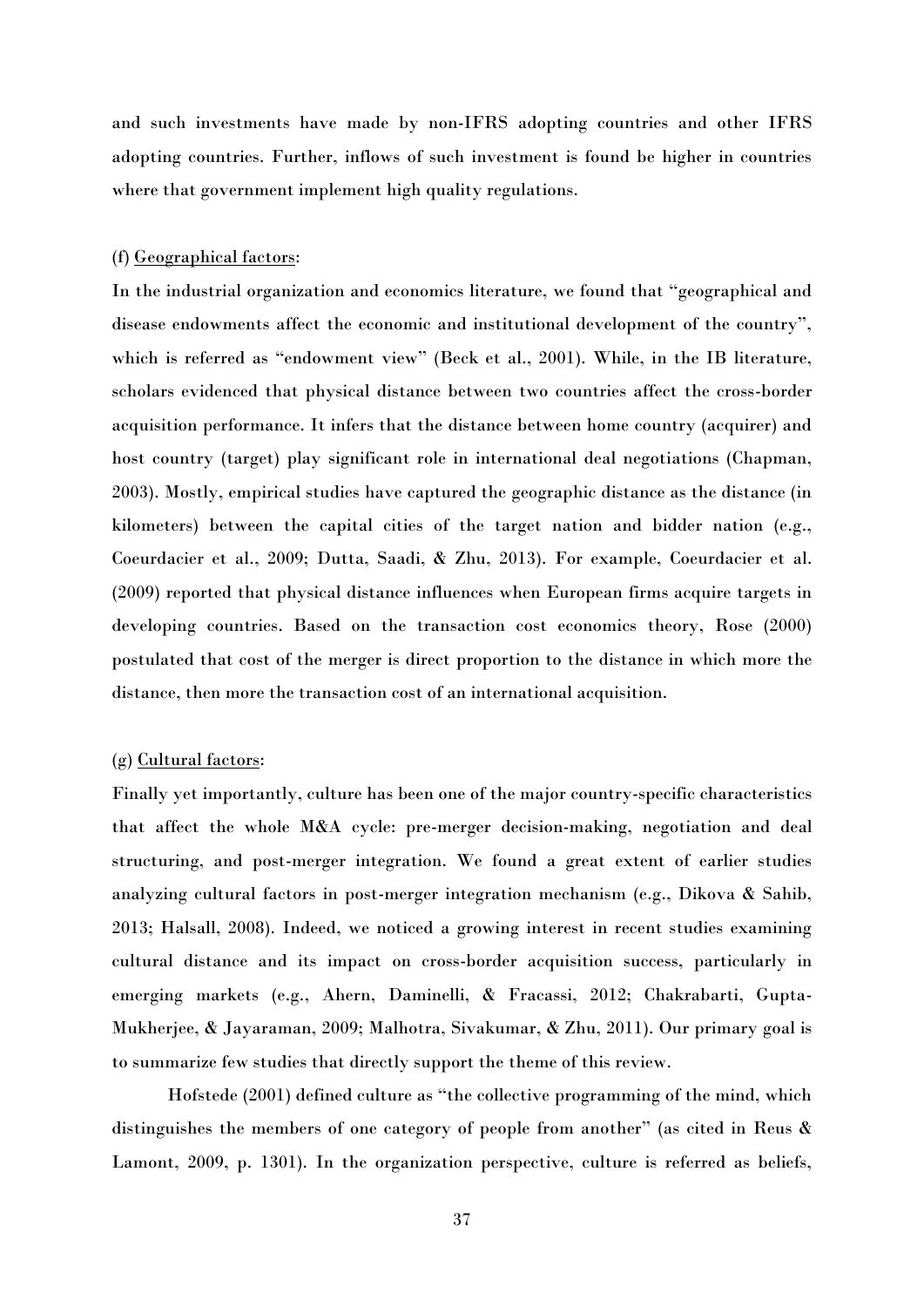assumptions and values among different shared groups defining conduct, leadership styles, procedures and customs, and thereby influence on individual commitment that leads to impact on productivity of organization (Larsson & Lubatkin, 2001). In the national context, culture postulates language, religion, cast, food, habits, and set of related rituals, which influence the economic progress and national security. Further, national culture (home and host) has been considered as a great influential countryspecific determinant in firm internationalization (Hitt et al., 2006). In particular, culture distance between home and host country affects both cross-border deal completion and post-acquisition integration success (Chakrabarti et al., 2009; Malhotra et al., 2011; Shimizu et al., 2004). It has also been referred as "a double-edged sword with costs and benefits" (Reus & Lamont, 2009).

In a survey-based paper, Angwin (2001) discussed the impact of national culture distance on acquisition management using survey report of 142 top executives involved in international M&As. The author suggested that national culture differences significantly influence both deal completion phase and post-merger integration phase, and therefore acquiring firm managers should pay more attention to due diligence and to use of professional advisors in pre-acquisition phase. While discussing media discourse surrounding intercultural mergers, Halsall (2008) analyzed two mergers that accountable for UK and Germany: Vodafone acquisition of Mannesmann, and disposal of Rover by its parent firm-BMW. The author suggested that two mergers influenced by two different countries of capitalism and governance structures.

Specifically, Chakrabarti et al. (2009) examined a sample of 800 cross-border deals for the period 1991-2004, and found that cultural distance has significant positive relation with long-term stock performance of acquiring firm, but bidder shareholders lose abnormal results in three years of acquisition year. They also suggested that cash and friendly acquisitions perform better than other payment mode deals, and "culturally distant acquisitions do better than culturally proximate acquisitions" (p. 218). Malhotra et al. (2011) analyzed the relationship between cultural distance and cross-border acquisitions for a sample of more than 100,000 deals during 1976-2008 period. They found that cultural distance has a curvilinear relationship with equity mergers. Bidding firms likely to acquire higher equity stake in related industry. Similarly, Ahern et al. (2012) examined a sample of 20,893 cross-border deals involving 52 countries between 1991 and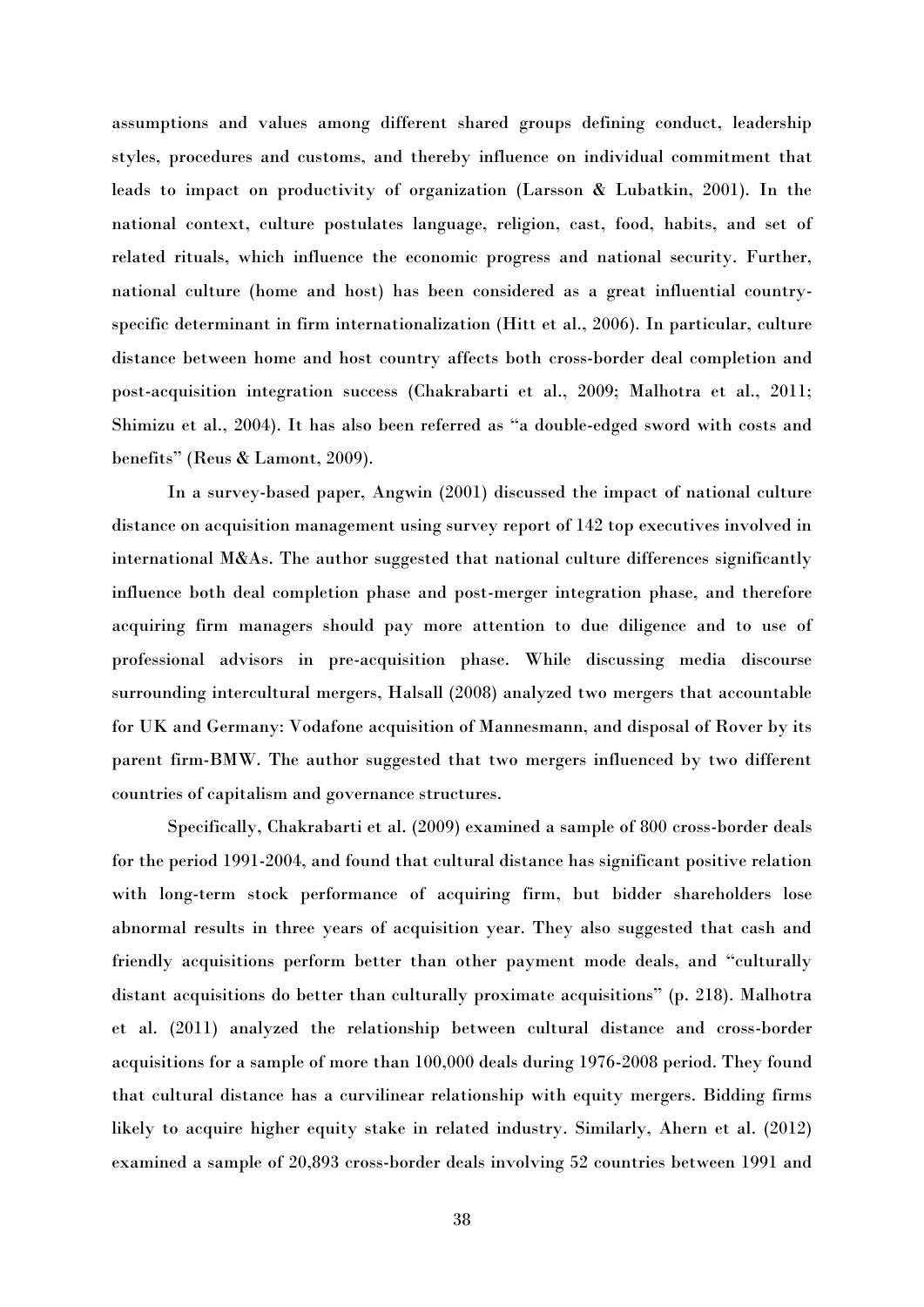2008. They suggested that national culture distance prone to reduce number of overseas acquisitions in the given host country. In fact, more the cultural distance (and, trust, hierarchy, and individualism) between home and host countries, then lesser the number of cross-border deals. Acquiring firm shareholders gain higher stock returns in cross-border deals (3.64%) to local deals (2.52%), which is also true with less cultural distance. In case of impact of culture on post-CB-M&A performance, Dikova and Sahib (2013) suggested that cultural distance on acquisition performance depends on previous acquisition experience of acquiring firm. It refers that sophisticated prior experience in international deal making significantly improves the acquisition performance.

Overall, we argue that macroeconomic factors (e.g., GDP, bilateral trade relations, exchange rate and interest rate), financial markets regulations (e.g., stock market development, quality of accounting standards and level of investor protection), institutional environment (e.g., government reaction, political intervention, international taxation, judicial system), and geographical factors (e.g., distance, culture), together affect cross-border acquisitions success/completion.

### *5.5 Diversification decision in M&As*

We also presented few studies that examine diversification motive in cross-border acquisitions. For instance, scholars have investigated does corporate diversification or global diversification creates or destroys value? It has been empirically proved that diversification leads to discount the firm value when compared to a group of comparable, single segment firms, while on average, global diversification result in 18% shareholder loss (Denis, Denis, & Yost, 2002; Doukas & Kan, 2006). The extent of loss is due to internal capitalization decisions influenced by agency problems (Akbulut & Matsusaka, 2010). In a recent review paper, Erdorf, Hartmann-Wendels, Heinrichs, and Matz (2013) suggested that related diversified firms outperform unrelated diversified firms, and financial performance and competitive advantage would be higher when multi-segment firms dominate the industry.

Denis et al. (2002) found that degree of firm value changes with proportionate to progress in global diversification over time for a sample of 7,520 firms during 1984-1997 period. Wan (2005) explained the link between country-specific resources and diversification in which diversified firms exhibit higher performance when that firms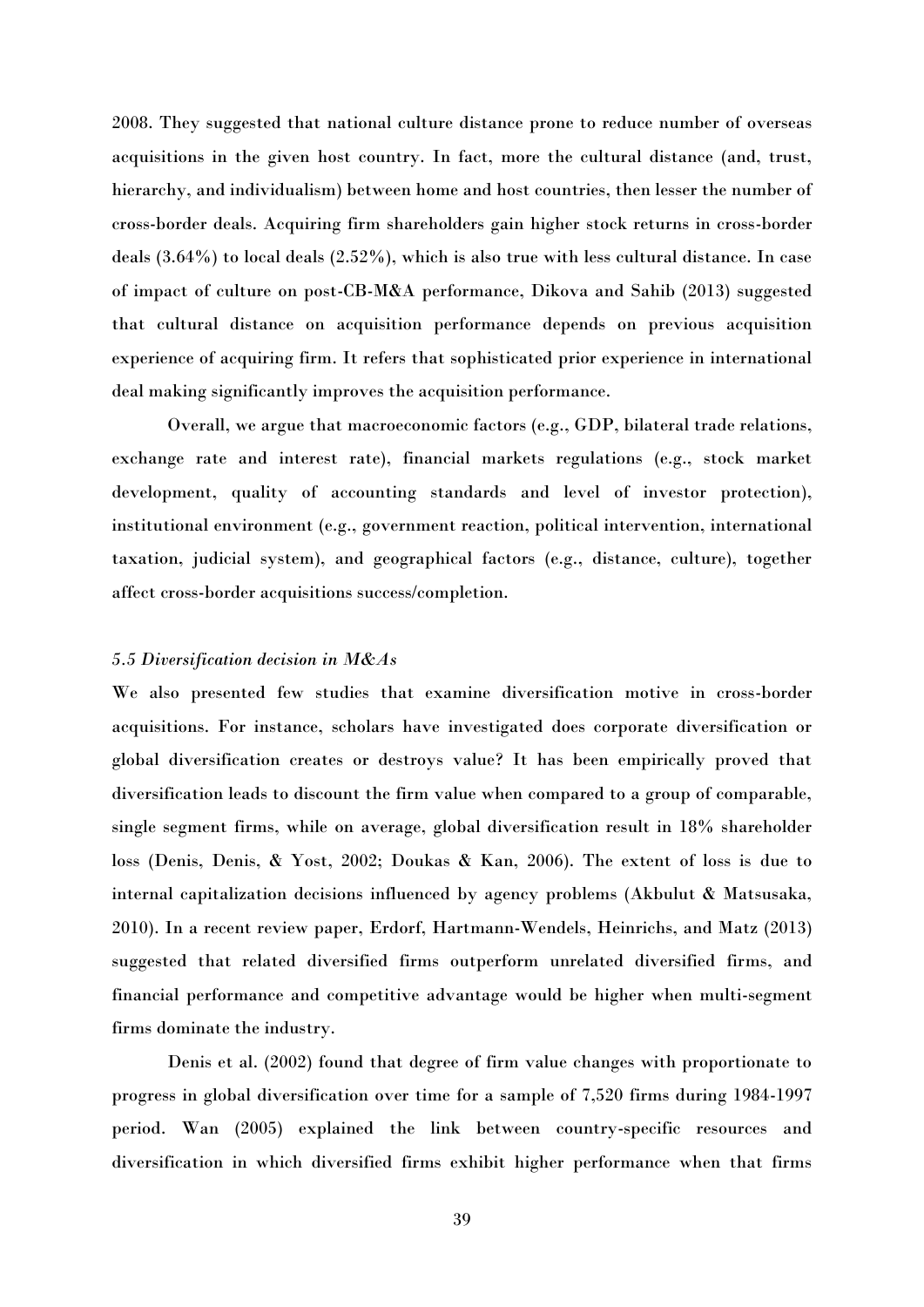develop capabilities and adopt strategies suitable for country-resource environment. In particular, Moeller and Schlingemann (2005) analyzed stock and operating performance for a sample of 4,430 acquisitions (383 overseas, 4,047 local) over the period 1985-1995, and found that bidders participating in cross-border deals experienced significantly lower improvement in operating performance compared to bidding firms participating in local deals. Acquirer stocks have underperformed relative to the increase in degree of global diversification. Bidding firm shareholders received positive returns when target firm with country offering better investor protection. Doukas and Kan (2006) examined valuation of bidders for a sample of 612 firm-year overseas acquisitions involving US firms between 1992 and 1997. They found that global diversification does not destroy shareholders value, while it increases bondholder value and reduces shareholders value due to lowering firm risk. [loss in firm value is directly related to firm's leverage decisions.] Francis et al. (2008) examined stock performance of bidding and target firms around acquisition announcement for a sample of 1,491 cross-border and 7,692 domestic deals during 1990- 2003 period, and found that acquiring firms participating in local deals receive significant higher returns of 1.49% than that of firms participating in cross-border deals  $(0.96\%)$ . They also indicated that important source of value creation lies with external capital market provided by the target firm. Similarly, Akbulut and Matsusaka (2010) analyzed stock performance around merger announcements that state diversification motive for a sample of 4,764 deals over 57 years, 1950-2006. They reported that combined (bidder plus target) returns were significantly positive for firms diversifying through mergers, for example, 1.6% returns over a 3-day window.

While considering the influence of the legal and institutional environment, Feito-Ruiz and Menéndez-Requejo (2012) investigated the diversification decision in acquisitions for a sample of 140 diversified and 307 non-diversified deals made by European firms over the period 2002-2007. They observed that likelihood of diversified acquisition was higher in countries with weak investor protection and less developed capital markets, while it was negative when host country is featured by strong institutional framework. Firms frequently acquire firms in unrelated business characterizing a country with weak institutional laws. Likewise, Pablo (2013) analyzed a sample of 952 deals in Latin American region during 1998-2004 period. The major finding was that bidding firms experience different levels of stock returns when home and host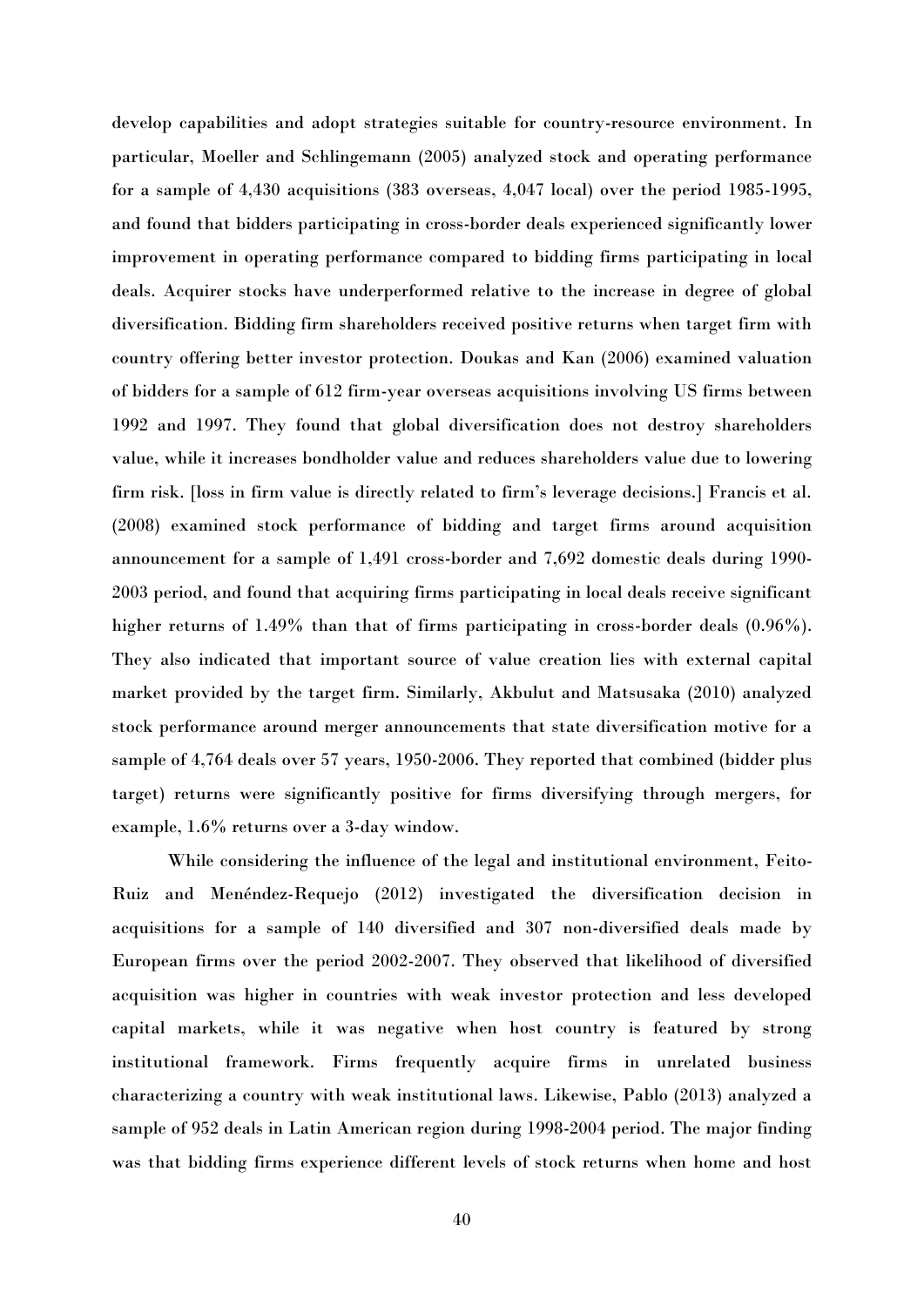countries characterize different legal systems. In fact, bidders received positive returns when acquiring a target in country with poor property rights protection and stronger government regulation and intervention.

#### **6. Future direction**

## *6.1 Contemporary research issues in M&As and IB streams*

We outline few but important research gaps in M&As and IB areas that really need further research within the qualitative and quantitative research settings (e.g., Buckley, 2002; Czinkota & Ronkainen, 2009; Griffith, Cavusgil, & Xu, 2008; Peng, 2004; Shi, Sun, & Prescott, 2011). We have presented them in four schools, namely research issues in strategy, IB and M&A streams, institutional role in emerging markets, methodological concerns, and new business models.

Firstly, previous but recent scholars have suggested few research areas and raised knowledge concerns in strategy, IB and M&A streams that open for new research. The underexplored issues include global strategies and internationalization process of firms in developing countries (Casillas & Acedo, 2013; Peng, Wang, & Jiang, 2008; Wan, 2005; Wright, Filatotchev, Hoskisson, & Peng, 2005), performance of cross-border acquisitions in emerging markets (Bertrand & Betschinger, 2012; Shimizu et al., 2004), pre-merger phase and negotiation phase of international acquisitions (Reis et al., 2013), benefits and costs to the bidding firm shareholders in overseas acquisitions to domestic deals (Barbopoulos et al., 2012; Boeh, 2011), home-host country determinants of foreign market entry strategies, particularly FDIs and acquisitions (Barbopoulos et al., 2014; Brouthers & Dikova, 2010; Luo, 2001; Buckley et al., 2007; Very & Schweiger, 2001), role of country-level legal and regulatory framework in foreign market entry strategies (Meyer et al., 2009), relational, learning, spillover, and real options perspectives in internationalization process (Theodorakopoulos, Patel, & Budhwar, 2012; Xu & Meyer, 2013), collaborative approaches (e.g., alliances, networks) in foreign market entry (Berggren, 2003; Shi et al., 2011), and timing of acquisitions deal at local and international context (Marks & Mirvis, 2011). In a recent review paper, Kearney (2012) suggested few areas for future research in emerging markets, which include market efficiency, risk-adjusted returns and risk premium, firm-level internationalization,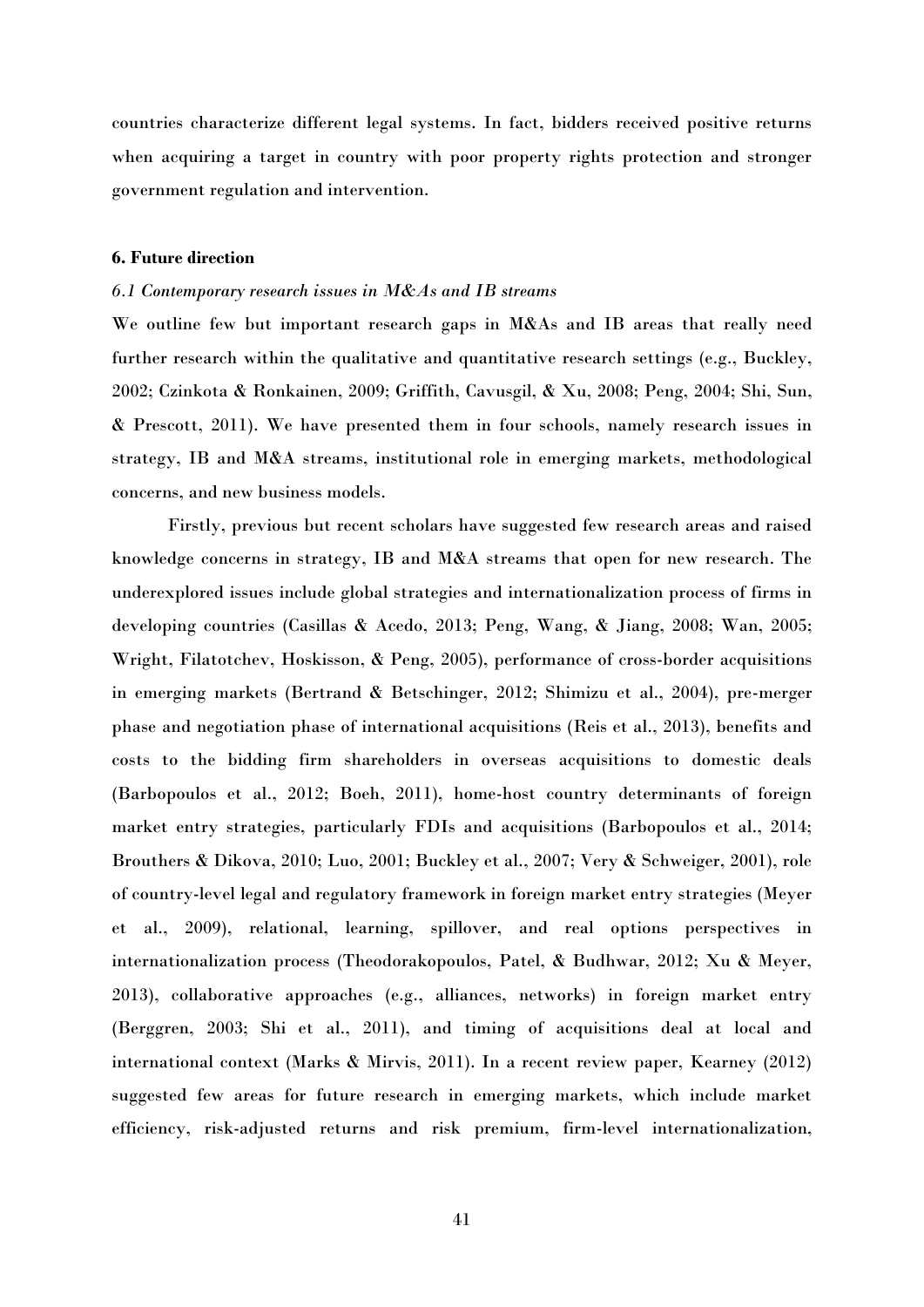attracting and benefiting from FDI, corporate and institutional governance, and behavioral perspectives.

Secondly, we found rise of institutional view based research in cross-border acquisitions with emerging markets, because the current state of M&A research needs new research from cross-country perspectives (Chung & Beamish, 2005; Holmes et al., 2013; Hoskisson, Eden, Lau, & Wright, 2000; Shimizu et al., 2004). For example, few recent studies shed light on areas include impact of firm-specific factors on the likelihood, timing, and mode-of-entry decisions (Paul & Wooster, 2008), status of cross-border M&As due to political interventions (Wan & Wong, 2009), institutional-based view to analyze the performance of emerging markets enterprises (Zhang et al., 2011), comparative institutional analysis (Rugman, Verbeke, & Nguyen, 2011), liability of foreignness and its impact on acquisition performance (Denk, Kaufmann, & Roesch, 2012; Zaheer, 1995), influence of economic nationalism on cross-border inbound acquisitions (Serdar Dinc & Erel, 2013; Zhang & He, 2014), and cross-border acquisitions around national elections (Cao & Liu (Poli w/p)). In a recent bibliometric survey on M&A research, Ferreira et al. (2014) examined 334 articles appeared in 16 leading management journals for the period 1980-2010, and suggested that scholars should pay more attention to investigate the institutional characteristics (e.g., government intervention) in acquisitions involving emerging market firms, hosting by emerging markets. Following this trend, we also examine the host country institutional framework and its impact on international inbound acquisitions.

Thirdly, few scholars have suggested methodological guidelines for doing research in IB and M&A streams. It is fact that qualitative research is always a challenging job in IB subject in which scholars should build new theoretical perspectives using qualitative research tools like case study research, grounded theory, etc. (Apfelthaler & Vaiman, 2013; Bengtsson & Larsson, 2012; Doz, 2011; Eisenhardt, 1989; Meglio & Risberg, 2010; Reddy, 2015a; Woodside, 2010). For example, case study research often use by case researchers to advance the existing theory or to build new theory, but scholars should shift their attention to emerging markets for enhancing the current state of literature (Barbopoulos et al., 2014; Bello & Kostova, 2012; Marks & Mirvis, 2011). In other words, researchers often build two types of questions "why and how" based on case(s) exemplars and thereby try to connect them with relevant gaps in the literature (Yin, 2003).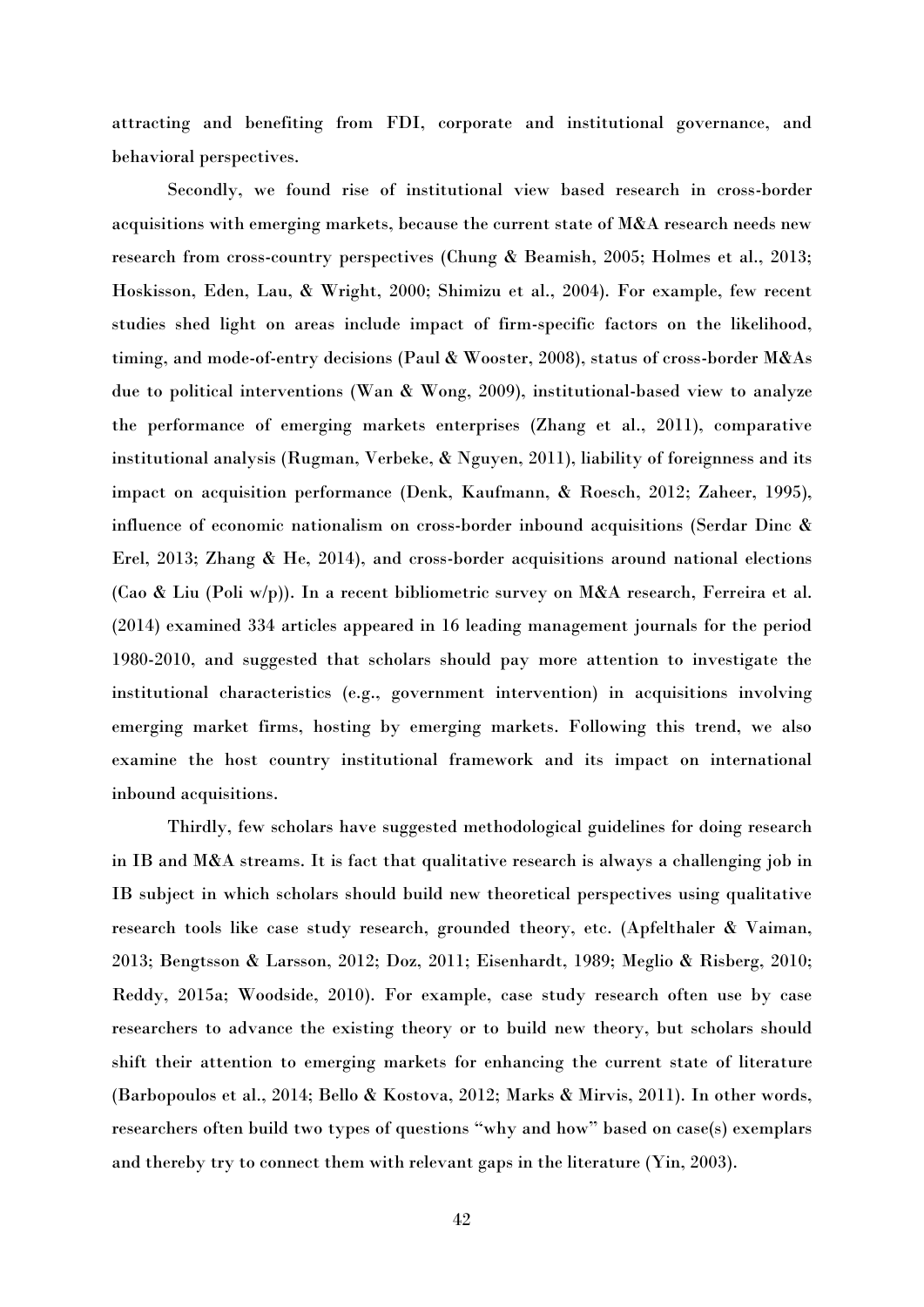Lastly, while overcoming various institutional difficulties scholars are encouraged to build new inorganic-strategy model where business enterprises from one country can do business in other countries that likely fit for emerging markets host-context. For instance, one may propose business models based on stylish theoretical framework addressing collaborative entry modes such as alliances, networks, joint ventures, buyouts and other form of acquisition entry in foreign markets (Reuer, Shenkar, & Ragozzino, 2004). In fact, Teece (2010, p. 174) also pointed that "the concept of a business model lacks theoretical grounding in economics/business studies". Specifically, new perspectives on conducting research in IB and M&A streams where "interdisciplinary research" environment is appropriate to analyze various global strategies of firms representing emerging markets (e.g., Aharoni & Brock, 2010). For example, linking finance with sociology allows a researcher to do more in-depth analysis and to draw cross-disciplinary findings for both research quality and transferability of results (Ahern et al., 2012).

#### *6.2 Promising areas for further research*

We suggest some areas that require further investigation in internationalization and cross-border M&As addressing emerging markets (comparative analysis). At the outset, emerging markets research is increasingly recognized as a dynamic and multidisciplinary approach (Kearney, 2012), that gives the opportunity to test various theories and models in diverse themes ranging from economies of scale to financial synergy, global trade to internationalization, culture transformation to cultural adaptation, and so forth. Therefore, we suggest that strategy, IB and finance researchers should look into themes such as choice of entry-mode strategies among greenfield investments, joint ventures, alliances, networks and acquisitions in emerging markets, the global strategies of emerging market enterprises, international diversification and firm performance, competitive advantages of internationalization, and foreign market entry choices among single and group businesses. Specifically, we suggest, comparative strategic management will help in evaluating various international strategies among firms from developed markets and firms from emerging markets (Luo, Sun, & Wang, 2011). Further, more research remains to be done on deal mechanism, negotiation process, deal mapping, factors affecting merger success/failure, and post-merger financial performance of MNCs following overseas acquisitions, especially among emerging countries. Additionally, there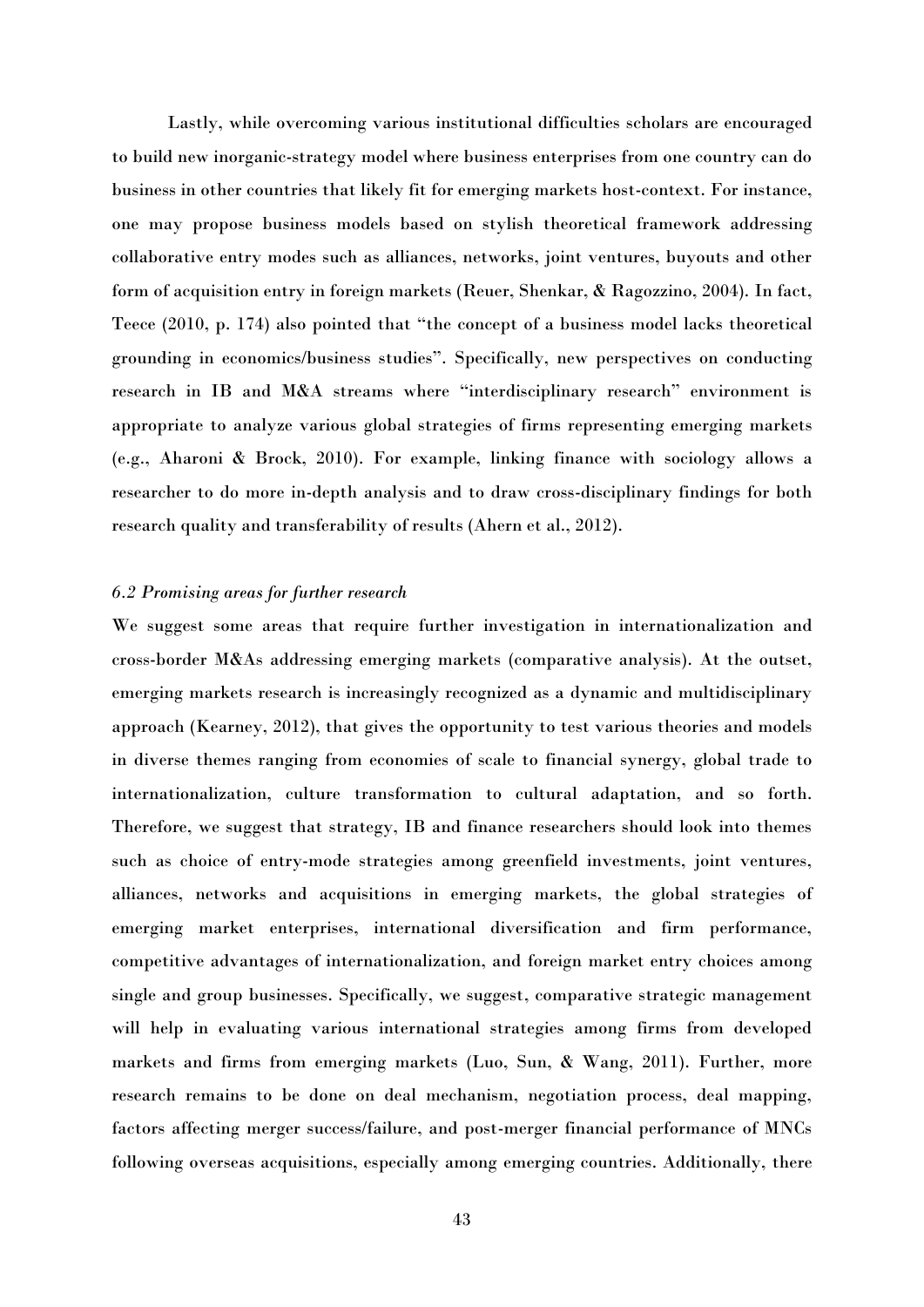are diverse avenues such as factors driving global acquisitions of emerging market enterprises, motives behind diversification through overseas acquisitions, taxation and incentives in cross-border investments among developed and developing countries, determinants of foreign acquisitions in emerging economies, cross-comparative analysis of domestic and foreign acquisitions, and impact of policy reforms on corporate restructuring strategies.

It would be very important contribution when future scholars employ interviewbased case study research in M&A stream for various reasons include motives of bidding firm managers participating in overseas acquisitions, pre-merger decision making process, business-level and operation-level factors affecting deal structure, government and political party intervention in higher valuation bids and its impact on stock returns around announcement, and role of cultural distance in post-merger integration.

## **7. Conclusions**

After doing a meticulous survey of M&A research, we understood that the given field has substantially developed on the basis of developed markets setting, largely captured by empirical research. In particular, we suggest that a host-country's institutional and regulatory framework, accounting and tax provisions, economic performance, financial markets development, investor protection, geographical setting, political environment and cultural factors affect cross-border acquisition success. This stylized, comprehensive review would help scholars and consultants pursuing academic research in IB related streams as well as multinational managers participating in global strategic decisions.

On one hand, theoretical foundations in cross-border M&As include deal completion, negotiation process, due diligence, prior acquisition experience, postacquisition integration and post-operating performance are found to be greater interest for further investigation, when deals involving emerging markets. On the other hand, we found limited research on legal and political influence in foreign acquisitions, particularly when a firm from developed country plans to acquire a target in developing country, which really promise great research opportunity both to improve the understanding of emerging markets behavior and to add a contribution to the M&A stream. By and large, markets such as Asian, European, Middle Eastern and Latin American regions promise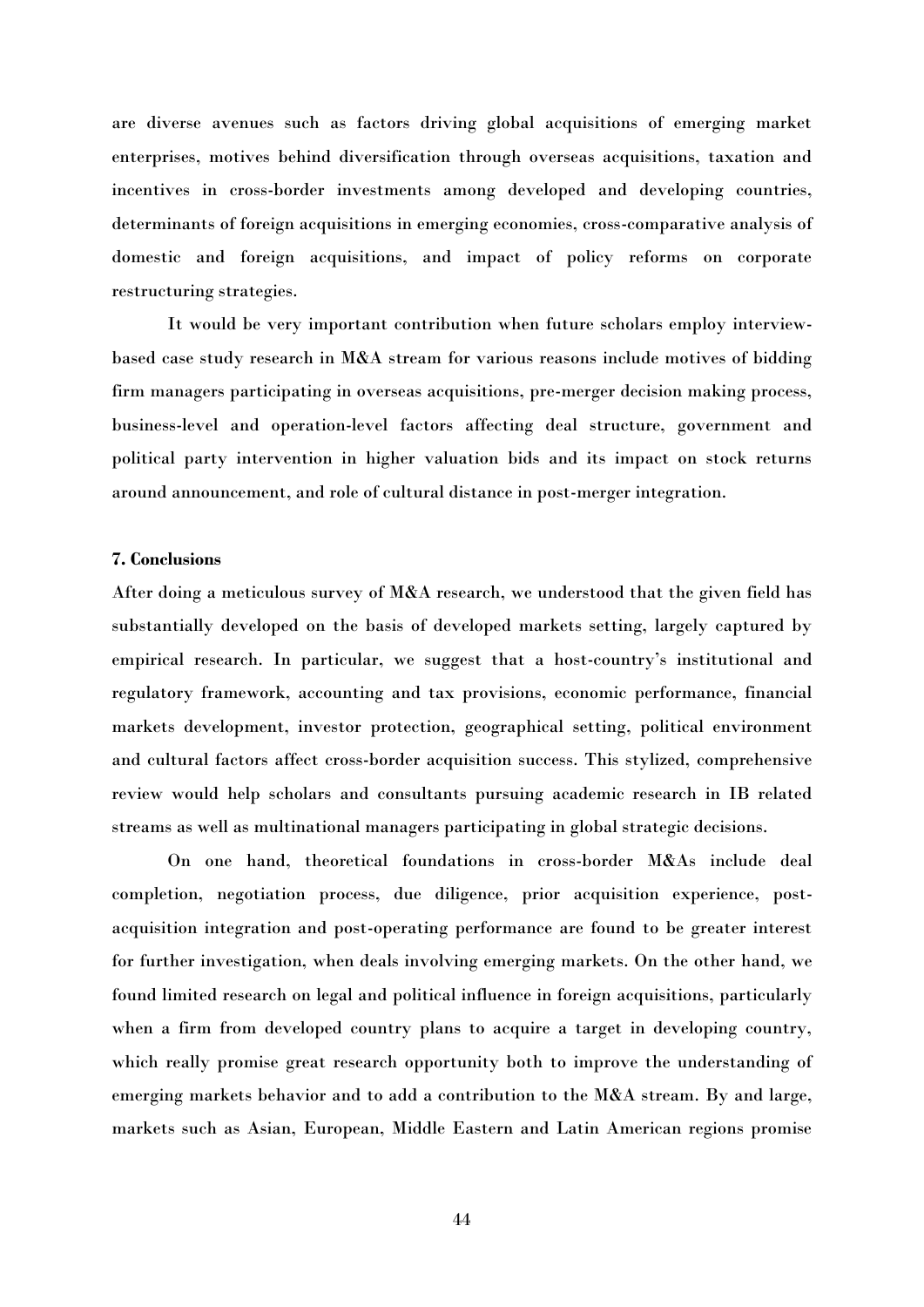excellent business research opportunities due to their market potential in product and service industries.

## **References**

- Agbloyor, E. K., Abor, J., Adjasi, C. K. D., & Yawson, A. (2013). Exploring the causality links between financial markets and foreign direct investment in Africa. *Research in International Business and Finance*, *28*(1), 118-134.
- Ahammad, M. F., & Glaister, K. W. (2013). The pre-acquisition evaluation of target firms and cross border acquisition performance. *International Business Review*, *22*(5), 894- 904.
- Aharoni, Y., & Brock, D. M. (2010). International business research: looking back and looking forward. *Journal of International Management*, *16*(1), 5-15.
- Ahern, K. R., Daminelli, D., & Fracassi, C. (2012). Lost in translation? The effect of cultural values on mergers around the world. *Journal of Financial Economics*, in press.
- Akbulut, M. E., & Matsusaka, J. G. (2010). 50+ years of diversification announcements. *Financial Review*, *45*(2), 231-262.
- Akerlof, G. A. (1970). The market for "Lemons": quality uncertainty and the market mechanism. *Quarterly Journal of Economics*, *84*(3), 488-500.
- Akhigbe, A., Martin, A. D., & Newman, M. (2003). Exchange rate exposure and valuation effects of cross-border acquisitions. *Journal of International Financial Markets, Institutions & Money*, *13*(3), 255-269.
- Aktas, N., Bodt, E. D., & Roll, R. (2013). Learning from repetitive acquisitions: Evidence from the time between deals. *Journal of Financial Economics*, *108*(1), 99-117.
- Al Rahahleh, N., & Wei, P. P. (2012). The performance of frequent acquirers: Evidence from emerging markets. *Global Finance Journal*, *23*(1), 16-33.
- Alba, J. D., Park, D., & Wang, P. (2009). Corporate governance and merger and acquisition (M&A) FDI: Firm-level evidence from Japanese FDI into the US. *Journal of Multinational Financial Management*, *19*(1), 1-11.
- Alexandridis, G., Mavrovitis, C. F., & Travlos, N. G. (2012). How have M&As changed? Evidence from the sixth merger wave. *European Journal of Finance*, *18*(8), 663-688.
- Alfaro, L., Kalemli-Ozcan, S., & Volosovych, V. (2008). Why doesn't capital flow from rich to poor countries? An empirical investigation. *Review of Economics and Statistics*, *90*(2), 347-368.
- Alguacil, M., Cuadros, A., & Orts, V. (2011). Inward FDI and growth: The role of macroeconomic and institutional environment. *Journal of Policy Modeling*, *33*(3), 481-496.
- Allen, T., & Rigby, J. (2003). *Every software company owner wants to know: how much is my company worth?* available at: http://www.scsc.org/resources03/valuations.PDF (accessed 26-Nov-2011).
- Andersen, O. (1997). Internationalization and market entry mode: a review of theories and conceptual frameworks. *Management International Review*, *37*(special issue), 27- 42.
- Ang, J. B. (2008). Determinants of foreign direct investment in Malaysia. *Journal of Policy Modeling*, *30*(1), 185-189.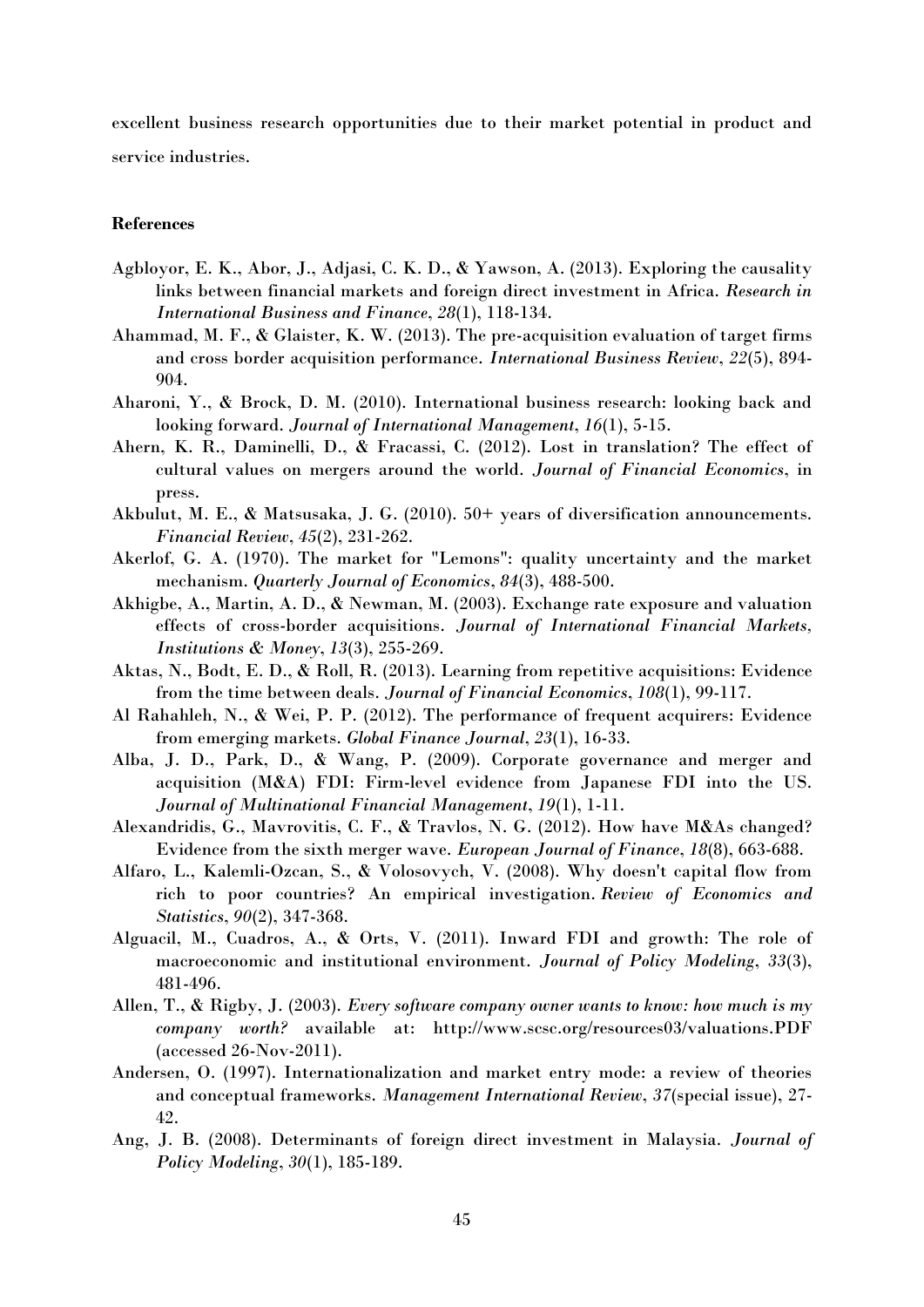- Angwin, D. (2001). Mergers and acquisitions across European borders: national perspectives on preacquisition due diligence and the use of professional advisers. *Journal of World Business*, *36*(1), 32-57.
- Apfelthaler, G., & Vaiman, V. (2013). International business and management: roads behind, roads ahead. *Global Business Perspectives*, *1*(1), 29-38.
- Baker, M., Pan, X., & Wurgler, J. (2009). *The psychology of pricing in mergers and acquisitions*. available at: http://www4.gsb.columbia.edu/null/download?& exclusive=filemgr.download&file\_id=72904 (accessed 30-Nov-2011).
- Barbopoulos, L., Marshall, A., MacInnes, C., & McColgan, P. (2014). Foreign direct investment in emerging markets and acquirers' value gains. *International Business Review*, *23*(3), 604-619.
- Barbopoulos, L., Paudyal, K., & Pescetto, G. (2012). Legal systems and gains from crossborder acquisitions. *Journal of Business Research*, *65*(9), 1301-1312.
- Barkema, H. G., & Schijven, M. (2008). How do firms learn to make acquisitions? A review of past research and an agenda for the future. *Journal of Management*, *34*(3), 594-634.
- Barkema, H. G., & Vermeulen, F. (1998). International expansion through start-up or acquisition: a learning perspective. *Academy of Management Journal*, *41*(1), 7-26.
- Beck, T., Demirgüç-Kunt, A., & Levine, R. (2001). *Law, politics, and finance*. Available at:<http://dev3.cepr.org/meets/wkcn/5/567/papers/levines.pdf>(accessed 1-Dec-2013).
- Becker, J., & Fuest, C. (2010). Taxing foreign profits with international mergers and acquisitions. *International Economic Review*, *51*(1), 171-186.
- Becker, J., & Fuest, C. (2011a). Source versus residence based taxation with international mergers and acquisitions. *Journal of Public Economics*, *95*(1-2), 28-40.
- Becker, J., & Fuest, C. (2011b). Tax competition–Greenfield investment versus mergers and acquisitions. *Regional Science and Urban Economics*, 41(5), 476-486.
- Bello, D. C., & Kostova, T. (2012). From the Editors: Conducting high impact international business research: the role of theory. *Journal of International Business Studies*, *43*(6), 537-543.
- Bengtsson, L., & Larsson, R. (2012). *Researching mergers & acquisitions with the case study method: Idiographic understanding of longitudinal integration processes*. Working paper, 2012/4, Centre for Strategic Innovation Research, [http://www.bth.se/csir.](http://www.bth.se/csir) Also In: Y. Weber (eds). Handbook for Mergers and Acquisitions Research, 172– 202. Cheltenham, UK: Edward Elgar.
- Berggren, C. (2003). Mergers, MNES and innovation–the need for new research approaches. *Scandinavian Journal of Management*, *19*(2), 173-191.
- Bertrand, O., & Betschinger, M. -A. (2012). Performance of domestic and cross-border acquisitions: Empirical evidence from Russian acquirers. *Journal of Comparative Economics*, *40*(3), 413-437.
- Bertrand, O., & Zuniga, P. (2006). R&D and M&A: Are cross-border M&A different? An investigation on OECD countries. *International Journal of Industrial Organization*, *24*(2), 401-423.
- Bittlingmayer, G., & Hazlett, T. W. (2000). DOS Kapital: Has antitrust action against Microsoft created value in the computer industry? *Journal of Financial Economics*, *55*(3), 329-359.
- Blonigen, B. (1997). Firm-specific assets and the link between exchange rates and foreign direct investment. *American Economic Review*, *87*(3), 447-465.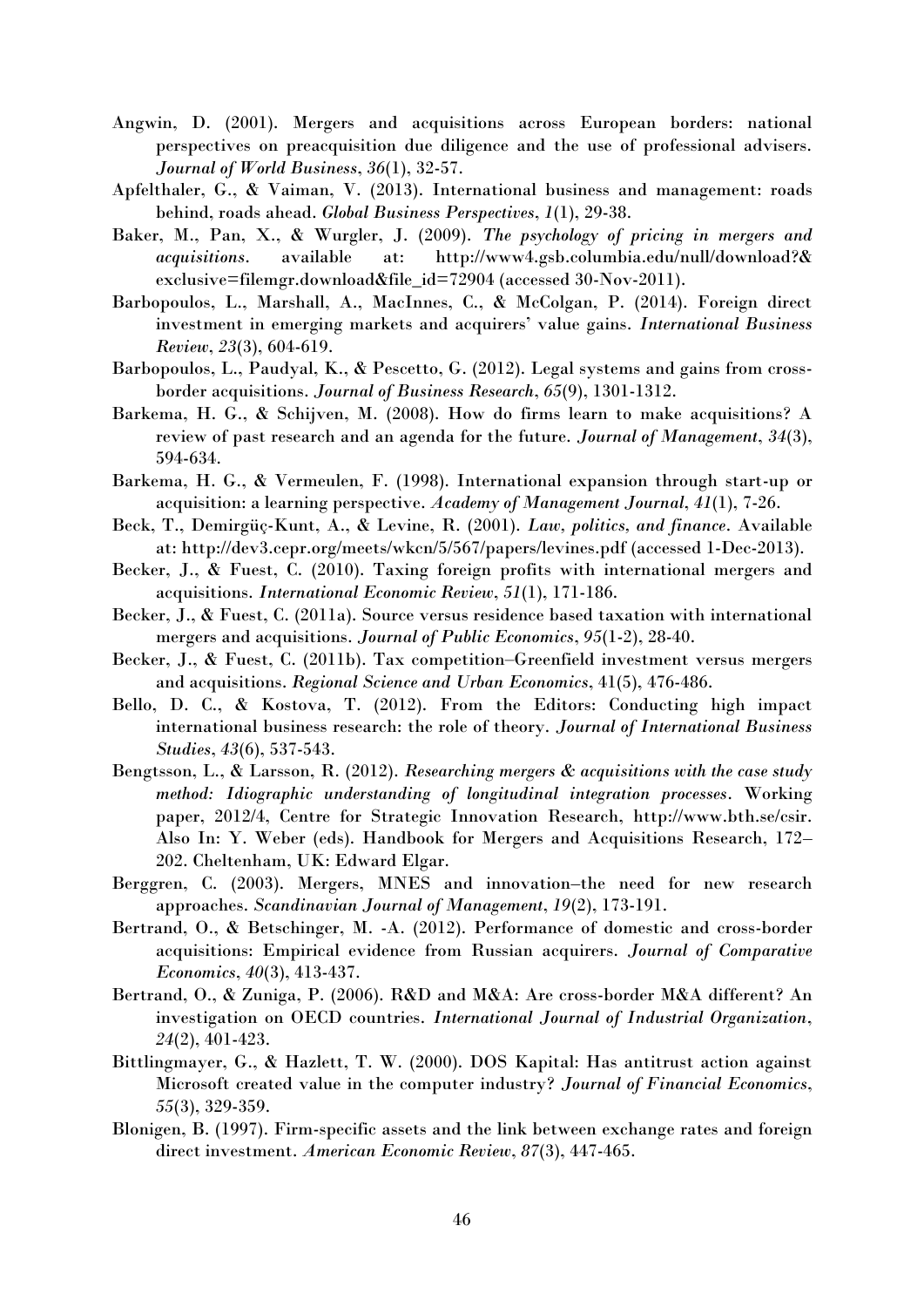- Boateng, A., Naraidoo, R., & Uddin, M. (2011). An analysis of the inward cross-border mergers and acquisitions in the UK: A macroeconomic perspective. *Journal of International Financial Management & Accounting*, *22*(2), 91-113.
- Boeh, K. K. (2011). Contracting costs and information asymmetry reduction in crossborder M&A. *Journal of Management Studies*, *48*(3), 568-590.
- Bris, A., & Cabolis, C. (2008). The value of investor protection: firm evidence from crossborder mergers. *Review of Financial Studies*, *21*(2), 605-648.
- Bris, A., Brisley, N., & Cabolis, C. (2008). Adopting better corporate governance: evidence from cross-border mergers. *Journal of Corporate Finance*, *14*(3), 224-240.
- Brouthers, K. D., & Dikova, D. (2010). Acquisitions and real options: the greenfield alternative. *Journal of Management Studies*, *47*(6), 1048-1071.
- Buckley, P. J. (2002). Is the international business research agenda running out of steam?. *Journal of International Business Studies*, *33*(2), 365-373.
- Buckley, P. J., & Casson, M. C. (1976). *The Future of Multinational Enterprise*. London: Macmillan.
- Buckley, P. J., Clegg, J., Cross, A., Liu, X., Voss, H., & Zheng, P. (2007). The determinants of Chinese outward foreign direct investment. *Journal of International Business Studies*, *38*(4), 499-518.
- Buckley, P. J., Forsans, N., & Munjal, S. (2012). Host–home country linkages and host– home country specific advantages as determinants of foreign acquisitions by Indian firms. *International Business Review*, *21*(5), 878-890.
- Bugeja, M. (2011). Foreign takeovers of Australian listed entities. *Australian Journal of Management*, *36*(1), 89-107.
- Canabal, A., & White, G. O. (2008). Entry mode research: past and future. *International Business Review*, *17*(3), 267-284.
- Cao, C., & Liu, G. (Poli w/p). *Political uncertainty and cross-border mergers & acquisitions*. available at: [http://zicklin.baruch.cuny.edu/faculty/accountancy/events-research](http://zicklin.baruch.cuny.edu/faculty/accountancy/events-research-workshops/Downloads/SWUFE-Chunfang_Cao.pdf)[workshops/Downloads/SWUFE-Chunfang\\_Cao.pdf](http://zicklin.baruch.cuny.edu/faculty/accountancy/events-research-workshops/Downloads/SWUFE-Chunfang_Cao.pdf) (accessed 12-Dec-2013).
- Cartwright, S., & Schoenberg, R. (2006). Thirty years of mergers and acquisitions research: recent advances and future opportunities. *British Journal of Management*, *17*(s1), S1-S5.
- Casillas, J. C., & Acedo, F. J. (2013). Speed in the internationalization process of the firm. *International Journal of Management Reviews*, *15*(1), 15-29.
- Chakrabarti, R., Gupta-Mukherjee, S., & Jayaraman, N. (2009). Mars-Venus marriages: culture and cross-border M&A. *Journal of International Business Studies*, *40*(2), 216- 236.
- Chandler, A. D. (1980). The growth of the transnational industrial firm in the United States and the United Kingdom: A comparative analysis. *The Economic History Review*, *33*(3), 396-410.
- Chapman, K. (2003). Cross-border mergers/acquisitions: a review and research agenda. *Journal of Economic Geography*, *3*(3), 309-334.
- Chari, A., Ouimet, P. P., & Tesar, L. L. (2010). The value of control in emerging markets. *Review of Financial Studies*, *23*(4), 1741-1770.
- Chari, M. D. R., & Chang, K. (2009). Determinants of the share of equity sought in crossborder acquisitions. *Journal of International Business Studies*, *40*(8), 1277-1297.
- Chen, Y. -R., Huang, Y. -L., & Chen, C. -N. (2009). Financing constraints, ownership control, and cross-border M&As: Evidence from nine East Asian economies. *Corporate Governance: An International Review*, *17*(6), 665-680.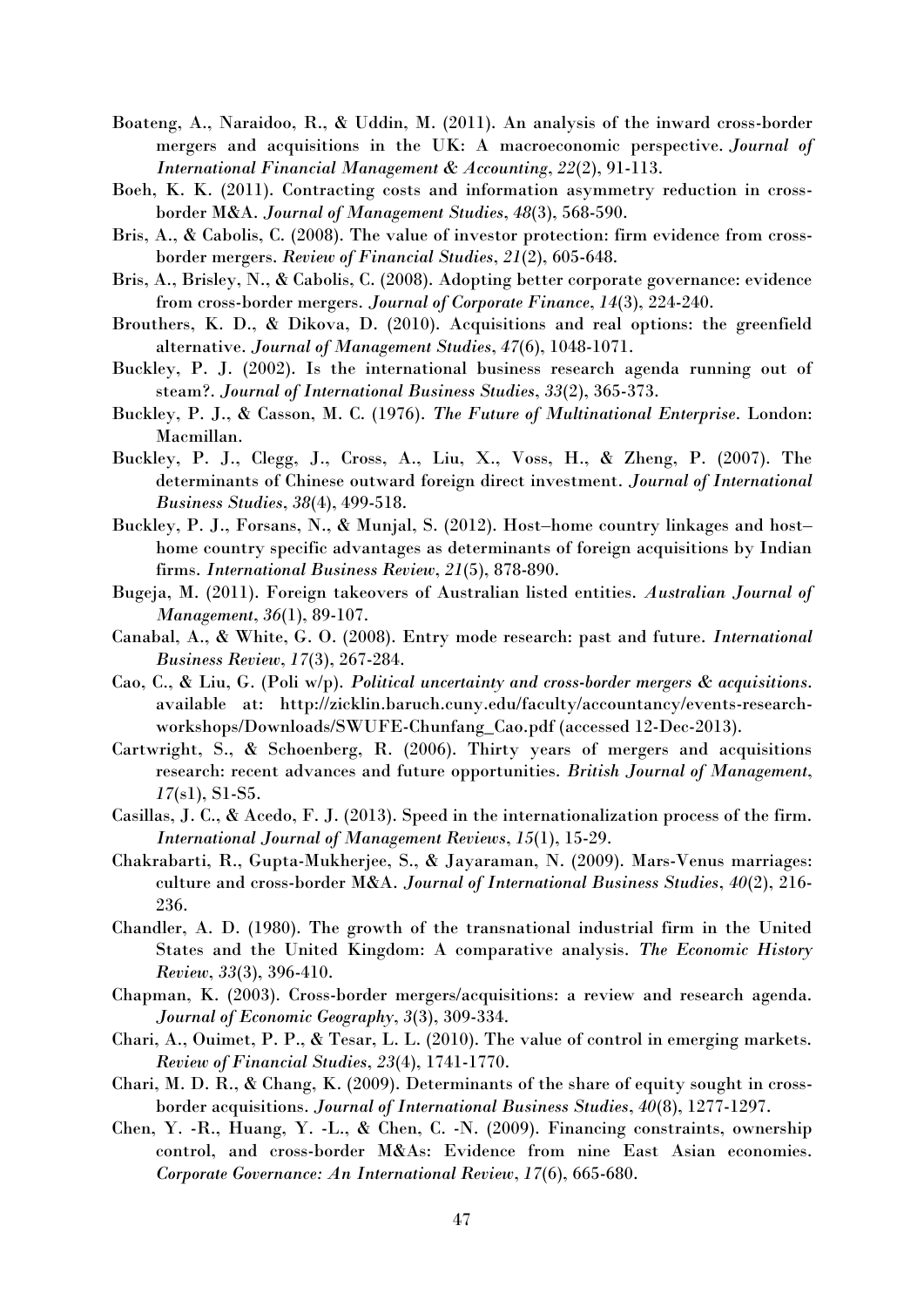- Chung, C. C., & Beamish, P. W. (2005). The impact of institutional reforms on characteristics and survival of foreign subsidiaries in emerging economies. *Journal of Management Studies*, *42*(1), 35-62.
- Coakley, J., Fu, L., & Thomas, H. (2010). Misvaluation and UK mergers 1986–2002. *Applied Financial Economics*, *20*(3), 201-211.
- Coeurdacier, N., De Santis, R. A., & Aviat, A. (2009). *Cross-border mergers and acquisitions: Financial and institutional forces*. Working paper series no. 1018, European Central Bank.
- Collins, J. D., Holcomb, T. R., Certo, S. T., Hitt, M. A., & Lester, R. H. (2009). Learning by doing: Cross-border mergers and acquisitions. *Journal of Business Research*, *62*(12), 1329-1334.
- Collins, J. H., Kemsley, D., & Shackelford, D. A. (1995). Tax reform and foreign acquisitions: a microanalysis. *National Tax Journal*, *48*(1), 1-21.
- Conklin, D. W. (2005). Cross-border mergers and acquisitions: a response to environmental transformation. *Journal of World Business*, *40*(1), 29-40.
- Crittenden, V. L., & Crittenden, W. F. (2012). Corporate governance in emerging economies: Understanding the game. *Business Horizons*, *55*(6), 567-574.
- Cuervo-Cazurra, A., Maloney, M. M., & Manrakhan, S. (2007). Causes of the difficulties in internationalization. *Journal of International Business Studies*, *38*(5), 709-725.
- Czinkota, M., & Ronkainen, I. (2009). Trends and indications in international business: Topics for future research. *Management International Review*, *49*(2), 249-265.
- Denis, D. J., Denis, D. K., & Yost, K. (2002). Global diversification, industrial diversification, and firm value. *Journal of Finance*, *57*(5), 1951-1979.
- Denk, N., Kaufmann, L., & Roesch, J. -F. (2012). Liabilities of foreignness revisited: a review of contemporary studies and recommendations for future research. *Journal of International Management*, *18*(4), 322-334.
- di Giovanni, J. (2005). What drives capital flows? The case of cross-border M&A activity and financial deepening. *Journal of International Economics*, *65*(1), 127-149.
- Dikova, D., & Sahib, P. R. (2013). Is cultural distance a bane or a boon for cross-border acquisition performance?. *Journal of World Business*, *48*(1), 77-86.
- Dikova, D., Rao Sahib, P., & Witteloostuijn, A. (2010). Cross-border acquisition abandonment and completion: The effect of institutional differences and organizational learning in the business service industry, 1981-2001. *Journal of International Business Studies*, *41*(2), 223-245.
- Dos Santos, M. B., Errunza, V. R., & Miller, D. P. (2008). Does corporate international diversification destroy value? Evidence from cross-border mergers and acquisitions. *Journal of Banking and Finance*, *32*(12), 2716-2724.
- Doukas, J. A., & Kan, O. B. (2006). Does global diversification destroy firm value? *Journal of International Business Studies*, *37*(3), 352-371.
- Doz, Y. (2011). Qualitative research for international business. *Journal of International Business Studies*, *42*(5), 582-590.
- Dutta, S., Saadi, S., & Zhu, P. (2013). Does payment method matter in cross-border acquisitions? *International Review of Economics and Finance*, *25*(1), 91-107.
- Eisenhardt, K. M. (1989). Building theories from case study research. *Academy of Management Review*, *14*(4), 532-550.
- Epstein, M. J. (2005). The determinants and evaluation of merger success. *Business Horizons*, *48*(1), 37-46.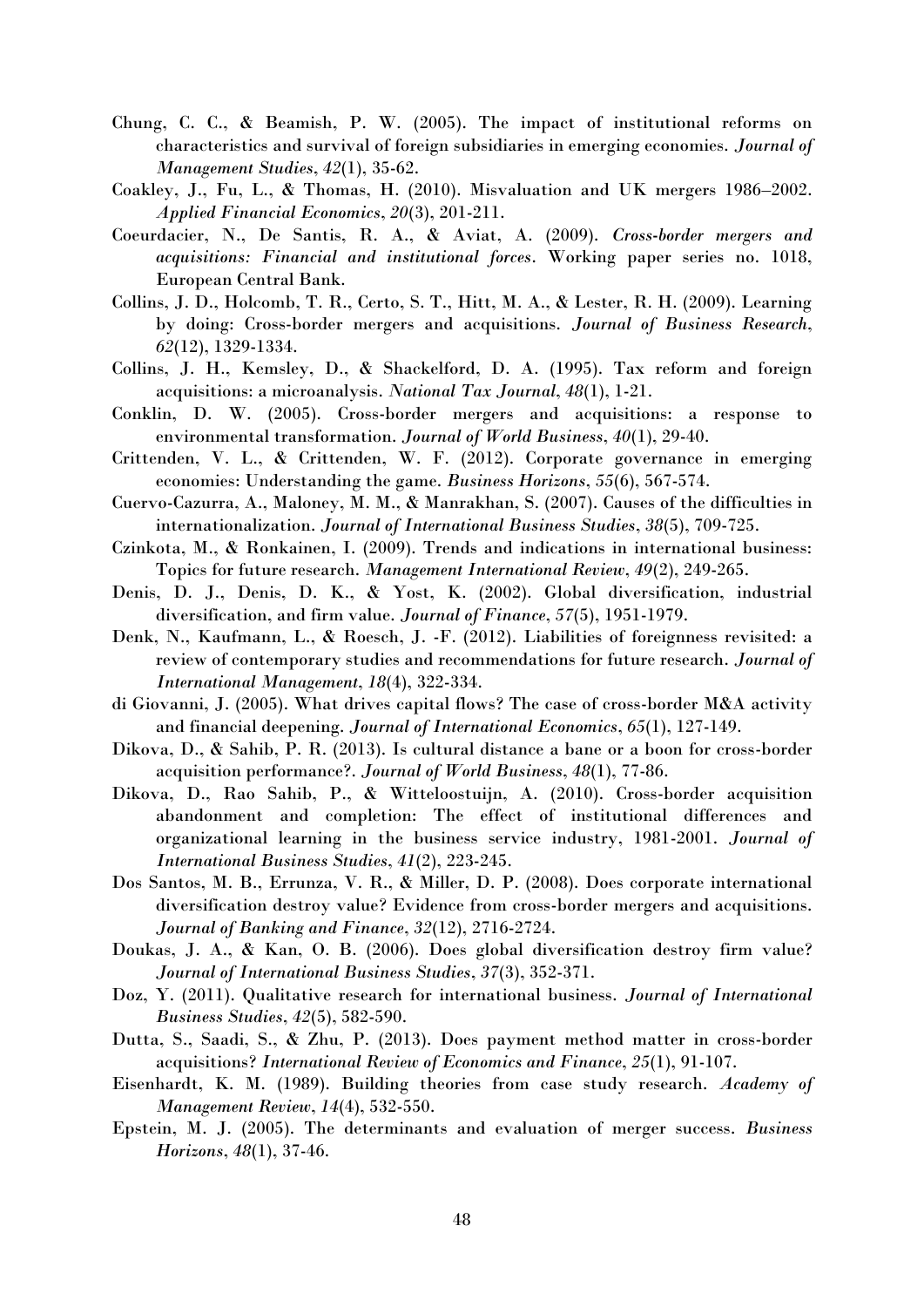- Erdorf, S., Hartmann-Wendels, T., Heinrichs, N., & Matz, M. (2013). Corporate diversification and firm value: a survey of recent literature. *Financial Markets and Portfolio Management*, *27*(2), 187-215.
- Erel, I., Liao, R. C., & Weisbach, M. S. (2012). Determinants of cross-border mergers and acquisitions. *Journal of Finance*, *67*(3), 1045-1082.
- Ezeoha, A. E., & Ogamba, E. (2010). Corporate tax shield or fraud? insight from Nigeria. *International Journal of Law and Management*, *52*(1), 5-20.
- Fedderke, J. W., & Romm, A. T. (2006). Growth impact and determinants of foreign direct investment into South Africa, 1956–2003. *Economic Modelling*, *23*(5), 738-760.
- Feito-Ruiz, I., & Menéndez-Requejo, S. (2011). Cross-border mergers and acquisitions in different legal environments. *International Review of Law and Economics*, *31*(3), 169- 187.
- Feito-Ruiz, I., & Menéndez-Requejo, S. (2012). Diversification in M&As: decision and shareholders' valuation. *The Spanish Review of Financial Economics*, *10*(1), 30-40.
- Fernandez, P. (2007). Valuing companies by cash flow discounting: ten methods and nine theories. *Managerial Finance*, *33*(11), 853-876.
- Ferreira, M. A., Massa, M., & Matos, P. (2010). Shareholders at the gate? Institutional investors and cross-border mergers and acquisitions. *Review of Financial Studies*, *23*(2), 601-644.
- Ferreira, M. P., Santos, J. C., de Almeida, M. I. R., & Reis, N. R. (2014). Mergers & acquisitions research: A bibliometric study of top strategy and international business journals, 1980–2010. *Journal of Business Research*, *67*(12), 2550-2558.
- Forssbæck, J., & Oxelheim, L. (2008). Finance-specific factors as drivers of cross-border investment‒An empirical investigation. *International Business Review*, *17*(6), 630- 641.
- Forssbæck, J., & Oxelheim, L. (2011). Corporate financial determinants of foreign direct investment. *Quarterly Review of Economics and Finance*, *51*(3), 269-282.
- Francis, B. B., Hasan, I., & Sun, X. (2008). Financial market integration and the value of global diversification: evidence for U.S. acquirers in cross-border mergers and acquisitions. *Journal of Banking & Finance*, *32*(8), 1522-1540.
- Francis, B. B., Hasan, I., Sun, X., & Waisman, M. (2014). Can firms learn by observing? Evidence from cross-border M&As. *Journal of Corporate Finance*, *25*(2), 202-215.
- Geppert, M., Dörrenbächer, C., Gammelgaard, J., & Taplin, I. (2013). Managerial risktaking in international acquisitions in the brewery industry: institutional and ownership influences compared. *British Journal of Management*, *24*(3), 316-332.
- Gilroy, B. M., & Lukas, E. (2006). The choice between greenfield investment and crossborder acquisition: A real option approach. *Quarterly Review of Economics and Finance*, *46*(3), 447-465.
- Goergen, M., & Renneboog, L. (2004). Shareholder wealth effects of European domestic and cross-border takeover bids. *European Financial Management*, *10*(1), 9-45.
- Goergen, M., Martynova, M., & Renneboog, L. (2005). Corporate governance convergence: evidence from takeover regulation reforms in Europe. *Oxford Review of Economic Policy*, *21*(1), 1-27.
- Gonzalez, P., Vasconcellos, G. M., & Kish, R. J. (1998). Cross-border mergers and acquisitions: the undervaluation hypothesis. *Quarterly Review of Economics and Finance*, *38*(1), 25-45.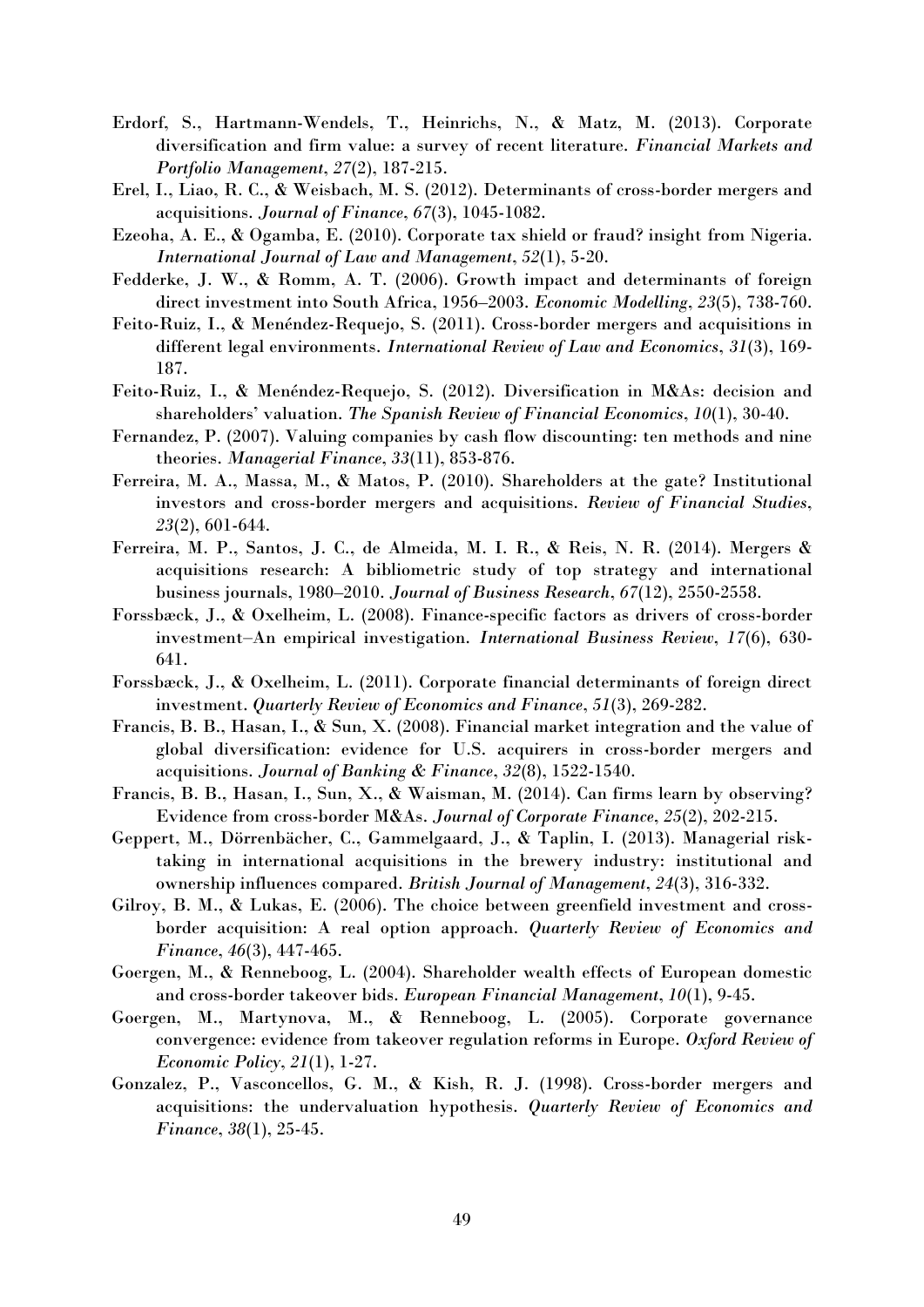- Gonzalez, P., Vasconcellos, G. M., Kish, R. J., & Kramer, J. K. (1997). Cross-border mergers and acquisitions: maximizing the value of the firm. *Applied Financial Economics*, *7*(3), 295-305.
- Gray, S. J., & McDermott, M. C. (1987). International mergers and takeovers: a review of trends and recent developments. *European Management Journal*, *6*(1), 26-43.
- Gregory, A., & McCorriston, S. (2005). Foreign acquisitions by UK limited companies: short- and long-run performance. *Journal of Empirical Finance*, *12*(1), 99-125.
- Griffith, D. A., Cavusgil, S. T., & Xu, S. (2008). Emerging themes in international business research. *Journal of International Business Studies*, *39*(7), 1220-1235.
- Gugler, K., Mueller, D. C., & Weichselbaumer, M. (2012). The determinants of merger waves: An international perspective. *International Journal of Industrial Organization*, *30*(1), 1-15.
- Gugler, K., Mueller, D. C., Yurtoglu, B. B., & Zulehner, C. (2003). The effects of mergers: an international comparison. *International Journal of Industrial Organization*, *21*(5), 625-653.
- Haleblian, J., Devers, C. E., McNamara, G., Carpenter, M. A., & Davison, R. B. (2009). Taking stock of what we know about mergers and acquisitions: a review and research agenda. *Journal of Management*, *35*(3), 469-502.
- Halsall, R. (2008). Intercultural mergers and acquisitions as 'legitimacy crises' of models of capitalism: a UK-German case study. *Organization*, *15*(6), 787-809.
- Harford, J. (2005). What drives merger waves? *Journal of Financial Economics*, *77*(3), 529-560.
- Hebous, S., Ruf, M., & Weichenrieder, A. J. (2011). The effects of taxation on the location decision of multinational firms: M&A versus greenfield investments. *National Tax Journal*, *64*(September), 817-838.
- Hermes, N., & Lensink, R. (2000). Financial system development in transition economies. *Journal of Banking & Finance*, *24*(4), 507-524.
- Hijzen, A., Görg, H., & Manchin, M. (2008). Cross-border mergers and acquisitions and the role of trade costs. *European Economic Review*, *52*(5), 849-866.
- Hitt, M. A., Franklin, V., & Zhu, H. (2006). Culture, institutions and international strategy. *Journal of International Management*, *12*(2), 222-234.
- Hitt, M. A., Tihanyi, L., Miller, T., & Connelly, B. (2006). International diversification: antecedents, outcomes, and moderators. *Journal of Management*, *32*(6), 831-867.
- Hofstede, G. (2001). *Culture's consequences: Comparing values, behaviors, institutions, and organizations across nations*, (2nd ed.) Thousand Oaks, CA: Sage.
- Hohler, K. (2013). The introduction of the exemption system for foreign profits and its effects on international acquisitions–the UK and Japan regaining international tax competitiveness? *Journal of Applied Accounting Research*, *14*(3), 224-247.
- Holmes, R. M., Miller, T., Hitt, M. A., & Salmador, M. P. (2013). The interrelationships among informal institutions, formal institutions, and inward foreign direct investment. *Journal of Management*, *39*(2), 531-566.
- Hopkins, H. D. (1999). Cross-border mergers and acquisitions: Global and regional perspectives. *Journal of International Management*, *5*(3), 207-239.
- Hoskisson, R. E., Eden, L., Lau, C. M., & Wright, M. (2000). Strategy in emerging economies. *Academy of Management Journal*, *43*(3), 249-267.
- Huang, T. -Y., Hu, J. -S., & Chen, K. -C. (2008). The influence of market and product knowledge resource embeddedness on the international mergers of advertising agencies: the case-study approach. *International Business Review*, *17*(5), 587-599.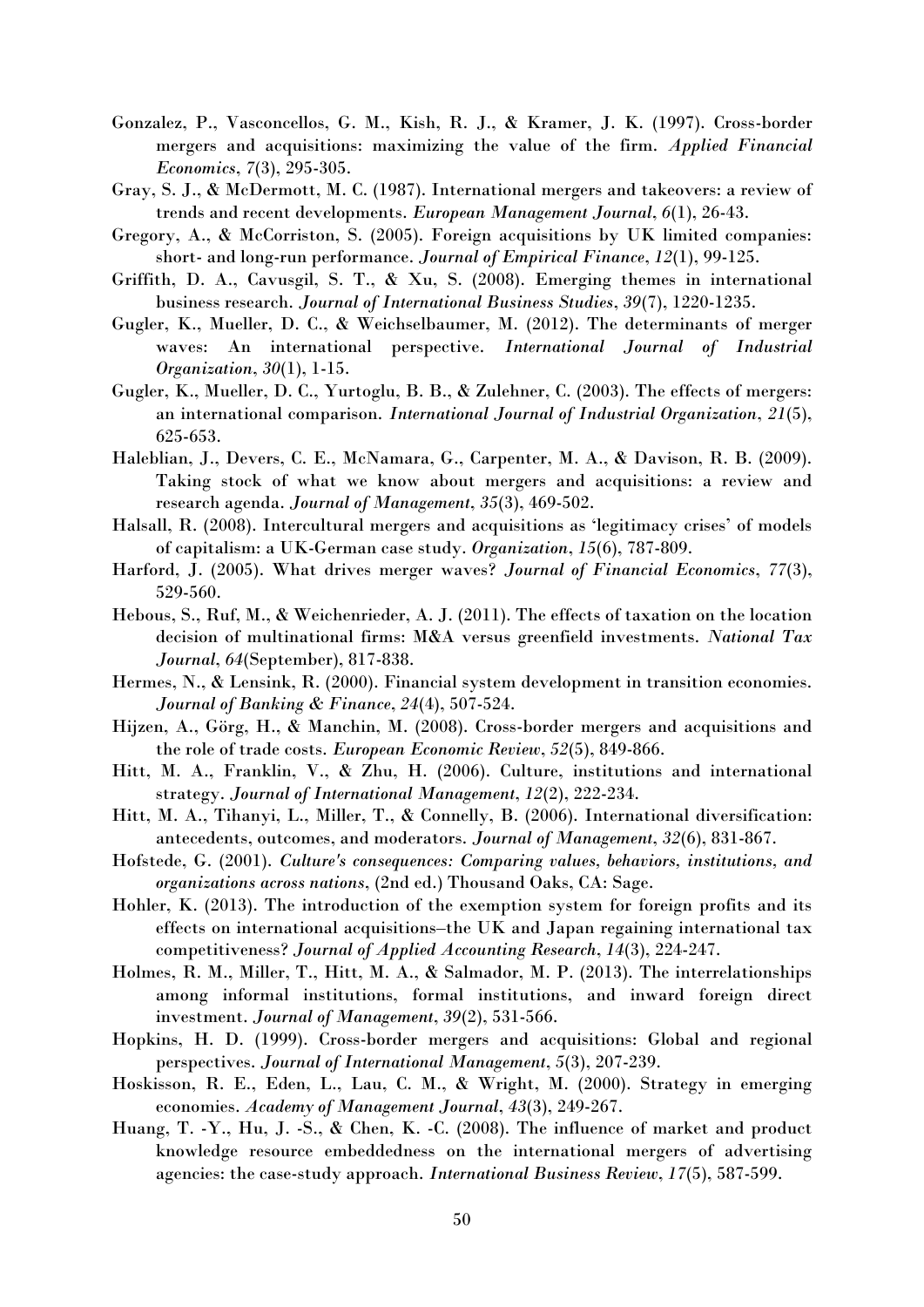- Huizinga, H., & Voget, J. (2009). International taxation and the direction and volume of cross-border M&As. *Journal of Finance*, *64*(3), 1217-1249.
- Huizinga, H., Voget, J., & Wagner, W. (2012). Who bears the burden of international taxation? Evidence from cross-border M&As. *Journal of International Economics*, *88*(1), 186-197.
- Hur, J., Parinduri, R. A., & Riyanto, Y. E. (2011). Cross-border M&A inflows and quality of country governance: developing versus developed countries. *Pacific Economic Review*, *16*(5), 638-655.
- Jensen, M. C., & Meckling, W. H. (1976). Theory of the firm: managerial behavior, agency costs and ownership structure. *Journal of Financial Economics*, *3*(4), 305-360.
- Jory, S. R., & Ngo, T. N. (2011). The wealth effects of acquiring foreign governmentowned corporations: evidence from US-listed acquirers in cross-border mergers and acquisitions. *Applied Financial Economics*, *21*(24), 1859-1872.
- Kang, N., & Johansson, S. (2000). *Cross-border mergers and acquisitions: their role in industrial globalisation*. OECD Science, Technology and Industry Working papers, 2000/01, OECD Publishing. [http://dx.doi.org/10.1787/137157251088.](http://dx.doi.org/10.1787/137157251088)
- Kaplan, S. N. (1989a). Management buyouts: Evidence on taxes as a source of value. *Journal of Finance*, *44*(3), 611-632.
- Kaufmann, D. (2005), Myths and realities of governance and corruption. In A. Lopez-Carlos, M. E. Porter and K. Schwab (eds.) *The World Economic Forum, Global Competitiveness Report 2005-2006*, 81-98, New York: Palgrave Macmillan.
- Kaufmann, D., Kraay, A., & Mastruzzi, M. (2009). *Governance Matters VII: Governance Indicators for 1996–2008*. World Bank Policy Research Working paper no. 4978.
- Kazlauskienė, V., & Christauskas, C. (2008). Business valuation model based on the analysis of business value drivers. *Engineering Economics*, *3*(2), 23-31.
- Kearney, C. (2012). Emerging markets research: Trends, issues and future directions. *Emerging Markets Review*, *13*(2), 159-183.
- Kim, E. H., & Lu, Y. (2013). *Corporate governance reforms around the world and cross-border acquisitions*. available at<http://ssrn.com/abstract=2265263>(accessed 3-Dec-2013).
- Kiymaz, H. (2009). The impact of country risk ratings on U.S. firms in large cross-border acquisitions. *Global Finance Journal*, *20*(3), 235-247.
- Kling, G. (2006). The long-term impact of mergers and the emergence of a merger wave in pre-World-War I Germany. *Explorations in Economic History*, *43*(4), 667-688.
- Kourdoumpalou, S., & Karagiorgos, T. (2012). Extent of corporate tax evasion when taxable earnings and accounting earnings coincide. *Managerial Auditing Journal*, *27*(3), 228-250.
- Krug, J. A., & Nigh, D. (2001). Executive perceptions in foreign and domestic acquisitions: an analysis of foreign ownership and its effect on executive fate. *Journal of World Business*, *36*(1), 85-105.
- La Porta, R., Lopez-de-Silanes, F., Shleifer, A., & Vishny, R. (1998). Law and Finance. *Journal of Political Economy*, *106*(6), 1113-1147.
- La Porta, R., Lopez-de-Silanes, F., Shleifer, A., & Vishny, R. (2000). Investor protection and corporate governance. *Journal of Financial Economics*, *58*(1-2), 3-27.
- Larsson, R., & Lubatkin, M. (2001). Achieving acculturation in mergers and acquisitions: an international case survey. *Human Relations*, *54*(12), 1573-1607.
- Lee, D. (2013). New evidence on the link between exchange rates and asset-seeking acquisition FDI. *North American Journal of Economics and Finance*, *24*(1), 153-158.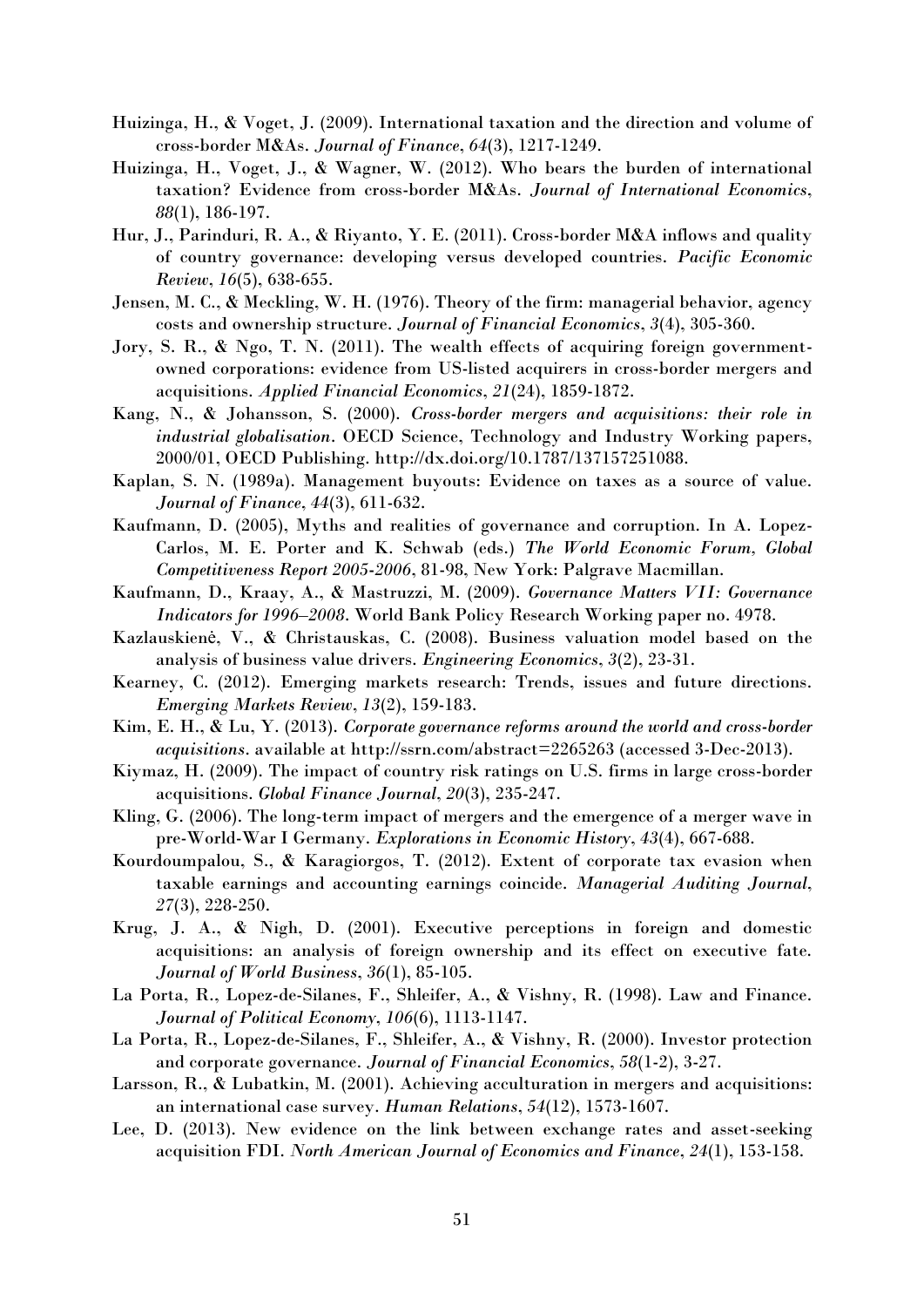- Lévy, B. (2007). The interface between globalization, trade and development: Theoretical issues for international business studies. *International Business Review*, *16*(5), 594- 612.
- Lin, Z. (John), Peng, M. W., Yang, H., & Sun, S. L. (2009). How do networks and learning drive M&As? An institutional comparison between China and the United States. *Strategic Management Journal*, *30*(10), 1113-1132.
- Louis, H., & Urcan, O. (2012). *The effect of IFRS on cross-border acquisitions*. Working paper, available at:
- Lucas, R. E. (1990). Why doesn't capital flow from rich to poor countries. *American Economic Review*, *80*(2), 92-96.
- Luo, X., Chung, C. -N., & Sobczak, M. (2009). How do corporate governance model differences affect foreign direct investment in emerging economies? *Journal of International Business Studies*, *40*(3), 444-467.
- Luo, Y. (2001). Determinants of entry in an emerging economy: a multilevel approach. *Journal of Management Studies*, *38*(3), 443-472.
- Luo, Y., Sun, J., & Wang, S. L. (2011). Comparative strategic management: An emergent field in international management. *Journal of International Management*, *17*(3), 190- 200.
- Madura, J., Vasconcellos, G. M., & Kish, R. J. (1991). A valuation model for international acquisitions. *Management Decision*, *29*(4), 31-38.
- Makaew, T. (2012). *Waves of international mergers and acquisitions*. Available at: <http://ssrn.com/abstract=1786989>(accessed 3-Dec-2013).
- Maksimovic, V., Phillips, G., & Yang, L. (2013). Private and public merger waves. *Journal of Finance*, *68*(5), 2177-2217.
- Malhotra, S., & Zhu, P. (2013). Paying for cross-border acquisitions: The impact of prior acquirers' decisions. *Journal of World Business*, *48*(2), 271-281.
- Malhotra, S., Sivakumar, K., & Zhu, P. (2011). Curvilinear relationship between cultural distance and equity participation: An empirical analysis of cross-border acquisitions. *Journal of International Management*, *17*(4), 316-332.
- Malhotra, S., Zhu, P., & Locander, W. (2010). Impact of host-country corruption on U.S. and Chinese cross-border acquisitions. *Thunderbird International Business Review*, *52*(6), 491-507.
- Marks, M. L., & Mirvis, P. H. (2011). Merge ahead: a research agenda to increase merger and acquisition success. *Journal of Business and Psychology*, *26*(2), 161-168.
- Martin, J. D., & Sayrak, A. (2003). Corporate diversification and shareholder value: a survey of recent literature. *Journal of Corporate Finance*, *9*(1), 37-57.
- Martynova, M., & Renneboog, L. (2008a). A century of corporate takeovers: What have we learned and where do we stand? *Journal of Banking & Finance*, *32*(10), 2148- 2177.
- Martynova, M., & Renneboog, L. (2008b). Spillover of corporate governance standards in cross-border mergers and acquisitions. *Journal of Corporate Finance*, *14*(3), 200-223.
- Meglio, O., & Risberg, A. (2010). Mergers and acquisitions-Time for a methodological rejuvenation of the field? *Scandinavian Journal of Management*, *26*(1), 87-95.
- Meschi, P. -X., & Métais, E. (2006). International acquisition performance and experience: A resource-based view. Evidence from French acquisitions in the United States (1988–2004). *Journal of International Management*, *12*(4), 430-448.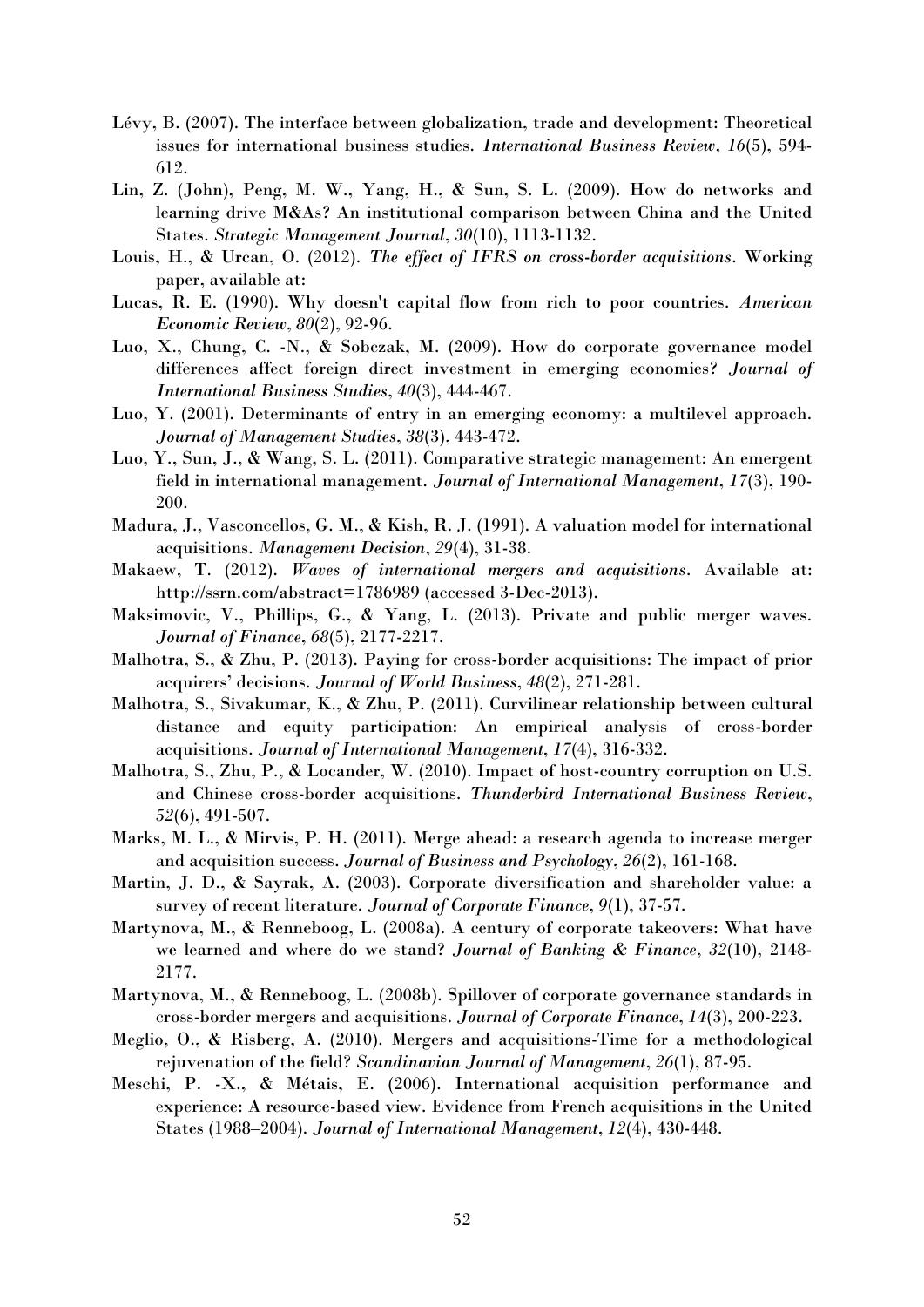- Meschi, P. -X., & Métais, E. (2013). Do firms forget about their past acquisitions? Evidence from French acquisitions in the United States (1988-2006). *Journal of Management*, *39*(2), 469-495.
- Meyer, K. E., Estrin, S., Bhaumik, S. K., & Peng, M. W. (2009). Institutions, resources, and entry strategies in emerging economies. *Strategic Management Journal*, *30*(1), 61-80.
- Moeller, S. B., & Schlingemann, F. P. (2005). Global diversification and bidder gains: a comparison between cross-border and domestic acquisitions. *Journal of Banking & Finance*, *29*(3), 533-564.
- Moskalev, S. A. (2010). Foreign ownership restrictions and cross-border markets for corporate control. *Journal of Multinational Financial Management*, *20*(1), 48-70.
- Mukherji, A., Mukherji, J., Dibrell, C., & Francis, J. D. (2013). Overbidding in crossborder acquisitions: Misperceptions in assessing and valuing knowledge. *Journal of World Business*, *48*(1), 39-46.
- Nadolska, A., & Barkema, H.G. (2007). Learning to internationalise: the pace and success of foreign acquisitions. *Journal of International Business Studies*, *38*(7), 1170-1186.
- Nagano, M. (2013). Similarities and differences among cross-border M&A and greenfield FDI determinants: Evidence from Asia and Oceania. *Emerging Markets Review*, *16*(September), 100-118.
- Neary, J. P. (2007). Cross-border mergers as instruments of comparative advantage. *Review of Economic Studies*, *74*(4), 1229-1257.
- Öberg, C., & Tarba, S. Y. (2013). What do we know about post-merger integration following international acquisitions?. *Advances in International Management*, *26*, 469-492.
- Oviatt, B. M., & McDougall, P. P. (2005). Defining international entrepreneurship and modeling the speed of internationalization. *Entrepreneurship Theory & Practice*, *29*(5), 537-553.
- Ovtchinnikov, A. V. (2013). Merger waves following industry deregulation. *Journal of Corporate Finance*, *21*(1), 51-76.
- Pablo, E. (2009). Determinants of cross-border M&As in Latin America. *Journal of Business Research*, *62*(9), 861-867.
- Pablo, E. (2013). Cross-border diversification through M&As in Latin America. *Journal of Business Research*, *66*(3), 425-430.
- Paul, D. L., & Wooster, R. B. (2008). Strategic investments by US firms in transition economies. *Journal of International Business Studies*, *39*(2), 249-266.
- Peng, M. W. (2004). Identifying the big question in international business research. *Journal of International Business Studies*, *35*(2), 99-108.
- Peng, M. W., Wang, D., & Jiang, Y. (2008). An institution-based view of international business strategy: a focus on emerging economies. *Journal of International Business Studies*, *39*(5), 920-936.
- Petruzzi, C. R. (1988). Mergers and the double taxation of corporate income. *Journal of Accounting and Public Policy*, *7*(2), 97-111.
- Raff, H., Ryan, M., & Stähler, F. (2012). Firm productivity and the foreign market entry decision. *Journal of Economics and Management Strategy*, *21*(3), 849-871.
- Rajan, R. G., & Zingales, L. (1998). Financial dependence and growth. *American Economic Review*, *88*(3), 559-587.
- Rasheed, H. S. (2005). Foreign entry mode and performance: the moderating effects of environment. *Journal of Small Business Management*, *43*(1), 41-54.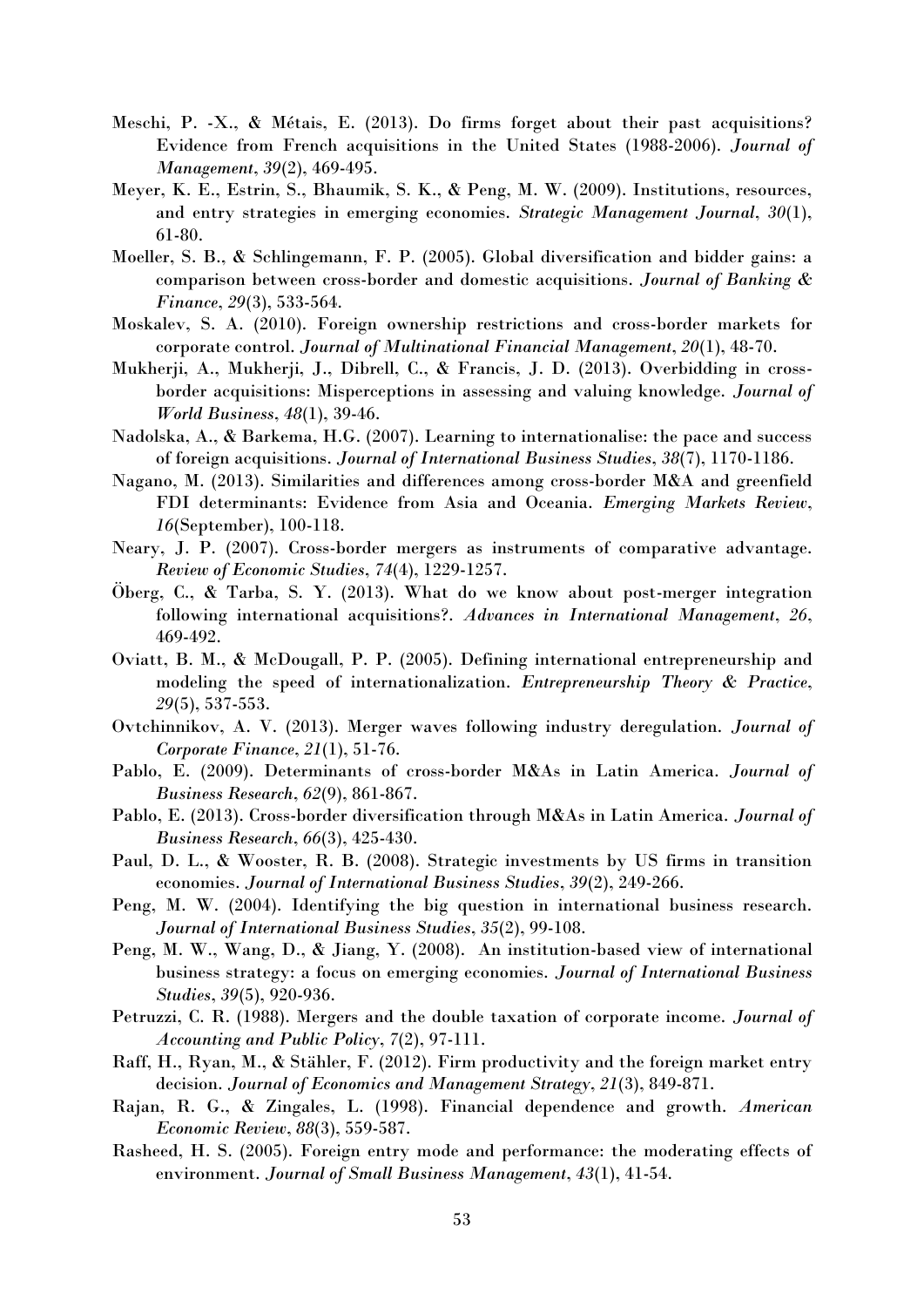- Reddy, K. S. (2015a). Beating the Odds! Build theory from emerging markets phenomenon and the emergence of case study research  $-$  A "Test-Tube" typology. *Cogent Business & Management*, *2*(1), in press.
- Reddy, K. S. (2015b). *Extant reviews on entry-mode/internationalization, mergers & acquisitions, and diversification: Understanding theories and establishing interdisciplinary research*. Available at: [http://mpra.ub.uni](http://mpra.ub.uni-muenchen.de/63744/1/MPRA_paper_63744.pdf)[muenchen.de/63744/1/MPRA\\_paper\\_63744.pdf](http://mpra.ub.uni-muenchen.de/63744/1/MPRA_paper_63744.pdf) (accessed 26-Apr-2015).
- Reddy, K. S. (2015c). *Macroeconomic change, and cross-border mergers and acquisitions: The Indian experience, 1991-2010*. Available at: [http://mpra.ub.uni](http://mpra.ub.uni-muenchen.de/63562/1/MPRA_paper_63562.pdf)[muenchen.de/63562/1/MPRA\\_paper\\_63562.pdf](http://mpra.ub.uni-muenchen.de/63562/1/MPRA_paper_63562.pdf) (accessed 26-Apr-2015).
- Reddy, K. S. (2015d). *Revisiting and reinforcing the Farmers Fox theory: A study (test) of three cases in cross-border inbound acquisitions*. Available at: [http://mpra.ub.uni](http://mpra.ub.uni-muenchen.de/63561/1/MPRA_paper_63561.pdf)[muenchen.de/63561/1/MPRA\\_paper\\_63561.pdf](http://mpra.ub.uni-muenchen.de/63561/1/MPRA_paper_63561.pdf) (accessed 26-Apr-2015).
- Reddy, K. S., Nangia, V. K., & Agrawal, R. (2014a). Farmers Fox Theory: does a country's weak regulatory system benefit both the acquirer and the target firm? Evidence from Vodafone-Hutchison deal. *International Strategic Management Review*, *2*(1), 56-67.
- Reddy, K. S., Nangia, V. K., & Agrawal, R. (2014b). The 2007-2008 Global financial crisis, and cross-border mergers and acquisitions: A 26-nation exploratory study. *Global Journal of Emerging Market Economies*, *6*(3), 257-281.
- Reis, N. R., Ferreira, M. P., & Santos, J. C. (2013). *Institutional distance and cross-border mergers and acquisitions completion: A conceptual framework*. Available at: <http://www3.eeg.uminho.pt/economia/nipe/iibc2013/4.2.pdf>(accessed 11-Dec-2013).
- Reuer, J. J., Shenkar, O., & Ragozzino, R. (2004). Mitigating risk in international mergers and acquisitions: the role of contingent payouts. *Journal of International Business Studies*, *35*(1), 19-32.
- Reus, T. H., & Lamont, B. T. (2009). The double-edged sword of cultural distance in international acquisitions. *Journal of International Business Studies*, *40*(8), 1298- 1316.
- Rodriguez, P., Uhlenbruck, K., & Eden, L. (2005). Government corruption and the entry strategies of multinationals. *Academy of Management Review*, *30*(2), 383-396.
- Roll, R. (1986). The hubris hypothesis of corporate takeovers. *Journal of Business*, *59*(2), 197-215.
- Root, F. R. (1968). U.S. business abroad and the political risks. *MSU Business Topics*, (winter), 73-80.
- Rose, A. K. (2000). One money, one market: estimating the effect of common currencies on trade. *Economic Policy*, *15*(30), 7-46.
- Rossi, S., & Volpin, P. F. (2004). Cross-country determinants of mergers and acquisitions. *Journal of Financial Economics*, *74*(2), 277-304.
- Roy, S., & Viaene, J. -M. (1998). On strategic vertical foreign investment. *Journal of International Economics*, *46*(2), 253-279.
- Rugman, A. M., Verbeke, A., & Nguyen, Q. T. K. (2011). Fifty years of international business theory and beyond. *Management International Review*, *51*(6), 755-786.
- Scholes, M. S., & Wolfson, M. A. (1990). The effects of changes in tax laws on corporate reorganization activity. *Journal of Business*, *63*(1), S141-S164.
- Schöllhammer, H., & Nigh, D. (1984). The effect of political events on foreign direct investments by German multinational corporations. *Management International Review*, *24*(1), 18-40.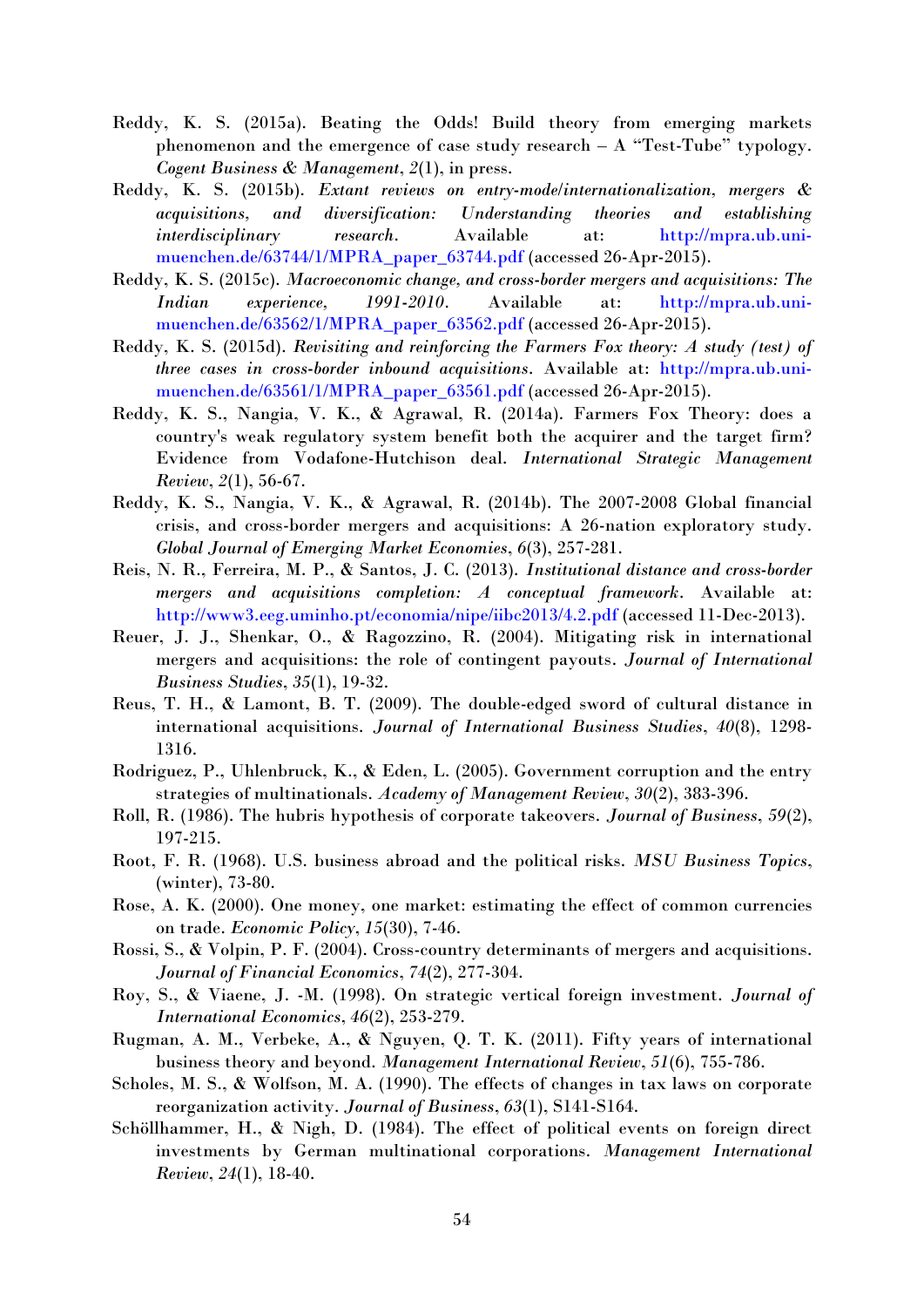- Schöllhammer, H., & Nigh, D. (1986). The effect of political events on Japanese foreign direct investments. *Asia Pacific Journal of Management*, *3*(3), 133-156.
- Serdar Dinc, I., & Erel, I. (2013). Economic nationalism in mergers and acquisitions. *Journal of Finance*, *68*(6), 2471-2514.
- Shi, W., Sun, J., & Prescott, J. E. (2011). A temporal perspective of merger and acquisition and strategic alliance initiatives: review and future direction. *Journal of Management*, *38*(1), 164-209.
- Shimizu, K., Hitt, M. A., Vaidyanath, D., & Pisano, V. (2004). Theoretical foundations of cross-border mergers and acquisitions: A review of current research and recommendations for the future. *Journal of International Management*, *10*(3), 307- 353.
- Sinkovics, R. R., Zagelmeyer, S., & Kusstatscher, V. (2011). Between merger and syndrome: The intermediary role of emotions in four cross-border M&As. *International Business Review*, *20*(1), 27-47.
- Sorensen, D. E. (2000). Characteristics of merging firms. *Journal of Economics and Business*, *52*(5), 423-433.
- Stiebale, J. (2013). The impact of cross-border mergers and acquisitions on the acquirers' R&D - firm-level evidence. *International Journal of Industrial Organization*, *31*(4), 307-321.
- Stiglitz, J. E. (2004). Globalization and growth in emerging markets. *Journal of Policy Modeling*, *26*(4), 465-484.
- Teece, D. J. (2010). Business models, business strategy and innovation. *Long Range Planning*, *43*(2-3), 172-194.
- Theodorakopoulos, N., & Figueira, C. (2012). What can situated learning theory tell us about leading to develop organizational learning capabilities for entrepreneurial performance? Lessons from a knowledge-intensive small firm. *Thunderbird International Business Review*, *54*(6), 859-873.
- Tienari, J., Vaara, E., & Björkman, I. (2003). Global capitalism meets national spirit: discourses in media texts on a cross-border acquisition. *Journal of Management Inquiry*, *12*(4), 377-393.
- Tuch, C., & O'Sullivan, N. (2007). The impact of acquisitions on firm performance: A review of the evidence. *International Journal of Management Reviews*, *9*(2), 141-170.
- Uddin, M., & Boateng, A. (2011). Explaining the trends in the cross-border mergers and acquisitions: an analysis of macro-economic factors. *International Business Review*, *20*(5), 547-556.
- UNCTAD (2000). *World Investment Report: Cross-border Mergers and Acquisitions and Development*. New York and Geneva: United Nations Publications.
- UNCTAD (2013). *World Investment Report: Global Value Chains – Investment and Trade for Development.* New York and Geneva: United Nations Publications.
- UNCTAD (2014). *World Investment Report: Investing in the SDGs: An Action Plan*. New York and Geneva: United Nations Publications.
- Vasconcellos, G. M., & Kish, R. J. (1996). Factors affecting cross-border mergers and acquisitions: The Canada-U.S. experience. *Global Finance Journal*, *7*(2), 223-238.
- Vasconcellos, G. M., & Kish, R. J. (1998). Cross-border mergers and acquisitions: the European–US experience. *Journal of Multinational Financial Management*, *8*(4), 431-450.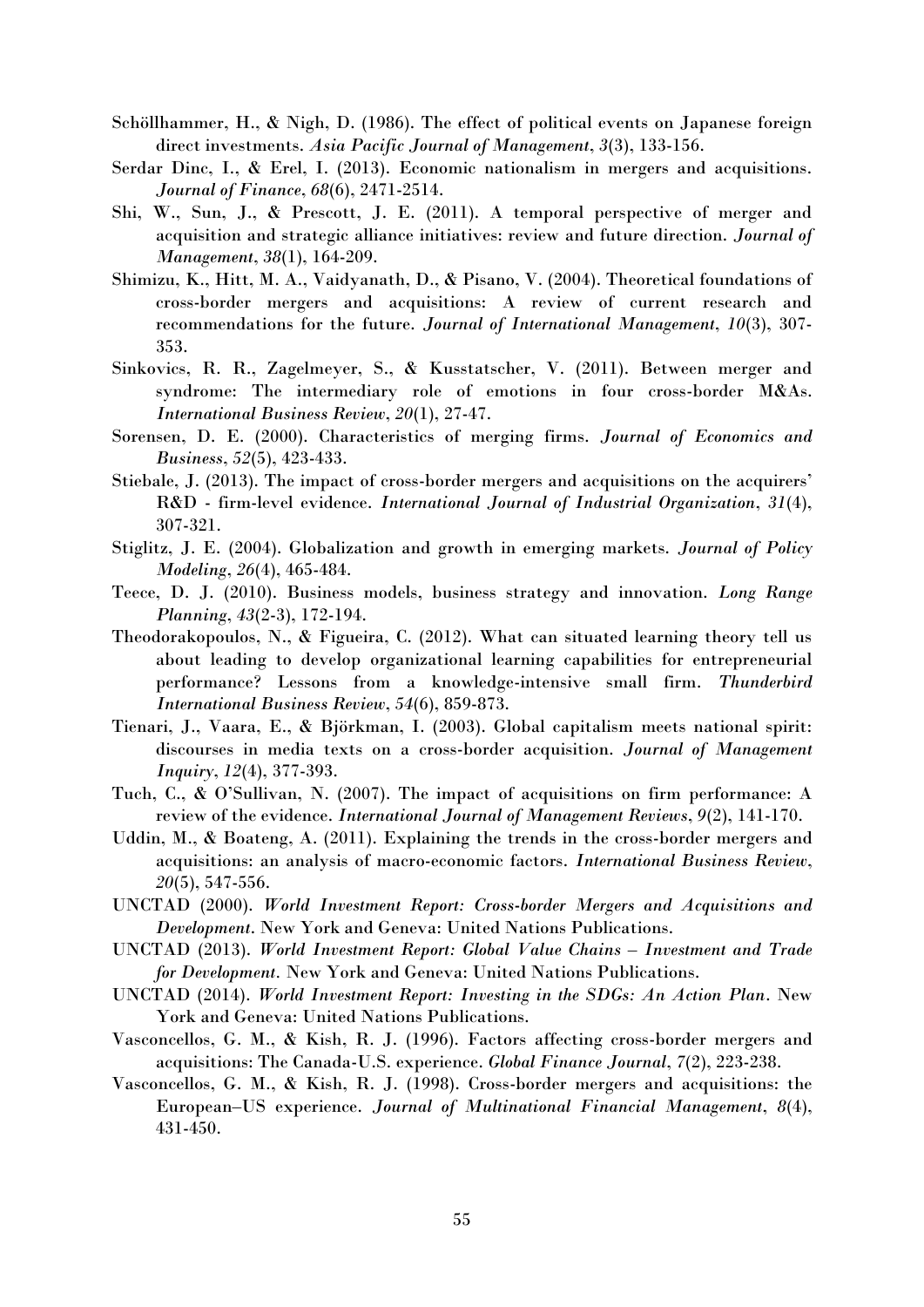- Vasconcellos, G. M., Madura, J., & Kish, R. J. (1990). An empirical investigation of factors affecting cross-border acquisitions: the United States vs. United Kingdom experience. *Global Finance Journal*, *1*(3), 173-189.
- Very, P., & Schweiger, D. M. (2001). The acquisition process as a learning process: evidence from a study of critical problems and solutions in domestic and crossborder deals. *Journal of World Business*, *36*(1), 11-31.
- Wan, K. -M., & Wong, K. -F. (2009). Economic impact of political barriers to crossborder acquisitions: an empirical study of CNOOC's unsuccessful takeover of Unocal. *Journal of Corporate Finance*, *15*(4), 447-468.
- Wan, W. P. (2005). Country resource environments, firm capabilities, and corporate diversification strategies. *Journal of Management Studies*, *42*(1), 161-182.
- Wang, Y. (2013). Fiscal decentralization, endogenous policies, and foreign direct investment: Theory and evidence from China and India. *Journal of Development Economics*, *103*(July), 107-123.
- Weitzel, U., & Berns, S. (2006). Cross-border takeovers, corruption, and related aspects of governance. *Journal of International Business Studies*, *37*(6), 786-806.
- Weston, J. F., Chung, K. S., & Hoag, S. E. (1998). *Mergers, Restructuring and Corporate Control,* (2nd ed.). New Delhi, India: Prentice Hall.
- Woodside, A. G. (2010). *Case Study Research: Theory, Methods and Practice*. Bingley, UK: Emerald.
- Wright, M., Filatotchev, I., Hoskisson, R. E., & Peng, M. W. (2005). Strategy research in emerging economies: challenging the conventional wisdom. *Journal of Management Studies*, *42*(1), 1-33.
- Xu, D., & Meyer, K. E. (2013). Linking theory and context: 'strategy research in emerging economies' after Wright et al. (2005). *Journal of Management Studies*, *50*(7), 1322-1346.
- Yang, Y. Y., & Yi, M. H. (2008). Does financial development cause economic growth? Implication for policy in Korea. *Journal of Policy Modeling*, *30*(5), 827-840.
- Yin, R. K. (2003). *Case Study Research: Design and Methods,* (3rd ed.) Thousand Oaks, CA: Sage.
- Zaheer, S. (1995). Overcoming the liability of foreignness. *Academy of Management Journal*, *38*(2), 341-363.
- Zhang, J., & He, X. (2014). Economic nationalism and foreign acquisition completion: The case of China. *International Business Review*, *23*(1), 212-227.
- Zhang, J., Zhou, C., & Ebbers, H. (2011). Completion of Chinese overseas acquisitions: Institutional perspectives and evidence. *International Business Review*, *20*(2), 226- 238.
- Zhu, P. (2011). Persistent performance and interaction effects in sequential cross-border mergers and acquisitions. *Journal of Multinational Financial Management*, *21*(1), 18- 39.
- Zhu, P., Jog, V., & Otchere, I. (2011). Partial acquisitions in emerging markets: A test of the strategic market entry and corporate control hypotheses. *Journal of Corporate Finance*, *17*(2), 288-305.
- Zou, H., & Simpson, P. (2008). Cross-border mergers and acquisitions in China: An industry panel study, 1991-2005. *Asia Pacific Business Review*, *14*(4), 491-512.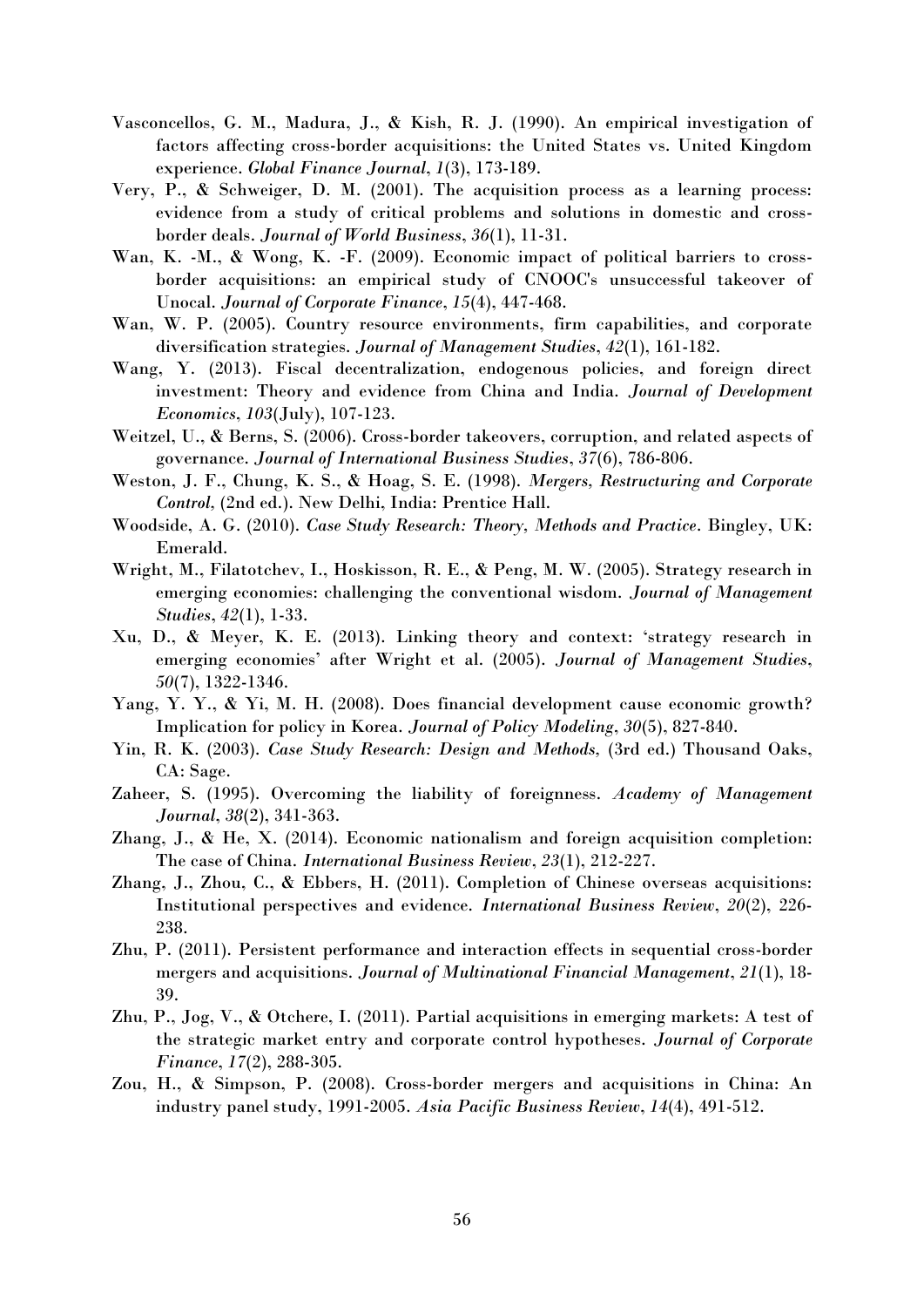

**Fig. 1.1 Number of cross-border inbound M&As by the status of economic group, 1994-2013**  (source: Authors plot the graph based on data presented in Appendix 1)



**Fig. 1.2 Value of cross-border inbound M&As by the status of economic group, 1994-2013**  (source: Authors plot the graph based on data presented in Appendix 1)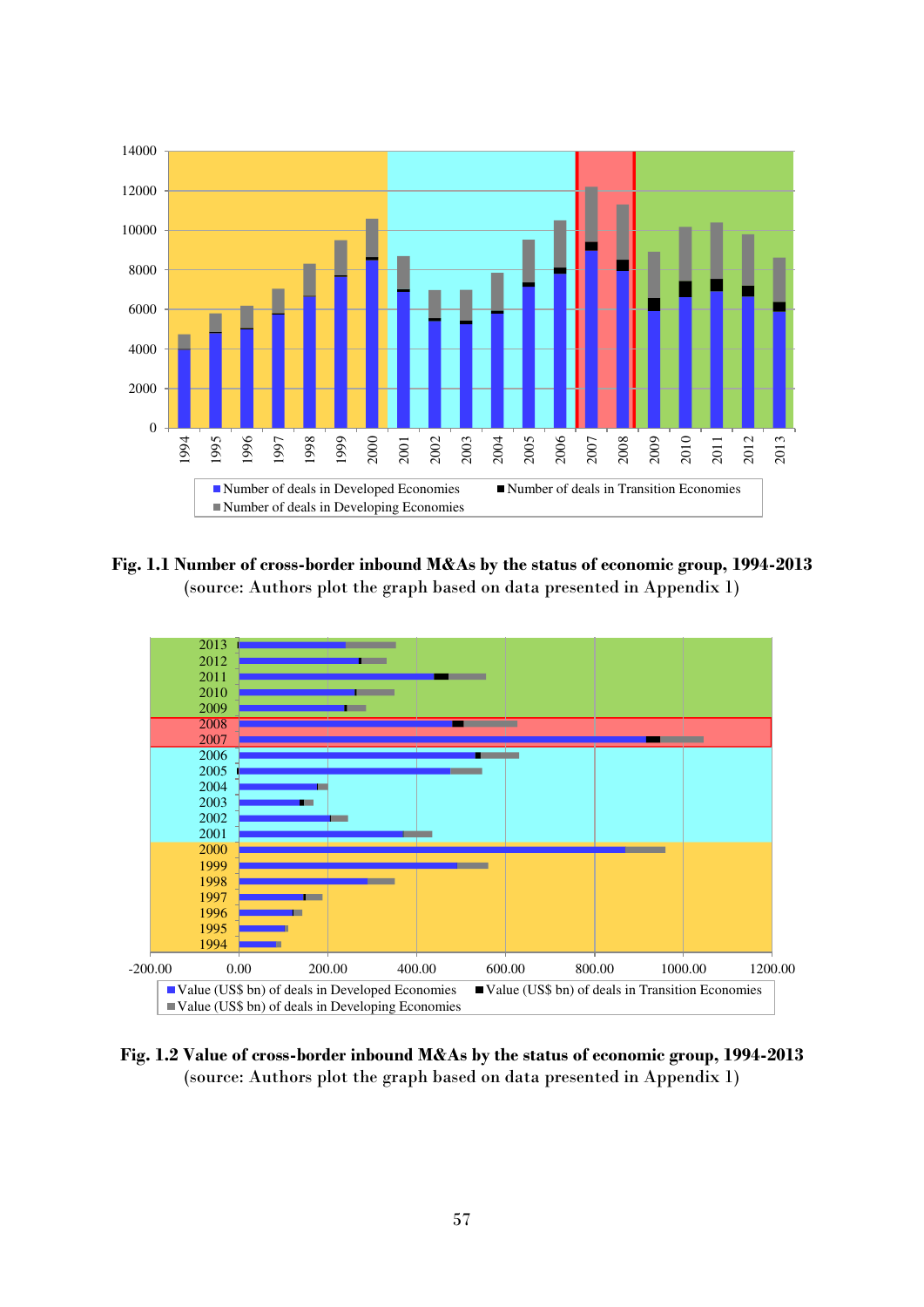

**Fig. 2 Determinants of cross-border investments and acquisitions**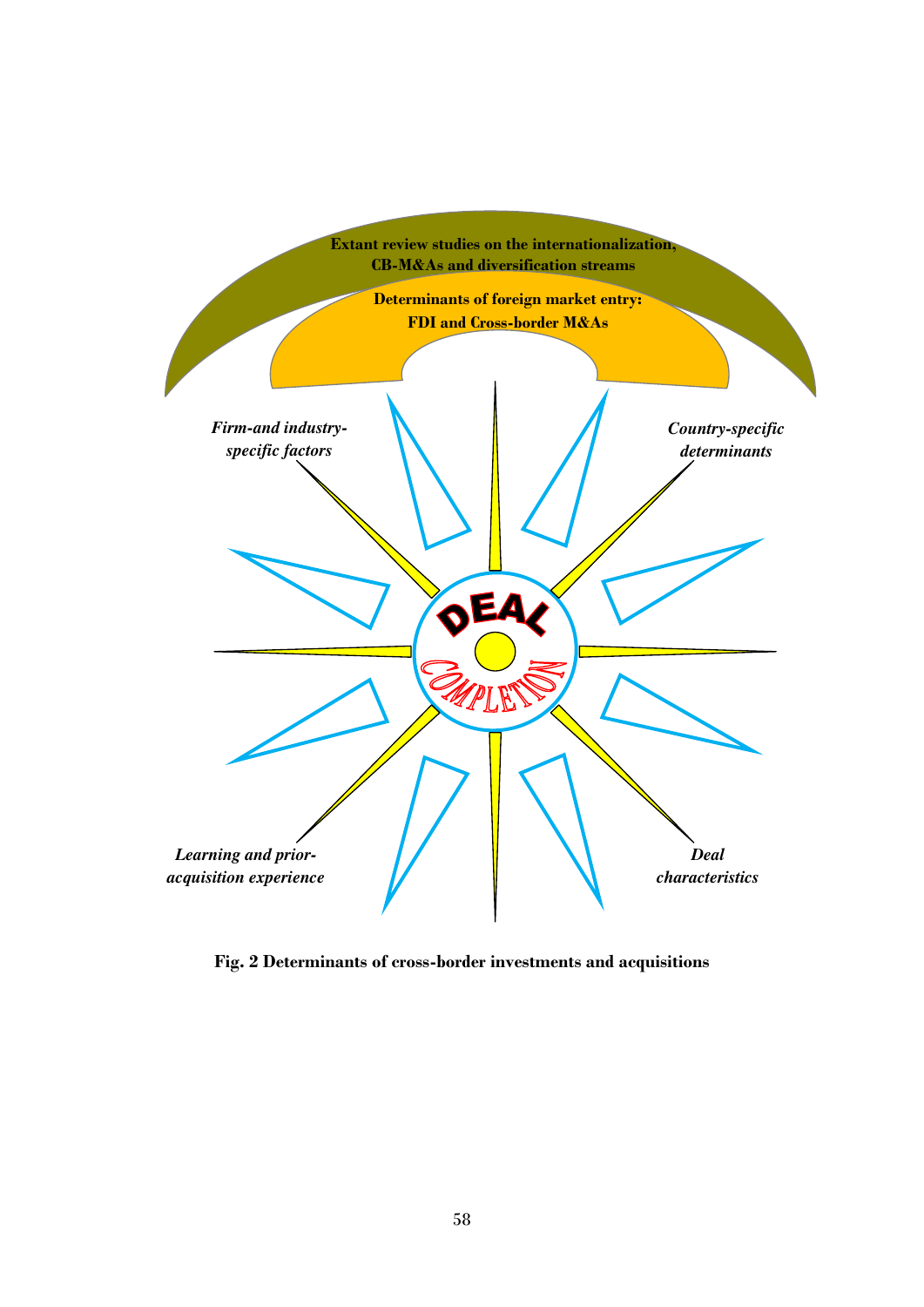

**Fig. 3 Country-specific factors affecting cross-border M&As**